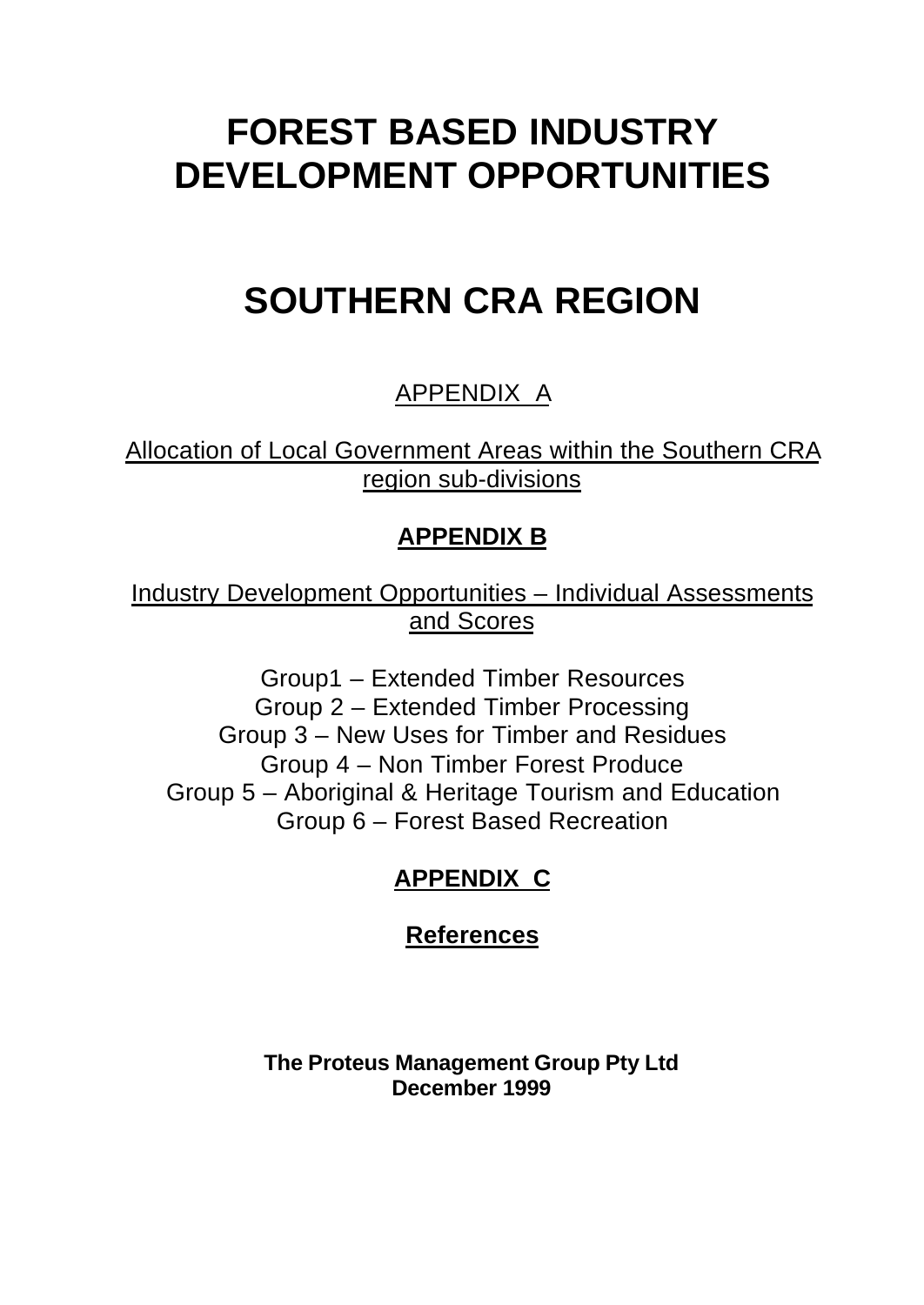### **Appendix A**

### **Allocation of Local Government Areas (LGAs) within the Southern CRA region to sub-divisions**

| <b>Coastal</b>  | <b>Western Tablelands</b> | <b>Northern Tablelands</b> |
|-----------------|---------------------------|----------------------------|
| Wingecarribee   | Tumbarumba                | Golbourn                   |
| Shellharbour    | Gundagai                  | Gunning                    |
| Kiama           | Holbrook                  | Crookwell                  |
| Eurobodalla     | Tumut                     | Mulwaree                   |
| Cooma-Monaro    | Yass                      | Yarrowlumla "A"            |
| Tallaganda      | <b>Snowy River</b>        | Oberon                     |
| Shoalhaven      |                           |                            |
| Yarrowlumla "B" |                           |                            |
| Queanbeyan      |                           |                            |
|                 |                           |                            |

#### **LGAs in Each Sub-Division for Modelling Purposes**

Note: LGAs divided by sub-division boundaries have been assessed by State Forests of NSW and the entire LGA has been apportioned to one sub-division, depending on importance of the LGA to that subdivision's timber industry.

#### **Treatment of LGAs Divided by the Southern CRA Region Boundary**

- Greater Lithgow excluded
- Wollondilly excluded
- Bega Valley excluded
- Bombala excluded
- Hume excluded
- Culcairn excluded
- Wagga Wagga excluded
- Gundagai included

Note: Partial LGAs have been either wholly included or excluded (for economic modelling purposes), depending upon an assessment by State Forests of NSW of timber industry presence and hence an assessment of potential economic and social impacts associated with a change in forest land tenure within each of these LGAs.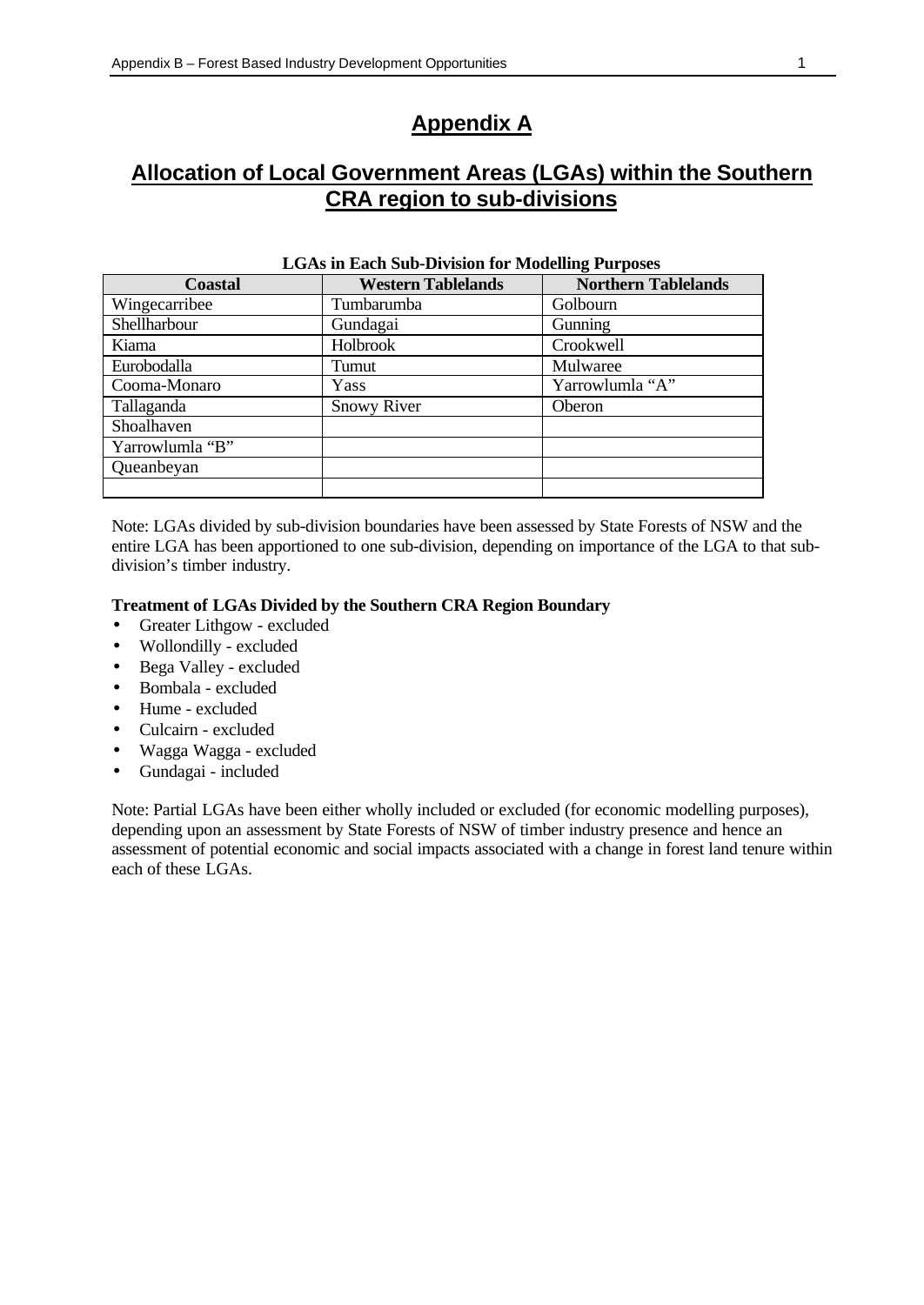#### **Appendix B – Individual Assessments and Scores.**

The following Appendix tabulates the assessments of the Industry Development Opportunities identified for the Southern Forest region, as part of the process of developing priorities for implementation.

The allocation of "priority" to a diverse group of industry opportunities needs to address the question of "whose priority?" The priorities of any group of stakeholders are likely to differ from another, depending on what they consider to be desirable outcomes from establishing an enterprise, based on the forest resource.

This analysis does not seek to dampen entrepreneurial skill nor to limit the rights of the individual to take on business risk, provided they operate within the regulatory frameworks of federal, state and local governments.

What the analysis aims to do is to establish an objective and transparent system of "scoring" industry opportunities that are **based on sustainable use of the forest resource, while providing,**

- $\blacksquare$  clear social and economic benefits to the region,
- n commercial returns for private investors in commercial enterprises based on the forest resource and
- n justifiable expenditure by government on non-commercial but socially beneficial projects.

The assessment of the range of industry development opportunities, listed in section 4, must meet all of these criteria and demonstrate the degree of commercial or social contribution it will make.

In doing so, it is not sufficient to measure "commercial feasibility", in terms of return to the investor. Size of investment does not necessarily satisfy all of the above criteria. More direct measures of the permanent employment generated and the scale of contribution to the region are more important in setting priority. These latter measures become particularly important when considering the target of 2000 new jobs each year described in the regional profile in section 2. Also, the employment and contribution criteria allow for government funding of projects and non-commercial industries which have strong employment and social contributions.

The Industry Development Opportunities are assessed individually under the following groupings.

- Group 1 Extending Timber Resources
- Group 2 New Uses of Timber/Logs
- Group 3 New Uses of Timber and Residues
- Group 4 Non- Timber Forest Produce
- Group 5 Aboriginal & Heritage Tourism and Education
- Group 6 Forest Based Recreation

The systems and guidelines for assessing and scoring are described in Section 5 of the report.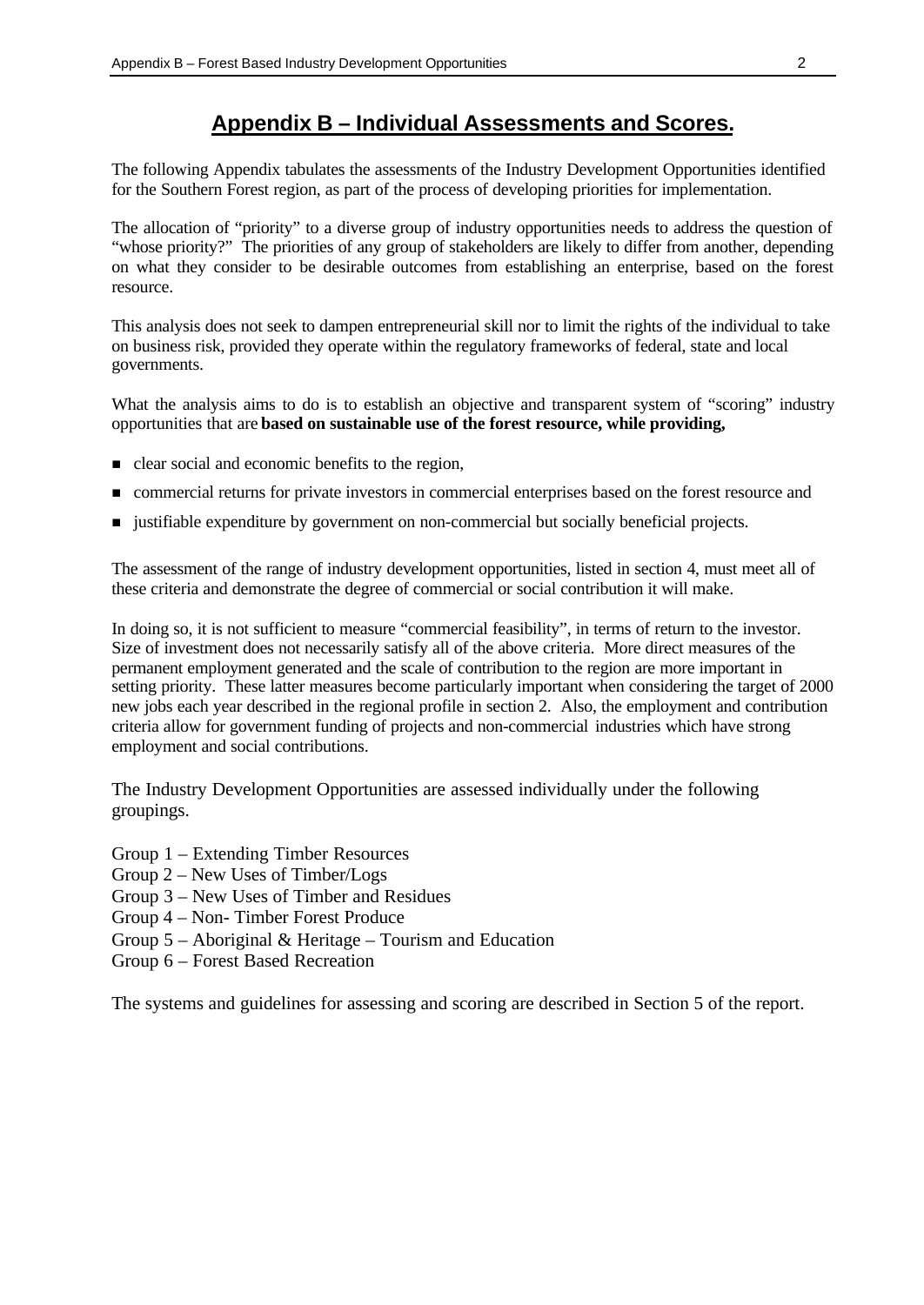#### **1. GROUP 1 – EXTENDED TIMBER RESOURCES**

#### **General comments for this group :**

The regional profile has demonstrated the important role of the timber processing sector (both hardwood and softwood) for the Southern region. Any activities which serve to extend the resource which can be made available to this processing sector will therefore be important for the future generation of employment and incomes in the region.

All the opportunities in this group have therefore been allocated a fairly high priority, as they all serve to extend the resource available for the continued operation of this existing sector. Some have higher priorities than others, mainly for reasons of less requirement for incentives being available in order for the opportunity to be taken up.

The opportunities described in this group, together with the "score" that each achieved, is as follows. Further comment on each individual opportunity is provided in support of the reported results of the screening process, in the following tables.

Group 1 opportunities, and score achieved :

| a)            | New commercial hardwood plantations               | 48 |
|---------------|---------------------------------------------------|----|
| $\mathbf{b}$  | New commercial softwood plantations               | 56 |
| $\mathcal{C}$ | New plantations for carbon sink trading           | 44 |
| d)            | Forest plantations for biodiversity               | 42 |
| e)            | Forest plantations for rehabilitation             | 40 |
| $\mathbf{f}$  | Plantations for effluent disposal                 | 48 |
| $\mathbf{g}$  | Farm forestry – commercial plantations            | 36 |
| h)            | Farm forestry $-$ carbon sink trading plantations | 32 |
| $\ddot{1}$    | Farm forestry – rehabilitation plantations        | 34 |
| $\ddot{1}$    | Nursery plantations – Christmas trees             | 40 |
| $\bf k$       | <b>Plantation research</b>                        | 36 |
|               |                                                   |    |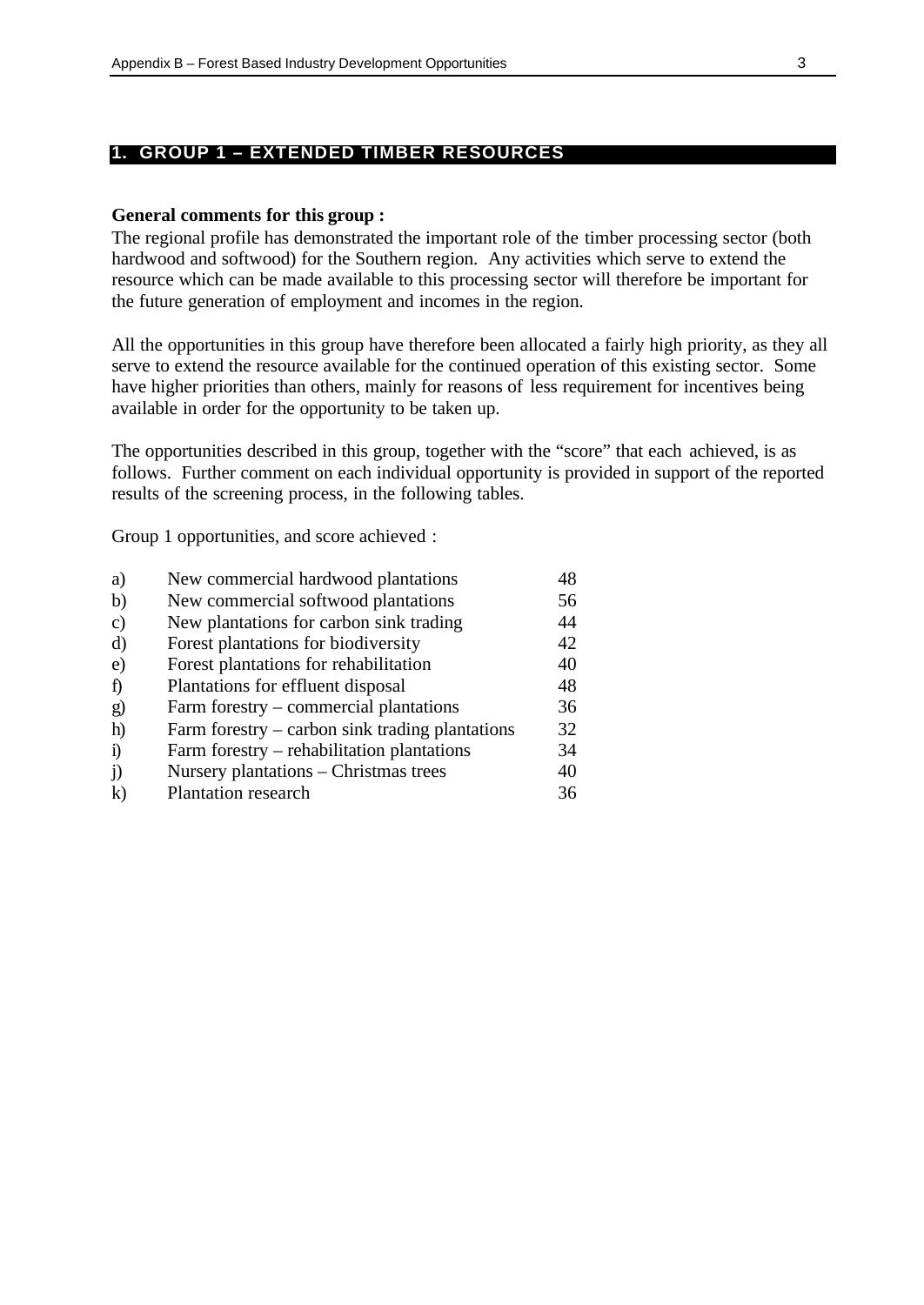| <b>Screen Item</b>        | <b>Assessment</b>                                 | <b>Score</b>   |
|---------------------------|---------------------------------------------------|----------------|
| <b>Resource Use</b>       | Resource land availability not fully identified;  | 6              |
|                           | estimated need for 10,000 ha.                     |                |
| <b>Market</b>             | Expanded market for Hardwood is not fully         | 6              |
|                           | established                                       |                |
| <b>Employment</b>         | Planting and maintenance of plantations represent | 10             |
|                           | new jobs; AFFA estimates 15 to 20 persons per     |                |
|                           | 10,000ha during the growing cycle and 50 to 60    |                |
|                           | people per 10,000ha during harvesting;            |                |
|                           | indigenous employment opportunities               |                |
| <b>Investor</b>           | Large scale investment only partially researched  | 6              |
| <b>Scale</b>              | Multipliers of 2 in line with rest of industry    | 8              |
| <b>Skills</b>             | Existing skills plus training available           | 8              |
| <b>Government Support</b> | Not clear as whether government will support      | $\overline{4}$ |
| <b>Total Score</b>        |                                                   | 48             |

**Project 1a. Description: New Commercial Hardwood Plantations**

**Overall Comment:** Adequate (i.e., commercially useful) volumes of hardwood from plantations are not yet available, and would require a long time frame before the industry could rely on adequate supplies. This development opportunity should be allocated a high priority, as the processing industry required to utilise the resource provided by plantations already exists in the region. The availability of timber from plantations would represent an additional resource for this processing industry, potentially offering economies of scale prospects, as well as long term resource security. However, the long term nature of hardwood plantation development raises some questions as to whether it represents the best long term use of land and whether the amount of "patient money" required will be available on the commercial market.

Potential also exists for land rehabilitation benefits, and carbon/salinity credit trade possibilities, in appropriate areas. See 1(e), 1(h). Income available from these markets (although not yet fully established) could act as an incentive to the development of commercial hardwood plantations. Employment support, and multiplier effects, would be significant, and would match existing skills. Long term support for an existing sector of economic activity would be beneficial from a regional development viewpoint.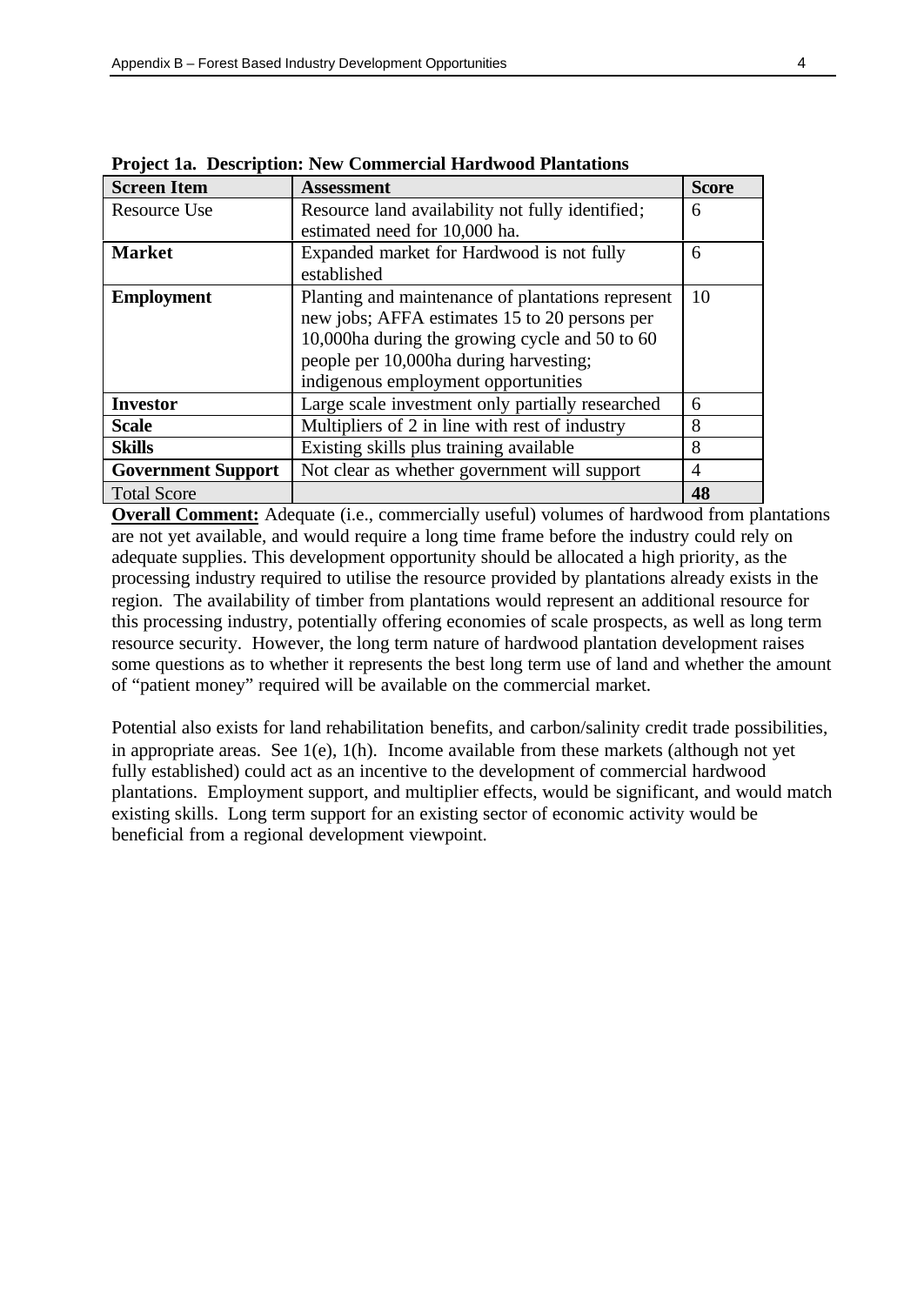| <b>Screen Item</b>        | Assessment                                        | <b>Score</b> |
|---------------------------|---------------------------------------------------|--------------|
| Resource Use              | Resource land availability mostly identified      | 8            |
| <b>Market</b>             | Expanded markets for Softwood have been           | 8            |
|                           | researched by Visy and State Forests              |              |
| <b>Employment</b>         | Planting and maintenance of plantations represent | 10           |
|                           | new jobs; AFFA estimates 6 to 10 people per       |              |
|                           | 10,000 ha during growing stage and 80 to 90       |              |
|                           | people per 10,000ha for harvesting; indigenous    |              |
|                           | employment opportunities                          |              |
| <b>Investor</b>           | Large scale investment has been explored with     | 8            |
|                           | <b>Visy and State Forests</b>                     |              |
| <b>Scale</b>              | Multipliers of 2 in line with rest of industry    | 8            |
| <b>Skills</b>             | Existing skills plus training available           | 8            |
| <b>Government Support</b> | Government is supportive of expanded softwood     | 6            |
|                           | plantations and is likely to assist with some     |              |
|                           | funding and land annexure                         |              |
| <b>Total Score</b>        |                                                   | 56           |

**Project 1b. Description: New Commercial Softwood Plantations**

**Overall Comment:** Softwood represents a shorter term investment than hardwood and has already identified investors for future expansion of planned Visy production facilities. A private plantation manager is already establishing commercial areas of softwood plantations in the Bombala area, and the proposed development of the SDC sawmill at Bombala offers potential for markets to be available for the output of these plantations. As for hardwood plantations, this opportunity should receive a high priority.

However, as for hardwood plantations, the long term nature of hardwood plantation development raises some questions as to whether it represents the best long term use of land and whether the amount of "patient money" required will be available on the commercial market.

Potential also exists for land rehabilitation benefits, and carbon/salinity credit trade possibilities, in appropriate areas - see  $1(e)$ ,  $1(h)$ . Income available from these markets (although not yet fully established) could act as an incentive to the development of commercial plantations. Employment support, and multiplier effects, would be significant, and would match existing skills. Long term support for an existing sector of economic activity would be beneficial from a regional development viewpoint. Ability to develop further processing capacity could be important longer term development opportunity – see section 2 of this appendix.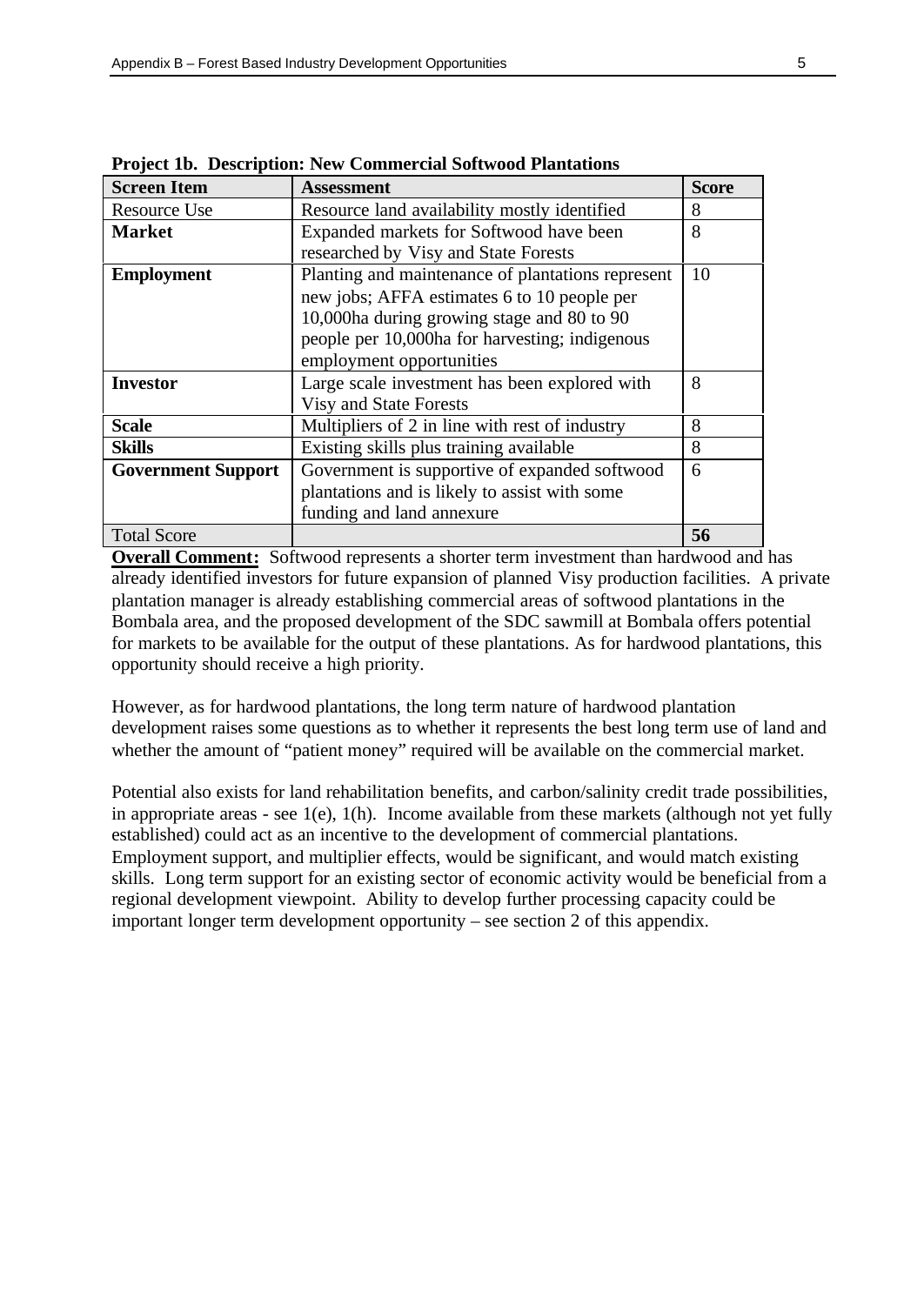| <b>Screen Item</b>        | <b>Assessment</b>                                 | <b>Score</b>   |
|---------------------------|---------------------------------------------------|----------------|
| <b>Resource Use</b>       | Resource land requirements may be less            | 4              |
|                           | demanding than for commercial plantations         |                |
| <b>Market</b>             | Still awaits clarification of Kyoto protocols; so | $\overline{A}$ |
|                           | not defined at present                            |                |
| <b>Employment</b>         | Planting and maintenance of plantations represent | 10             |
|                           | new jobs; employment depends on species           |                |
|                           | selected (see $1(a)$ and $1(b)$ ; indigenous      |                |
|                           | employment opportunities                          |                |
| <b>Investor</b>           | Still awaits clarification of Kyoto protocols; so | 4              |
|                           | not defined at present                            |                |
| <b>Scale</b>              | Multipliers not clear until rules finalised       | 6              |
| <b>Skills</b>             | Existing skills plus training available           | 10             |
| <b>Government Support</b> | NSW government has indicated support but will     | 6              |
|                           | look for commercial investment                    |                |
| <b>Total Score</b>        |                                                   | 44             |

**Project 1c. Description: New Plantations for Carbon Sink Trading**

**Overall Comment:** Until decisions are made as an outcome of the Kyoto Conference, the "rules" for trade in carbon credits will not be clear. Clarification of funding sources and availability will need to await that decision.

Farm land availability and farm forestry incentives may need to be re-appraised in the light of Kyoto decisions. However, the eventual use of the resource provided by these plantations must also be considered. It is considered unlikely that any plantations would be established with carbon credit "sales" as the sole source of revenue – but the emergence of a strong market in such sales could provide a valuable incentive towards further plantation establishment, as this opportunity (the potential trade in carbon credits) may offer a financial incentive to reduce the "barrier" of the costs of plantation establishment. SFNSW has already pioneered this trade, in arrangements announced with various energy utilities (most notably with Tokyo Electricity Power Co.).

This opportunity would fit well with existing regional profiles, and employment. However, the existence of markets for the output of the plantations will be essential. This opportunity has therefore been allocated a lower priority that the development of commercial plantations. It should be regarded as an adjunct to 1a) and 1b), rather than as the sole reason for plantation establishment.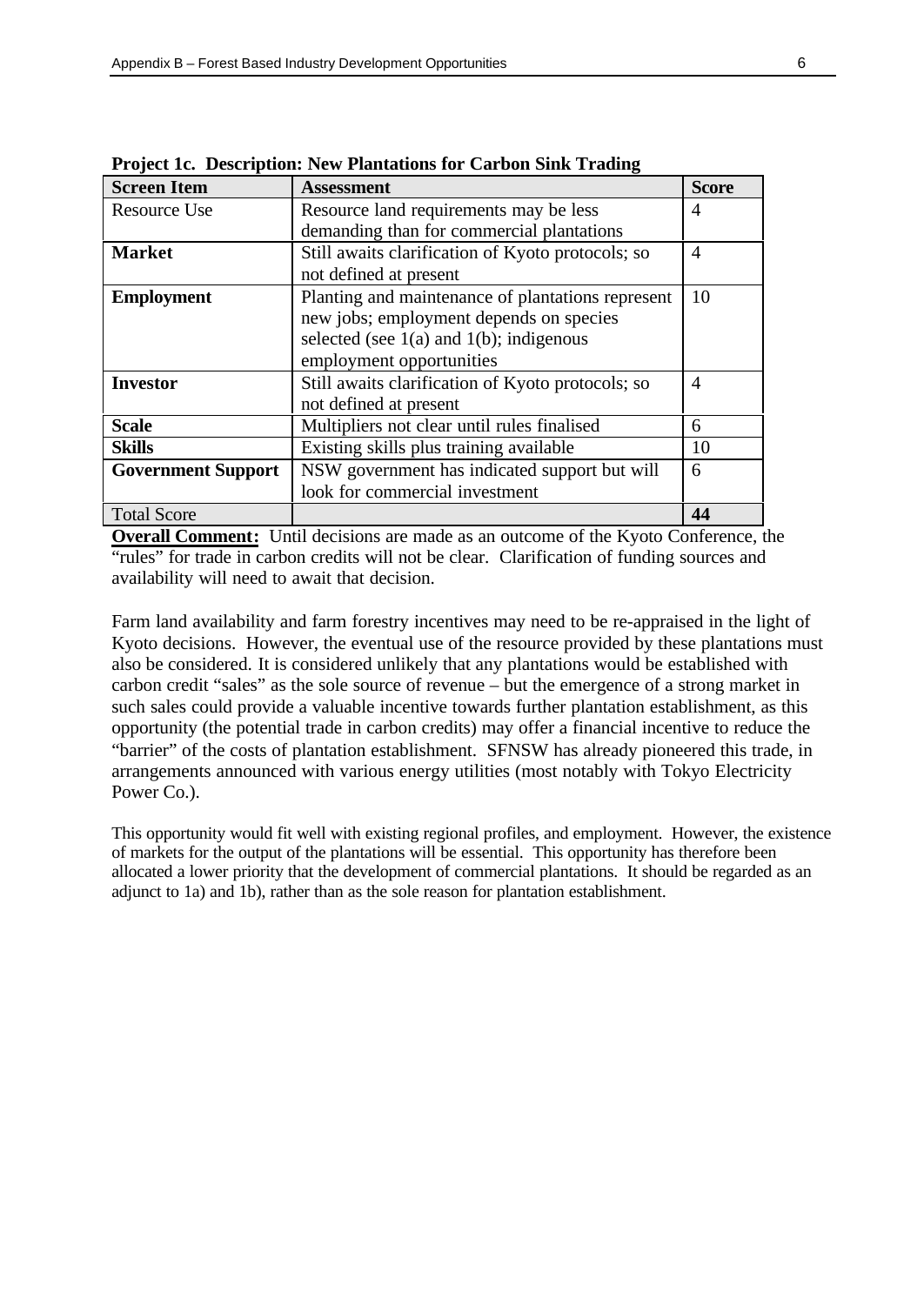| <b>Screen Item</b>        | <b>Assessment</b>                                 | <b>Score</b>   |
|---------------------------|---------------------------------------------------|----------------|
| <b>Resource Use</b>       | Resource land requirements will be less           | 6              |
|                           | demanding than for commercial plantations         |                |
| <b>Market</b>             | Not clear, but most likely to be promoted through | $\overline{A}$ |
|                           | government incentives, eg Murray Darling Basin    |                |
| <b>Employment</b>         | Planting and maintenance of plantations represent | 8              |
|                           | new jobs; employment depends on species           |                |
|                           | selected (see $1(a)$ and $1(b)$ ; indigenous      |                |
|                           | employment opportunities                          |                |
| <b>Investor</b>           | Not clear, but most likely to be promoted through | $\overline{A}$ |
|                           | government incentives, eg Murray Darling Basin    |                |
| <b>Scale</b>              | Widespread but multipliers unlikely to be very    | 6              |
|                           | high; may also impact outside SF Region           |                |
| <b>Skills</b>             | Existing skills plus training available           | 10             |
| <b>Government Support</b> | This will require continual government support;   | 4              |
|                           | the degree and responsibility has not been        |                |
|                           | clarified                                         |                |
| <b>Total Score</b>        |                                                   | 42             |

**Project 1d Description: Forest Plantation for Biodiversity**

**Overall Comment:** One of the main drivers for large scale plantations of this type will be conservation of indigenous flora and fauna, so therefore is most likely to come from government funded community or administration initiatives.

Otherwise, comments made in relation to the opportunities for developing plantations for carbon sink trading (see 1c) apply equally to this opportunity. The allocated priority is slightly lower, as no signs of a commercial market emerging in biodiversity "credits" is emerging as yet. However, public sector incentives could be provided for commercial plantation development in return for the perceived "public good" of enhanced biodiversity.

Until recently, softwood plantations were not considered to offer any biodiversity value. However, some debate is currently being conducted, as to the ability of softwood plantations (a monoculture of exotic tree species) to offer a resource for biodiversity. But it is likely that hardwood plantations will be more readily accepted as being able to offer biodiversity opportunities – the question of harvesting such forests, as opposed to being maintained in perpetuity as a conservation resource, will be an important determinant of the commercial opportunities offered.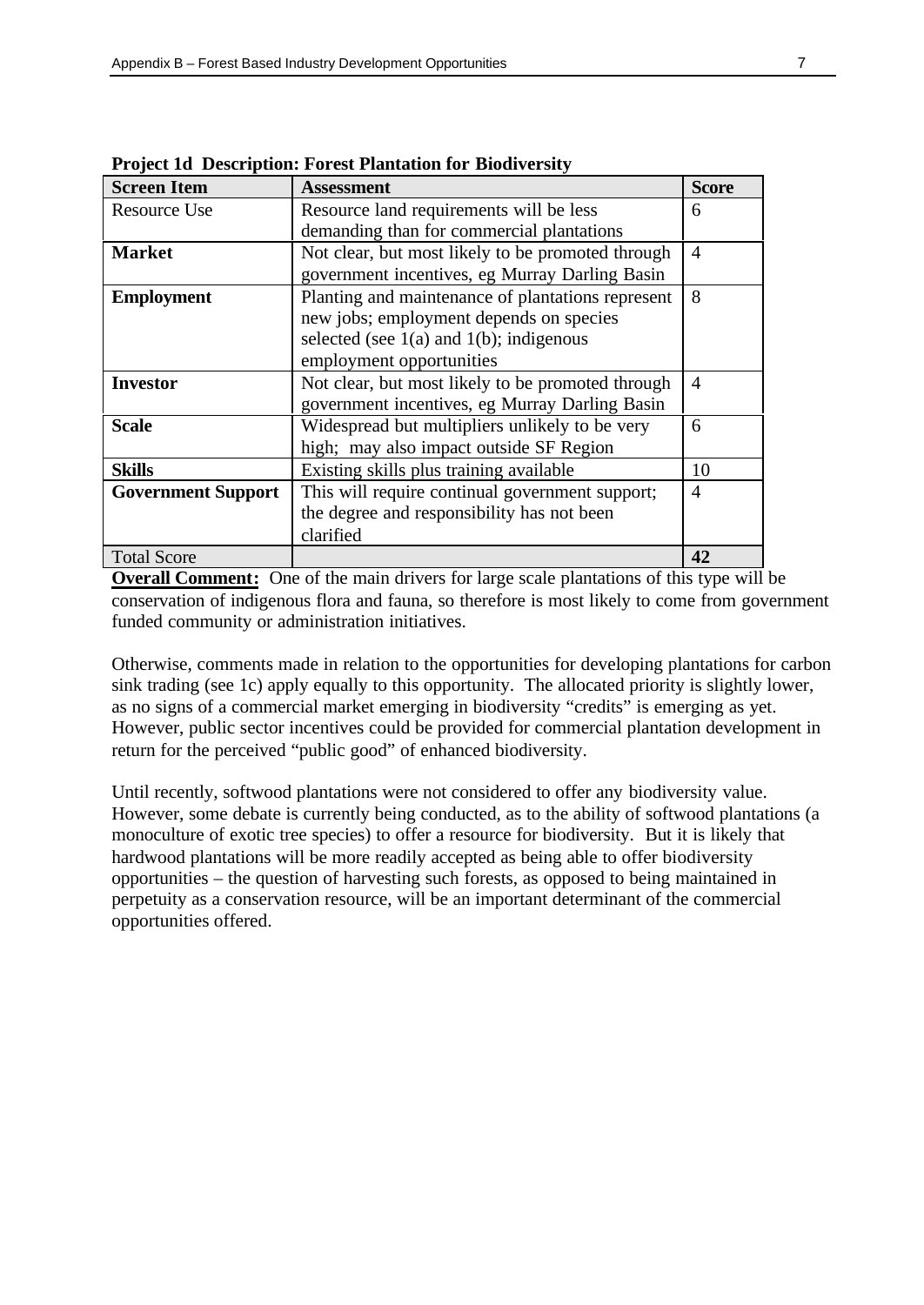| <b>Screen Item</b>        | <b>Assessment</b>                                 | <b>Score</b>   |
|---------------------------|---------------------------------------------------|----------------|
| <b>Resource Use</b>       | Resource land requirements will be specific and   | 6              |
|                           | may require negotiation with land owners          |                |
| <b>Market</b>             | Not clear, but most likely to be promoted through | 6              |
|                           | government incentives, eg Murray Darling Basin    |                |
| <b>Employment</b>         | Planting and maintenance of plantations represent | 8              |
|                           | new jobs; employment depends on species           |                |
|                           | selected (see $1(a)$ and $1(b)$ ; indigenous      |                |
|                           | employment opportunities                          |                |
| <b>Investor</b>           | Not clear, but most likely to be promoted through | $\overline{4}$ |
|                           | government incentives, eg Murray Darling Basin    |                |
| <b>Scale</b>              | Widespread but multipliers unlikely to be very    | $\overline{4}$ |
|                           | high; may also impact outside SF Region           |                |
| <b>Skills</b>             | Existing skills plus training available           | 8              |
| <b>Government Support</b> | This will require continual government support;   | $\overline{4}$ |
|                           | the degree and responsibility has not been        |                |
|                           | clarified                                         |                |
| <b>Total Score</b>        |                                                   | 40             |

**Project 1e. Description: Forest Plantation for Rehabilitation**

**Overall Comment:** One of the main drivers for large scale plantations of this type will be the Murray-Darling basin programs to reduce salinity and erosion. Only a proportion of the expenditure for these programs will be within the SF region. Opportunities for salinity control credits currently being explored by SFNSW.

This opportunity again scores well, as providing a resource for an existing regional activity  $-$  as for all opportunities identified in section  $1 -$  see above. However, a lower priority has been allocated to this opportunity as it is considered that current commercial constraints will preclude the establishment of plantations for purely environmental reasons. But government incentives, designed to provide environmental benefits, could provide sufficient attraction which (when combined with the existence of regional processing capacity) could further encourage plantation establishment.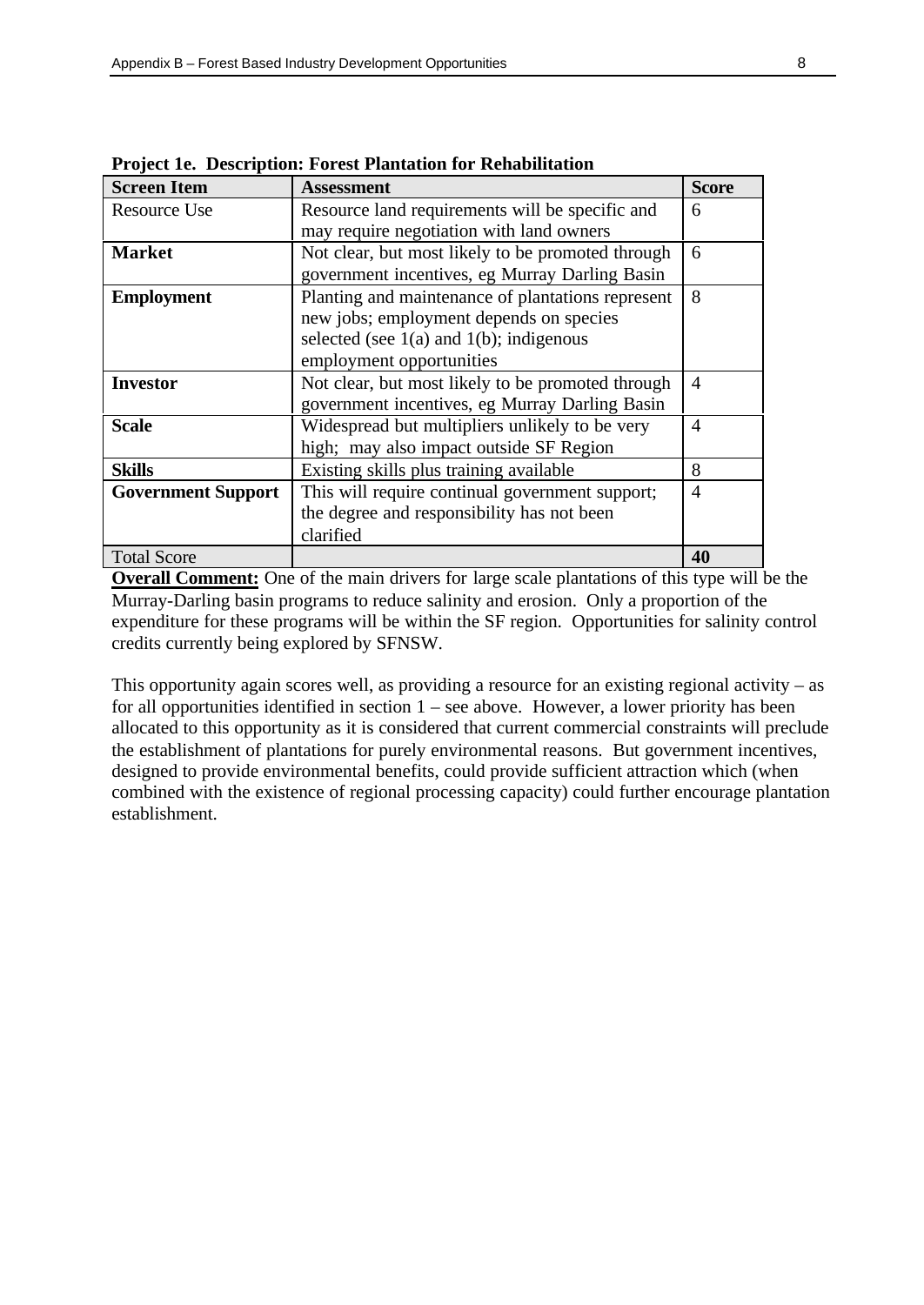| <b>Screen Item</b>        | <b>Assessment</b>                                  | <b>Score</b> |
|---------------------------|----------------------------------------------------|--------------|
| <b>Resource Use</b>       | Land available to Local Government; needs to be    | 8            |
|                           | in general vicinity of major towns                 |              |
| <b>Market</b>             | Proven technology and represents desirable form    | 8            |
|                           | of disposal of domestic effluents                  |              |
| <b>Employment</b>         | Shorter term project involved in plantation and    | 6            |
|                           | reticulation of trees. Some permanent              |              |
|                           | employment                                         |              |
| <b>Investor</b>           | Local Government, with some government             | 6            |
|                           | support. May form basis of BOOT investment         |              |
| <b>Scale</b>              | Medium scale investment with multpliers during     | 6            |
|                           | construction but low afterwards                    |              |
| <b>Skills</b>             | Plantation and reticulation tasks within skills of | 8            |
|                           | region, major sewerage reticulation may require    |              |
|                           | outside contractors                                |              |
| <b>Government Support</b> | Local Government with some government              | 6            |
|                           | support                                            |              |
| <b>Total Score</b>        |                                                    | 48           |

**Project 1f. Description: Plantations for Effluent Disposal**

**Overall Comment:** Proven technology; may need incentives for Local Government. Also, potential for land rehabilitation, carbon/salinity credit trade in appropriate areas. See 1(e), 1(h).

All comments made for 1e) also apply here. A higher priority has been allocated to this opportunity, as the need to dispose of effluent is a pressing priority for local government in inland areas, especially since the introduction of latest State legislation governing disposal of effluents (and sewage discharge generally) into catchment areas. Financial assistance in the establishment of appropriate plantations for this reason may be readily acceptable, as a result of benefits accruing to local government.

The existence of existing processing activity remains the underlying factor supporting this opportunity – which from a regional development perspective can be regarded as another option for resource expansion.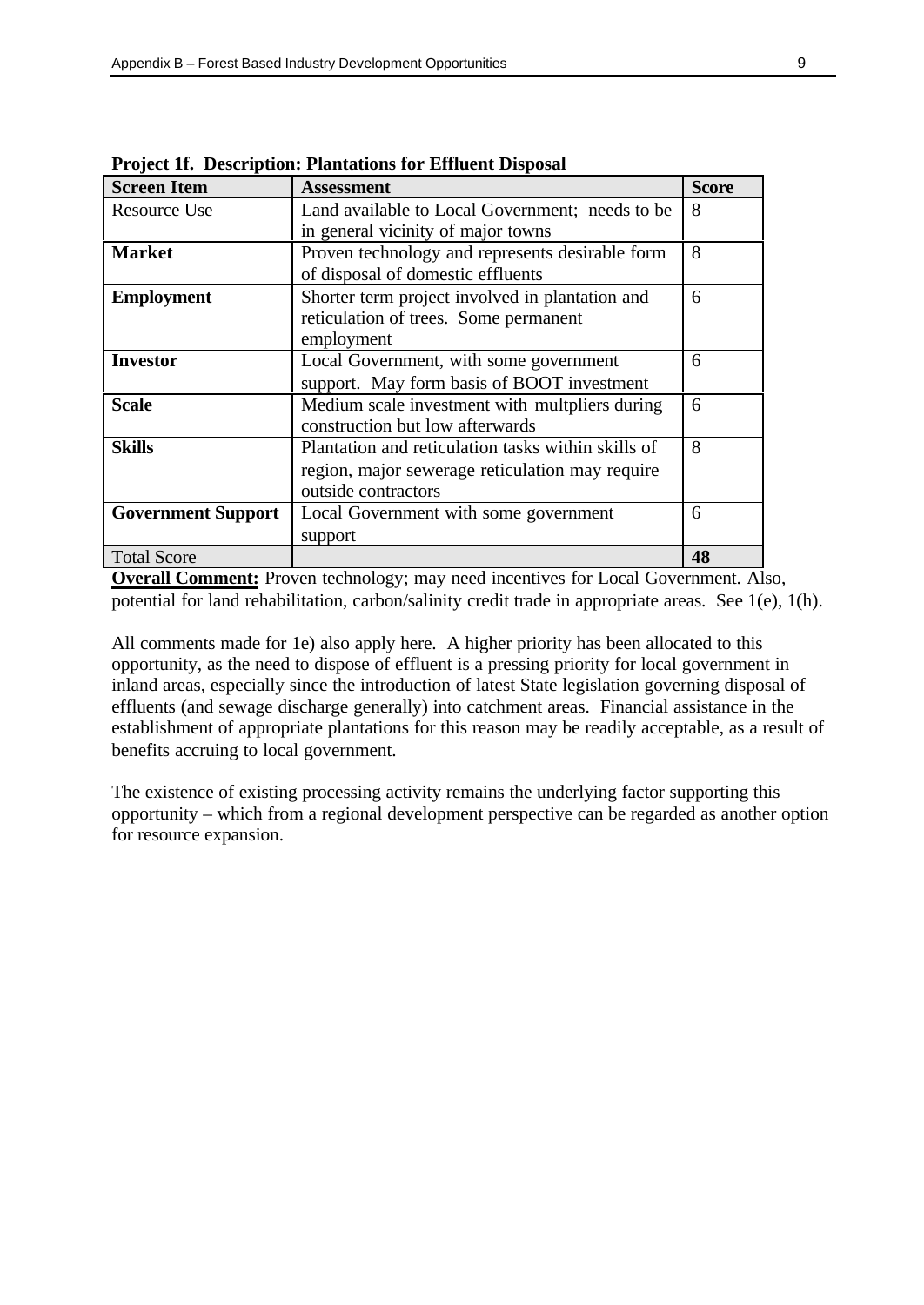.

| <b>Screen Item</b>        | <b>Assessment</b>                                   | <b>Score</b>   |
|---------------------------|-----------------------------------------------------|----------------|
| Resource Use              | Farm forestry rules established in NSW              | 8              |
| <b>Market</b>             | Market not well established and will be affected    | 4              |
|                           | by acceptance (or otherwise) of attraction of large |                |
|                           | scale plantations as an investment                  |                |
| <b>Employment</b>         | Low level of additional employment; seen as         | 4              |
|                           | additional income to farms                          |                |
| <b>Investor</b>           | Low level, by farmers as funds available            | 4              |
| <b>Scale</b>              | Small scale; few multipliers and far reaching       | $\overline{4}$ |
|                           | economic effects, unless government initiative      |                |
| <b>Skills</b>             | Skills can be learned by farmers and others         | 8              |
| <b>Government Support</b> | No immediate government support; may be             | $\overline{A}$ |
|                           | included as part of biodiversity or rehabilitation  |                |
|                           | programs $(1d)$ and/or $1(e)$ .                     |                |
| <b>Total Score</b>        |                                                     | 36             |

|  |  | Project 1g. Description: Farm Forestry - Commercial Plantations |  |
|--|--|-----------------------------------------------------------------|--|
|  |  |                                                                 |  |

**Overall Comment:** Farm forestry is still seen as an adjunct to farm production that will produce marginal long term income for the farmer. With farm incomes low, there is little reason to expect expansion of farm forestry to generate major employment nor to become widespread practice without some external funding initiatives.

Outcomes of current Premier's Department chaired Taskforce into private plantations may contain suggestions for incentives to be introduced.

Lower priority allocated, as of less immediate attraction as a source of employment and regional economic activity than the commercial opportunities discussed above. But this could provide an important resource addition for the existing regional processing industry. Depending on individual preferences, speciality timbers could be developed on a farm basis – but the likelihood of commercial returns being provided would have to be considered limited. Farm forestry is more likely to be used to provide a marginal addition to incomes, and/or as a means of implementing land rehabilitation (e.g., reducing salinity impacts).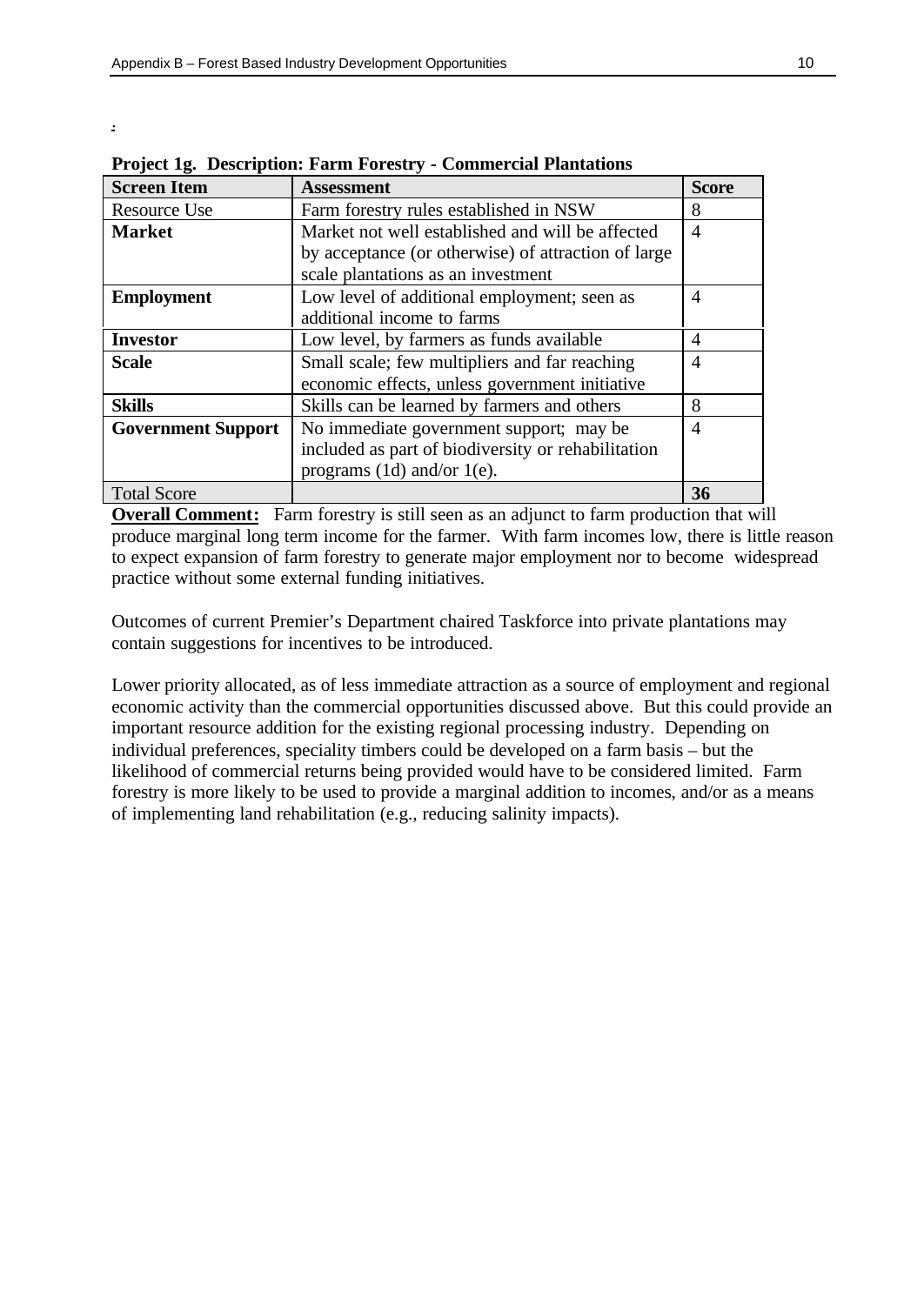| <b>Screen Item</b>        | <b>Assessment</b>                                      | <b>Score</b>   |
|---------------------------|--------------------------------------------------------|----------------|
| <b>Resource Use</b>       | Appropriate,                                           | 8              |
| <b>Market</b>             | Still awaits clarification of Kyoto protocols; so      | $\overline{2}$ |
|                           | not defined at present                                 |                |
| <b>Employment</b>         | As for 1g. Low level of additional employment;         | $\overline{4}$ |
|                           | seen as additional income to farms                     |                |
| <b>Investor</b>           | Still awaits clarification of Kyoto protocols; so      | $\overline{2}$ |
|                           | not defined at present                                 |                |
| <b>Scale</b>              | Will need schemes of aggregation before farm           | 4              |
|                           | forests will attract investors, but individually, will |                |
|                           | rely on exertions of farmers                           |                |
| <b>Skills</b>             | Skills can be learned by farmers and others            | 8              |
| <b>Government Support</b> | No immediate government support; may be                | $\overline{4}$ |
|                           | included as part of larger Carbon Sink or              |                |
|                           | rehabilitation programs (1c) and/or 1(e).              |                |
| <b>Total Score</b>        |                                                        | 32             |

**Project 1h. Description: Farm Forestry – Carbon Sink Trading Plantations**

**Overall Comment:** As for 1g. Farm forestry is still seen as an adjunct to farm production that will produce marginal long term income for the farmer. The scale of plantation required for effective Carbon Credits will require systems of aggregation before the practice becomes attractive to corporate investors. With farm incomes low, there is little reason to expect expansion of farm forestry to generate major employment nor to become widespread practice without some external funding initiatives.

Also see all comments made under 1c) regarding priority to be placed on this opportunity.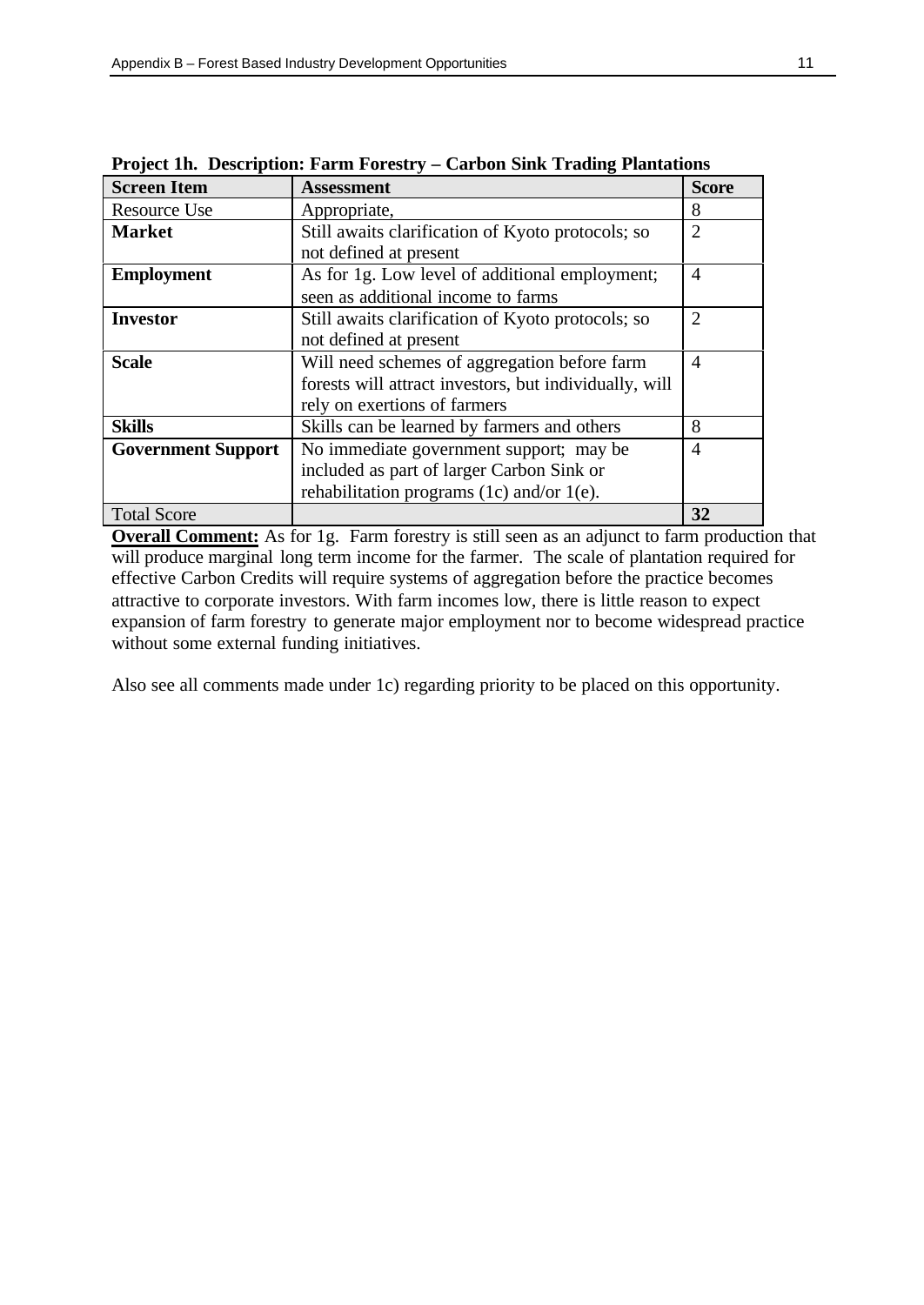.

| <b>Screen Item</b>        | <b>Assessment</b>                                 | <b>Score</b>   |
|---------------------------|---------------------------------------------------|----------------|
| <b>Resource Use</b>       | Appropriate,                                      | 8              |
| <b>Market</b>             | Not clear, but most likely to be promoted through | $\overline{4}$ |
|                           | government incentives, eg Murray Darling Basin    |                |
| <b>Employment</b>         | As for 1g. Low level of additional employment;    | 2              |
|                           | seen as additional income to farms                |                |
| <b>Investor</b>           | Not clear, but most likely to be promoted through | 4              |
|                           | government incentives, eg Murray Darling Basin    |                |
| <b>Scale</b>              | Will need schemes of aggregation before farm      | $\overline{4}$ |
|                           | forests will produce effective change, but        |                |
|                           | individually, will rely on exertions of farmers   |                |
| <b>Skills</b>             | Skills can be learned by farmers and others       | 8              |
| <b>Government Support</b> | No immediate government support; most             | 4              |
|                           | probably will be included as part of biodiversity |                |
|                           | or rehabilitation programs $1(d)$ and/or $1(e)$ . |                |
| <b>Total Score</b>        |                                                   | 34             |

**Project 1i. Description: Farm Forestry - Rehabilitation Plantations**

**Overall Comment: :** Farm forestry is still seen as an adjunct to farm production that will produce marginal long term income for the farmer. With farm incomes low, there is little reason to expect expansion of farm forestry for rehabilitation purposes to become widespread practice without some external funding initiatives.

See all comments made under 1 g) and 1h) as to reasons for the lower priority allocated to this opportunity. Strong financial incentives will be required to provide a major increase in this activity – but in certain areas (identified as having severe problems) such incentives could be justified from a "public good" standpoint.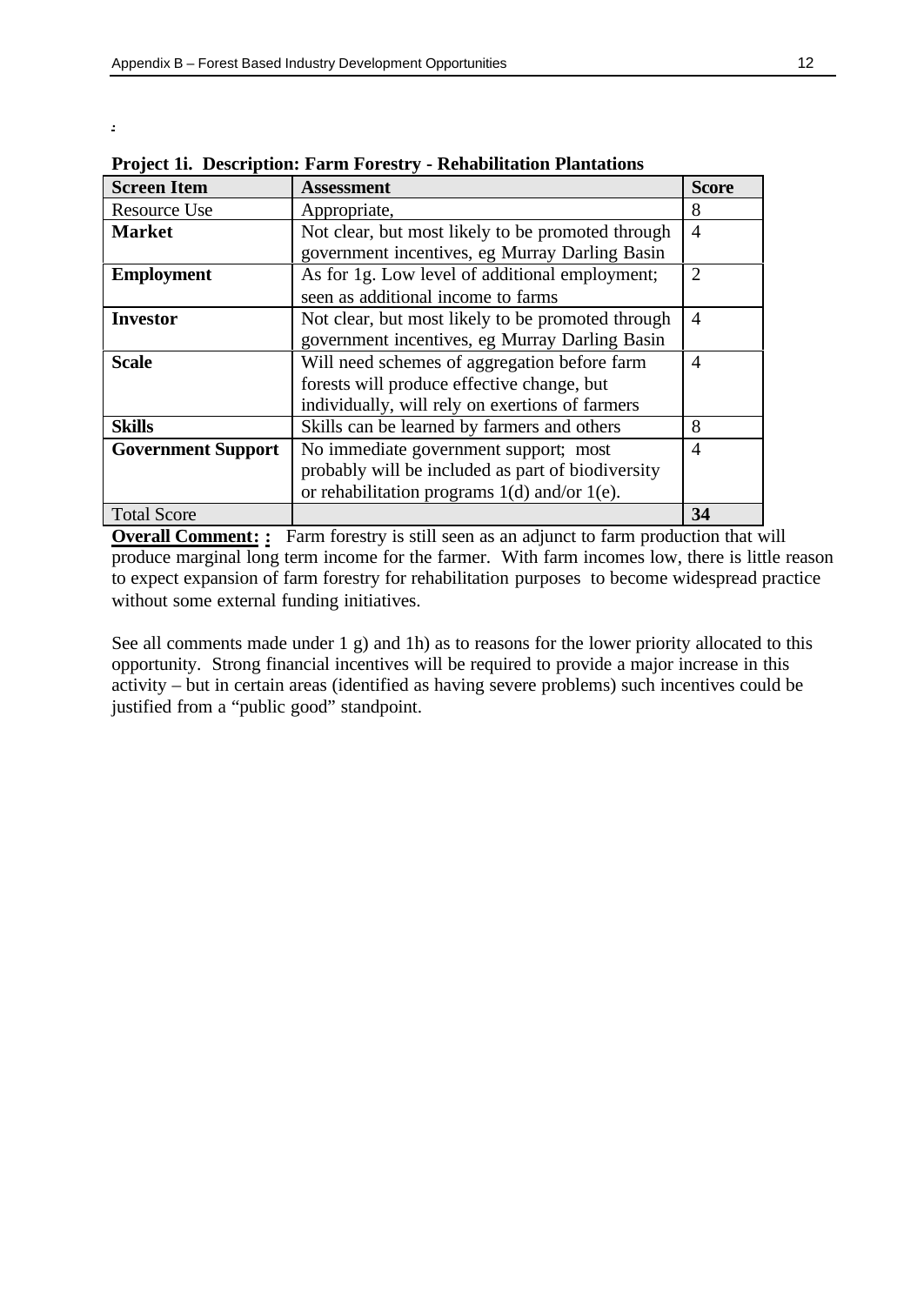| <b>Screen Item</b>        | <b>Assessment</b>                                    | <b>Score</b>   |
|---------------------------|------------------------------------------------------|----------------|
| <b>Resource Use</b>       | Appropriate                                          | 8              |
| <b>Market</b>             | Most likely to come from wide acceptance of          | $\overline{4}$ |
|                           | programs $1(a)$ to $1(d)$ promoting demand for large |                |
|                           | numbers of young trees. Christmas tree market is     |                |
|                           | seasonal and competitive.                            |                |
| <b>Employment</b>         | Shorter term project involved in plantation and      | 6              |
|                           | reticulation of trees. Some permanent                |                |
|                           | employment                                           |                |
| <b>Investor</b>           | Medium scale and could come from expansion of        | 4              |
|                           | commercial nurseries, Botanical Gardens or could     |                |
|                           | involve some government enterprise                   |                |
| <b>Scale</b>              | Probably multiple locations and will represent       | 6              |
|                           | new addition to employment demand in region.         |                |
|                           | Some multiplier effects                              |                |
| <b>Skills</b>             | Higher levels of botanical skills to produce young   | 8              |
|                           | trees economically but within skills of region       |                |
| <b>Government Support</b> | Government likely to support to ensure that          | 4              |
|                           | plantation programs meet targets for programs        |                |
|                           | $1(a)$ to $1(d)$ .                                   |                |
| <b>Total Score</b>        |                                                      | 40             |

**Project 1j. Description: Nursery Plantations – Christmas Trees**

**Overall Comment:** This appears to be an appropriate new industry but will require external decisions on other plantation programs before it would present a possible commercial investment. It depends also on whether the provision of young trees for new plantations is undertaken by State Forests or by private investors.

A reasonably high priority has been allocated to this opportunity, compared to some of the others, because of the important employment impacts. However, the seasonal factors could act as a significant limitation to the commercial potential. An association between the supply of seedlings/growing trees for commercial plantations, and the ability to provide a specific product for a limited season, could greatly enhance the attraction of this opportunity.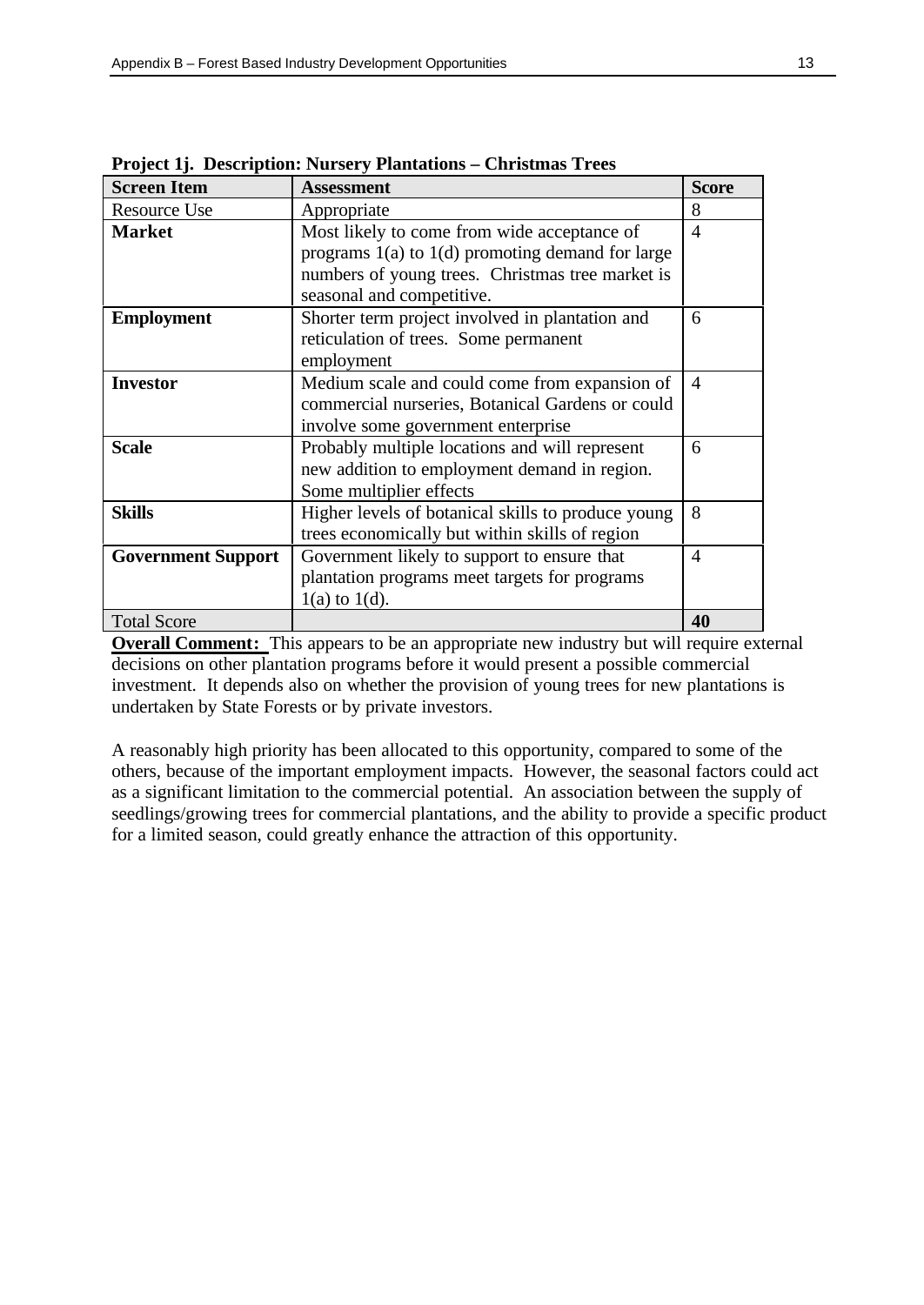| <b>Screen Item</b>        | <b>Assessment</b>                              | <b>Score</b>   |
|---------------------------|------------------------------------------------|----------------|
| <b>Resource Use</b>       | Appropriate                                    | 8              |
| <b>Market</b>             | Predominantly government; very little private  | $\overline{4}$ |
|                           | forestry research in NSW. May compete with     |                |
|                           | FWPRDC and its funding streams                 |                |
| <b>Employment</b>         | Medium scale and would represent new           | 4              |
|                           | employment if a case for it can be established |                |
| <b>Investor</b>           | Most likely to be government; commercial       | $\overline{4}$ |
|                           | revenue stream for research establishment not  |                |
|                           | clear                                          |                |
| <b>Scale</b>              | Will represent "value adding" if intellectual  | $\overline{4}$ |
|                           | property can be offered for sale.              |                |
| <b>Skills</b>             | Skills exist within State Forests and CSIRO in | 8              |
|                           | general region                                 |                |
| <b>Government Support</b> | Would require substantial government support   | 4              |
| <b>Total Score</b>        |                                                | 36             |

**Project 1k. Description: Plantation Research**

**Overall Comment:** The establishment of a plantation research function has not been explored to sufficient depth for it to be seen as more than a "good idea". Clarification of Carbon Sink forest rules and the need for rapid carbon sequestration may provide a driver for commercial support of such an operation.

The development of new clonal material, particularly suited to the lower rainfall conditions prevailing in the inland areas of the region, could be particularly beneficial in increasing the commercial attraction of many of the opportunities identified in this section. An important longer term opportunity, although limited immediate stimulation in itself for the region – the results of research, when applied, would provide the returns.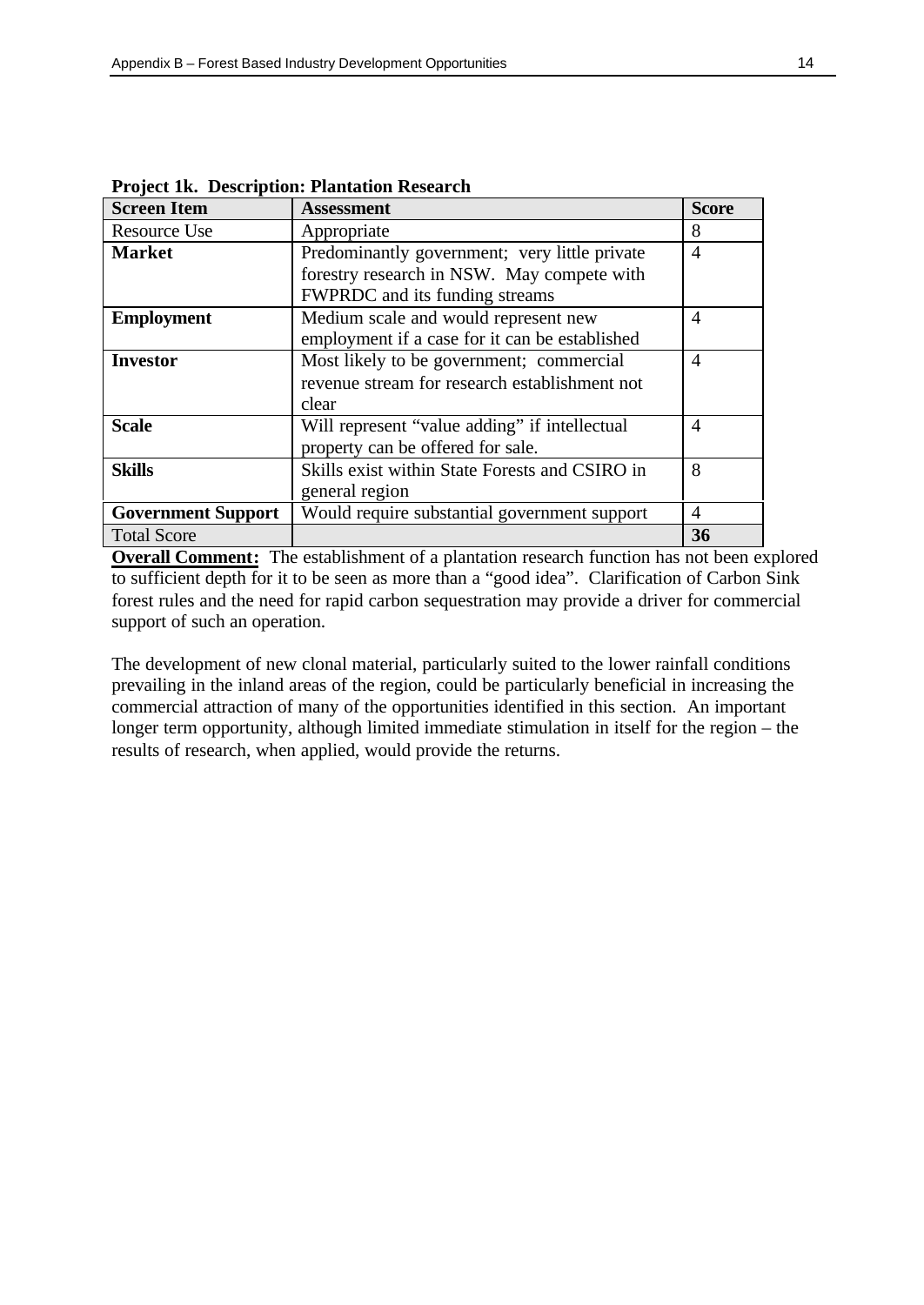#### **2. GROUP 2 – EXTENDED TIMBER PROCESSING**

#### **General comments for this group :**

This group is closely linked with Group  $1 - it$  is concerned with finding new uses for the timber and logs which are provided by the extended timber resources provided by the Group 1 opportunities. In addition, this group is also concerned with finding new uses for existing timber resources – both hardwood and softwood. The opportunities in Group 2 therefore tend to involve extensions from the existing processing activity of the region. They offer expanded employment opportunities that are entirely appropriate to existing skills in the regional workforce. Where large scale investment is required, potential investors already exist from the ranks of the existing timber processing industry.

This group is important for the regional economy in offering opportunities for **value-adding** – that is, deriving products for which a higher market price can be obtained. Other forms of valueadding are provided by finding markets for a previously waste residue. As for Group 1, the opportunities in this group tend to be scored quite highly, indicating a high priority for development. The main reasons for the relatively high scoring include the existence of proven markets, the opportunities for economies of scale and value-adding, and major scope for employment generation and good multiplier effects.

The opportunities described in the group, together with the "score" that each achieved, is as follows. Further comment on each individual opportunity is provided in support of the reported results of the screening process, in the following tables.

Group 2 opportunities, and score achieved :

| a)            | New Sawmills - Adaminaby and Khancoban | 46                                                         |
|---------------|----------------------------------------|------------------------------------------------------------|
| b)            | Increased use of mobile milling        | 46                                                         |
| $\mathbf{c})$ | Increase softwood chip export to Korea | 34                                                         |
| d)            | Drying plant capacity increase         | 48                                                         |
| e)            | Molding and dressing plant             | 48                                                         |
| $\mathbf f$   | Timber treatment plant                 | 48                                                         |
| g)            | Bridge manufacturing plant             | 46                                                         |
| h)            | High quality furniture manufacture     | 36                                                         |
| $\ddot{1}$    | Veneer and plywood mill                | 30                                                         |
| $\ddot{1}$    | Improved market development            | Not scored at present<br>(awaiting output of linked study) |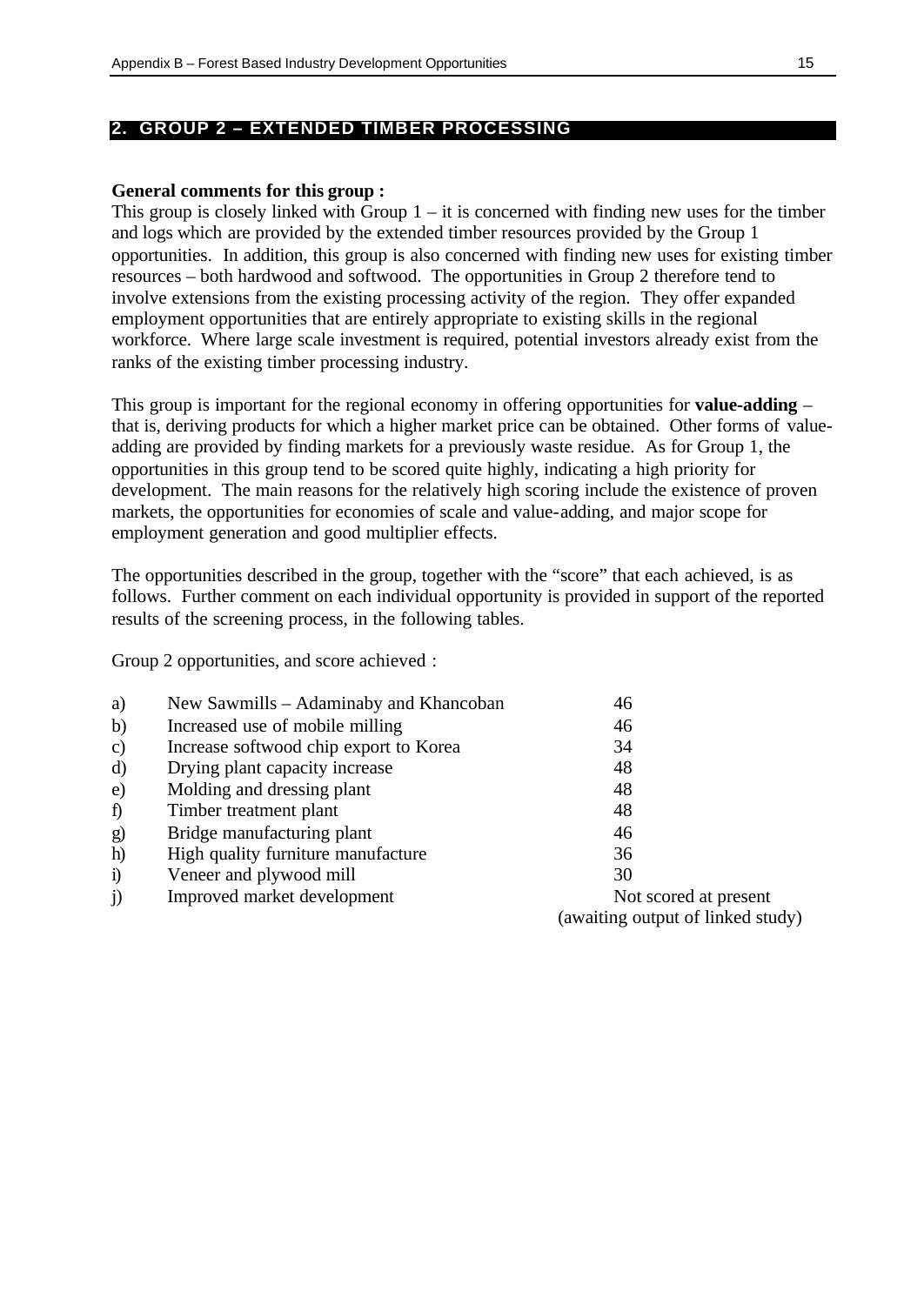| <b>Screen Item</b>        | <b>Assessment</b>                                  | <b>Score</b>   |
|---------------------------|----------------------------------------------------|----------------|
| <b>Resource Use</b>       | Uses the resource but viability will depend on the | 6              |
|                           | availability of a secure timber supply             |                |
| <b>Market</b>             | Market for sawn hardwood from this source has      | 6              |
|                           | been researched as linked project                  |                |
| <b>Employment</b>         | Middle size employer; range of 50-60 permanent     | 8              |
|                           | jobs with employees drawn from local area          |                |
| <b>Investor</b>           | Medium sized investment that should require no     | $\overline{A}$ |
|                           | government support; investors not identified       |                |
| <b>Scale</b>              | Below world scale mill but represents value        | 6              |
|                           | adding in region                                   |                |
| <b>Skills</b>             | Skills are available in the region; some transfers | 8              |
|                           | from existing mills likely to occur                |                |
| <b>Government Support</b> | Fits employment development objectives and         | 8              |
|                           | makes no demand on government funds                |                |
| <b>Total Score</b>        |                                                    | 46             |

**Project 2a. Description: New Sawmills – Adaminaby and Khancoban**

**Overall Comment:** This project scores well as it represents an extension of existing activity in the hardwood processing sector. Markets are proven, and all appropriate skills and services are immediately available.

However, the feasibility of these proposals and therefore the attractiveness to investors will depend on the security of timber supply after the RFA process. The project appears to be similar to other viable mills but cannot be progressed until supply is assured.

Other than a favourable decision regarding the future availability of resource, no Government incentives and/or funding would be required. These projects would be entirely consistent with regional development objectives already identified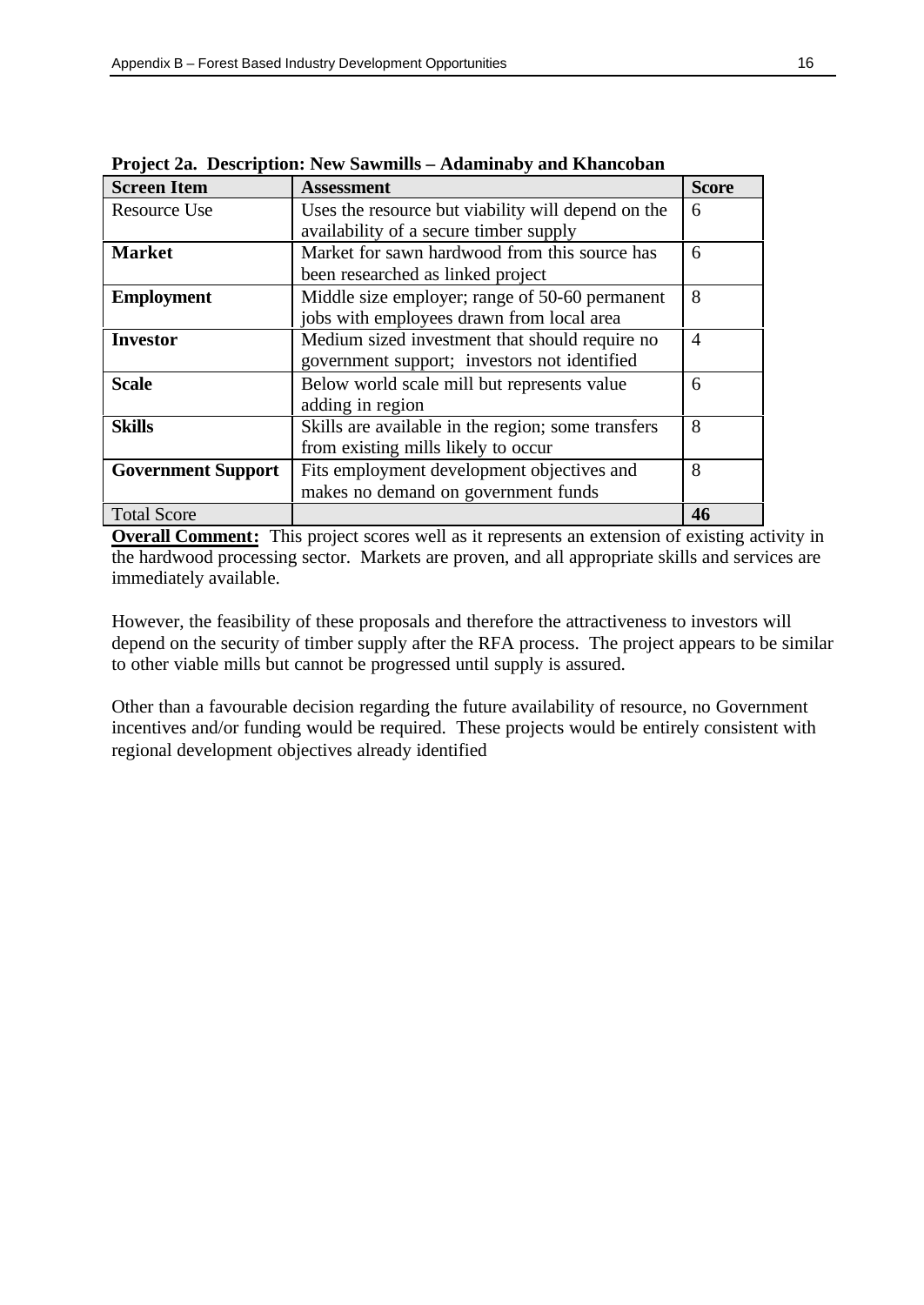| <b>Screen Item</b>        | <b>Assessment</b>                                 | <b>Score</b> |  |
|---------------------------|---------------------------------------------------|--------------|--|
| <b>Resource Use</b>       | Appropriate and will make use of smaller stands   | 8            |  |
|                           | of timber such as farm forests and roadside trees |              |  |
| <b>Market</b>             | Market for sawn hardwood specifically from this   | 6            |  |
|                           | source has not been researched as linked project  |              |  |
| <b>Employment</b>         | Small, private employers; overall employment      | 6            |  |
|                           | contribution to region small; possible            |              |  |
|                           | opportunity for indigenous employment             |              |  |
| <b>Investor</b>           | Local, medium scale investment through            | 6            |  |
|                           | commercial loans; investors will self identify    |              |  |
| <b>Scale</b>              | Not a great contributor to multipliers for the    | 6            |  |
|                           | region                                            |              |  |
| <b>Skills</b>             | Some new skills in management but within          | 8            |  |
|                           | capabilities in the region                        |              |  |
| <b>Government Support</b> | May be available for indigenous employment        | 6            |  |
| <b>Total Score</b>        |                                                   | 46           |  |

**Project 2b. Description: Increased use of mobile milling**

**Overall Comment:** As for 2a), this opportunity represents an extension of existing activity, with proven markets (generally) and skill levels. Particular advantages claimed for this proposal include :

- the use of small mobile mills avoids need for the major capital investment that would be required for a commercial sawmill
	- small mills can potentially use smaller-end section logs, that would otherwise tend to be used as a pulp resource

However, these investments will be in small enterprises which, collectively, will make a small contribution to local employment. Mobile mills could offer part-time employment for people already involved in the timber industry, or for land-owners wishing to augment their incomes. As well as a low demand for labour, demand for other goods and services will also be low, thereby reducing the potential multiplier effect of this activity through the regional economy.

The growth of mobile or small batch mills will be useful to the utilisation of farm forestry resources. This project has been scored highly, as it represents an immediate opportunity for implementation. However, overall economic impact (and employment demand) will be low. There could be some local important effects, for example in the use of mobile mills to extract timber suitable for craft activities, and for indigenous employment.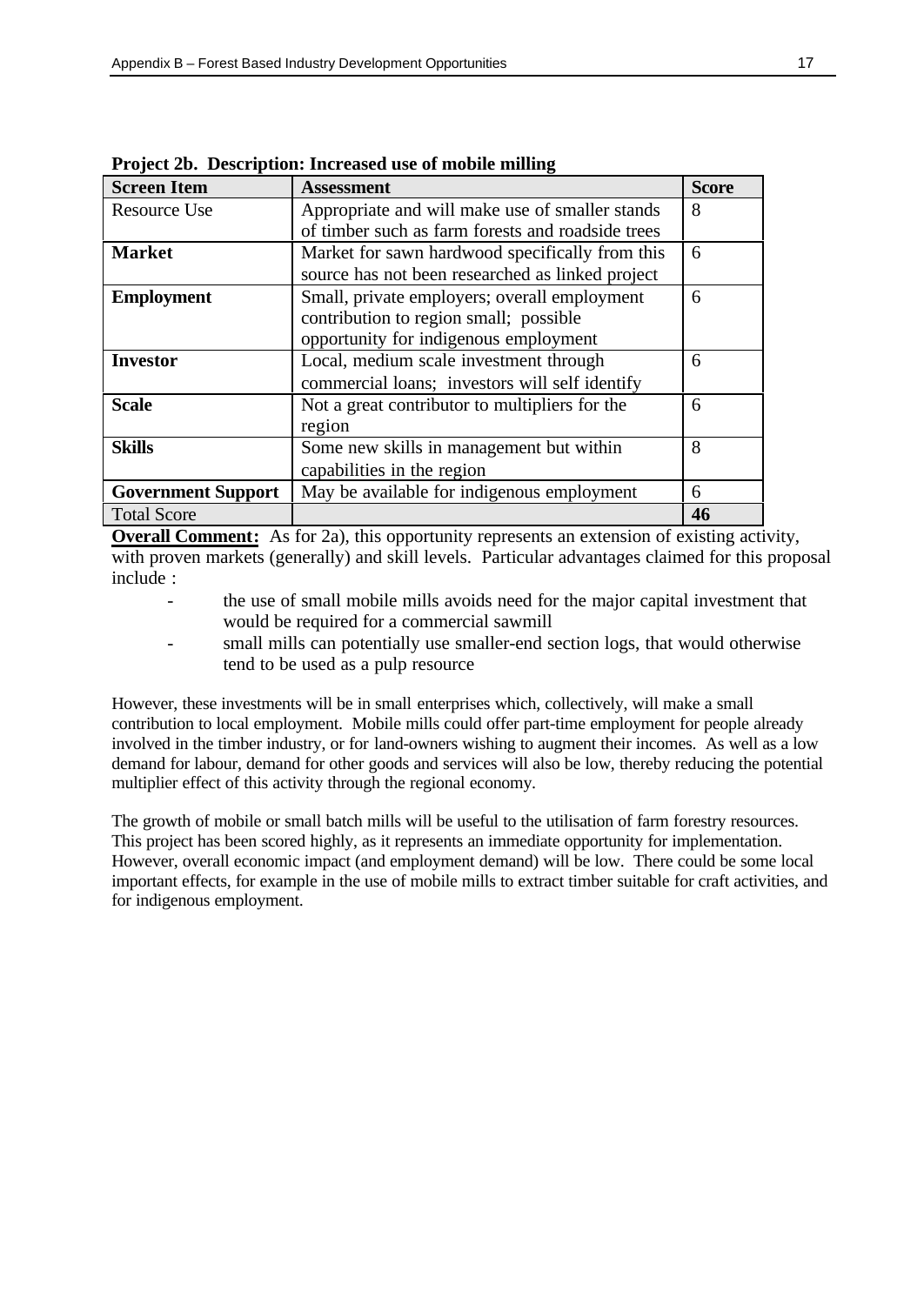| <b>Screen Item</b>        | <b>Assessment</b>                                   | <b>Score</b>                |
|---------------------------|-----------------------------------------------------|-----------------------------|
| <b>Resource Use</b>       | Depends on the availability of plentiful supply of  | $\mathcal{D}_{\mathcal{L}}$ |
|                           | softwood which will have to come from new           |                             |
|                           | plantations, see 1b. Growth in Visy project could   |                             |
|                           | reduce available supply.                            |                             |
| <b>Market</b>             | Market established, but influenced by economic      | $\mathcal{D}_{\cdot}$       |
|                           | conditions in Korea – volatile situation            |                             |
|                           | throughout Asia. Currently no chip unloading        |                             |
|                           | facilities in Korea. Market tends to involve        |                             |
|                           | whole log export at present, not in chip form.      |                             |
|                           | Support required for transport to port if export to |                             |
|                           | be competitive.                                     |                             |
| <b>Employment</b>         | Could be large scale employer $-100$ to 150         | 8                           |
| <b>Investor</b>           | Large investment required, likely to be single      | $\overline{4}$              |
|                           | enterprise. No investor identified at this stage    |                             |
| <b>Scale</b>              | Could be large scale, depending on volume of        | 6                           |
|                           | resource secured.                                   |                             |
| <b>Skills</b>             | Adequate skill levels exist in region               | 8                           |
| <b>Government Support</b> | Consistent with regional development objectives     | 4                           |
|                           | in stimulating plantation development – but local   |                             |
|                           | value-adding would be preferable to export of       |                             |
|                           | low value commodity.                                |                             |
| <b>Total Score</b>        |                                                     | 34                          |

**Project 2c. Description: Increased Softwood Chip Export to Korea**

**Overall Comment:** The question of increasing export of woodchips from the region is contentious :

- on the negative side, wood chips are a low value commodity, and many consider this market to be a "waste" of the resource
- on the positive side, the export of chips provides a degree of "value-adding", in providing a market for mill and logging residues, as well as for the residues of silvicultural practices such as plantation thinning.

At present, a strong market exists in the export of hardwood chips, for which no domestic processing capacity (e.g., a hardwood pulp and/or paper mill) currently exists. No softwood chips are exported from the region, although whole logs (softwood pulp logs) are currently exported from Port Kembla for chipping (and pulping) in Japan. In order to be competitive in the market, the Government currently provides a transport subsidy for these logs, so that jobs are retained in areas such as Bombala.

This opportunity potentially involves a large investment, with large employment potential, but it will rely on a private investor reaching optimistic conclusions concerning market, and also on being able to secure adequate resource. This is unlikely to occur until new plantations come on stream, as the Visy plant in Tumut will provide an attractive market for the available pulp resource of the region. As a result, this opportunity is not considered to be an immediate prospect, and so is not scored highly.

In the longer term, it would be prefereable to utilise existing domestic value-adding (further processing) capacity on-shore. While woodchip export could provide valuable market for early thinnings from plantations, it may provide difficult to maintain volumes given existing processing capacity existing in region.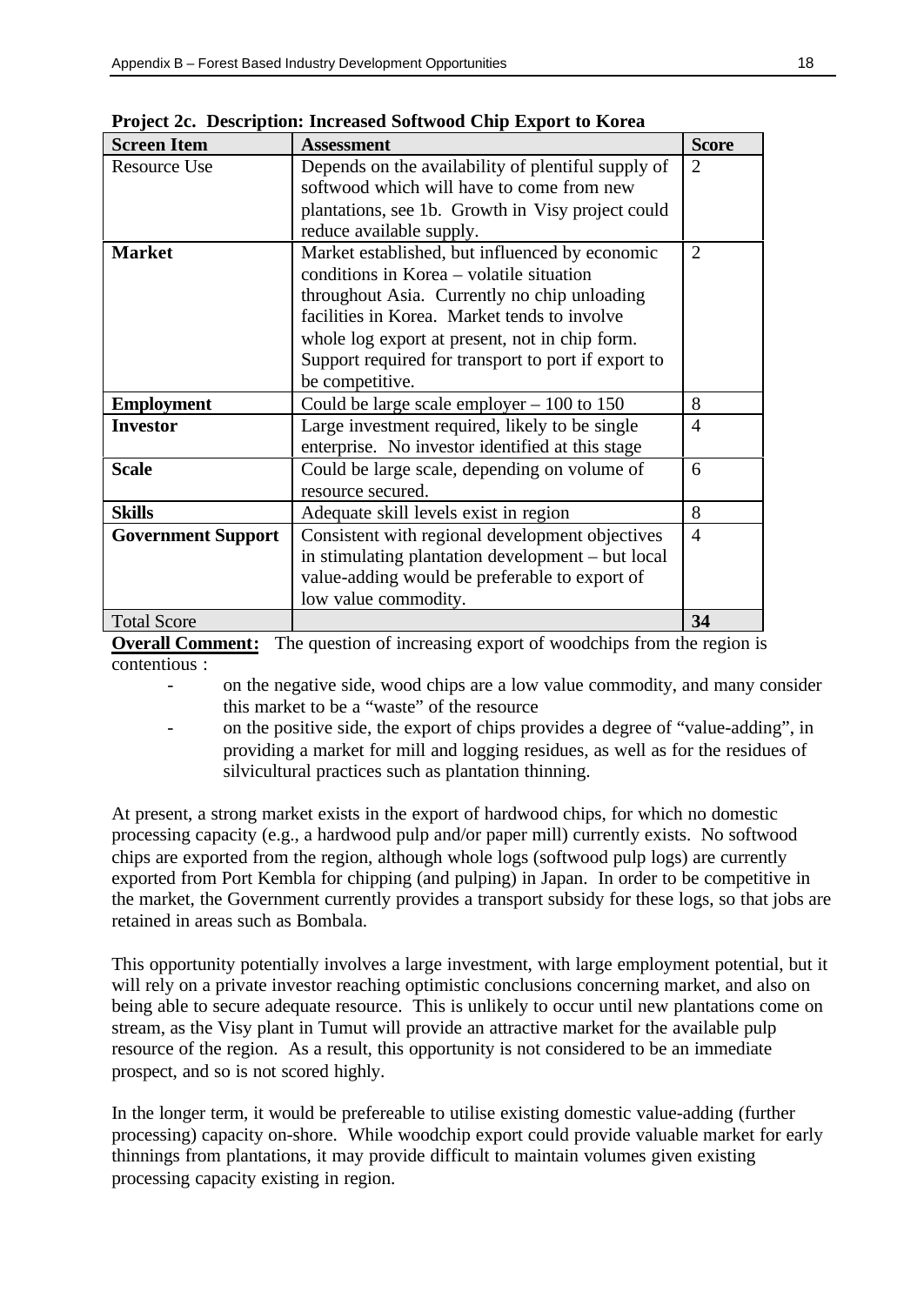| <b>Screen Item</b>        | <b>Assessment</b>                                | <b>Score</b> |
|---------------------------|--------------------------------------------------|--------------|
| <b>Resource Use</b>       | Available resource once RFA determined           | 8            |
| <b>Market</b>             | Linked project – strong potential for market     | 8            |
|                           | development                                      |              |
| <b>Employment</b>         | 2-3 per installation, but important support      | 6            |
|                           | function for sawmill employment                  |              |
| <b>Investor</b>           | Private, existing mill operators – with FISAP    | 6            |
|                           | funding                                          |              |
| <b>Scale</b>              | Small individually, but could lead industry into | 6            |
|                           | viable expansion                                 |              |
| <b>Skills</b>             | Generally available in region                    | 8            |
| <b>Government Support</b> | Incentives would be required, via financial      | 6            |
|                           | assistance with capital costs                    |              |
| <b>Total Score</b>        |                                                  | 48           |

|  | 2d. Description: Drying Plant capacity increase |  |  |  |  |
|--|-------------------------------------------------|--|--|--|--|
|--|-------------------------------------------------|--|--|--|--|

**Overall Comment:** As with project 2 a), a decision on the RFA for the Southern region is required before this investment decision will be made. Government support could also be available via FISAP to act as incentive to investment, once resource security provided. Strong links with project 2j), as prerequisite for market development.

This project is scored highly, and is recommended for high priority attention. It is entirely consistent with regional development goals already identified, and with regional capabilities, in that it :

- provides a value-adding opportunity
- builds on existing commercial activity in the region
- supplies to proven markets
- has immediate investment attractions
- fits within existing Government support programs
- increases regional income
- supports regional employment
- strengthens existing capacity in support activities

Projects of this nature have the potential to increase returns for existing sawmills, and to build a value-adding, sustainable, industry for the region.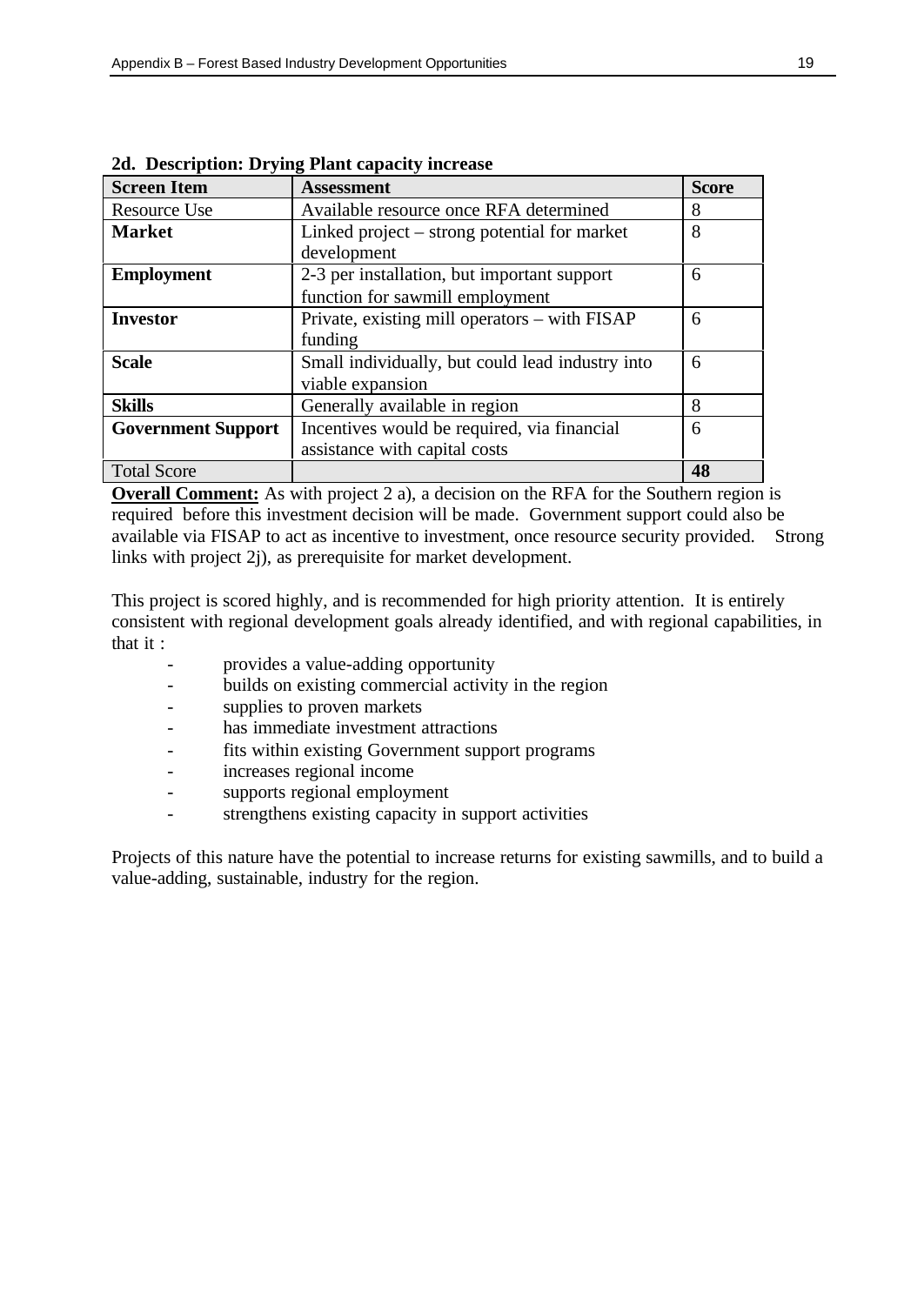| <b>Screen Item</b>        | <b>Assessment</b>                                | <b>Score</b> |
|---------------------------|--------------------------------------------------|--------------|
| Resource Use              | Available resource once RFA determined           | 8            |
| <b>Market</b>             | Strong potential for market development          | 8            |
| <b>Employment</b>         | 5-6 per installation, but important support      | 6            |
|                           | function for sawmill employment                  |              |
| <b>Investor</b>           | Private, existing mill operators – with FISAP    | 6            |
|                           | funding                                          |              |
| <b>Scale</b>              | Small individually, but could lead industry into | 6            |
|                           | viable expansion                                 |              |
| <b>Skills</b>             | Generally available in region                    | 8            |
| <b>Government Support</b> | Incentives would be required, via financial      | 6            |
|                           | assistance with capital costs                    |              |
| <b>Total Score</b>        |                                                  | 48           |

**Project 2e. Description: Molding and Dressing Plant**

**Overall Comment:** As with project 2 d), a decision on the RFA for the Southern region is required before this investment decision will be made. Government support could also be available via FISAP to act as incentive to investment, once resource security provided. Strong links with project 2j), as prerequisite for market development. Project 2 d) would also be a prerequisite, in that dried sawn timber is required for molding and dressing to occur.

This project is scored highly, and is recommended for high priority attention, after the kiln drying capacity has been provided in the region. It is entirely consistent with regional development goals already identified, and with regional capabilities, in that it :

- provides a value-adding opportunity
- builds on existing commercial activity in the region
- supplies to proven markets
- has immediate investment attractions
- fits within existing Government support programs
- increases regional income
- supports regional employment
- strengthens existing capacity in support activities

Projects of this nature have the potential to increase returns for existing sawmills, and to build a value-adding, sustainable, industry for the region.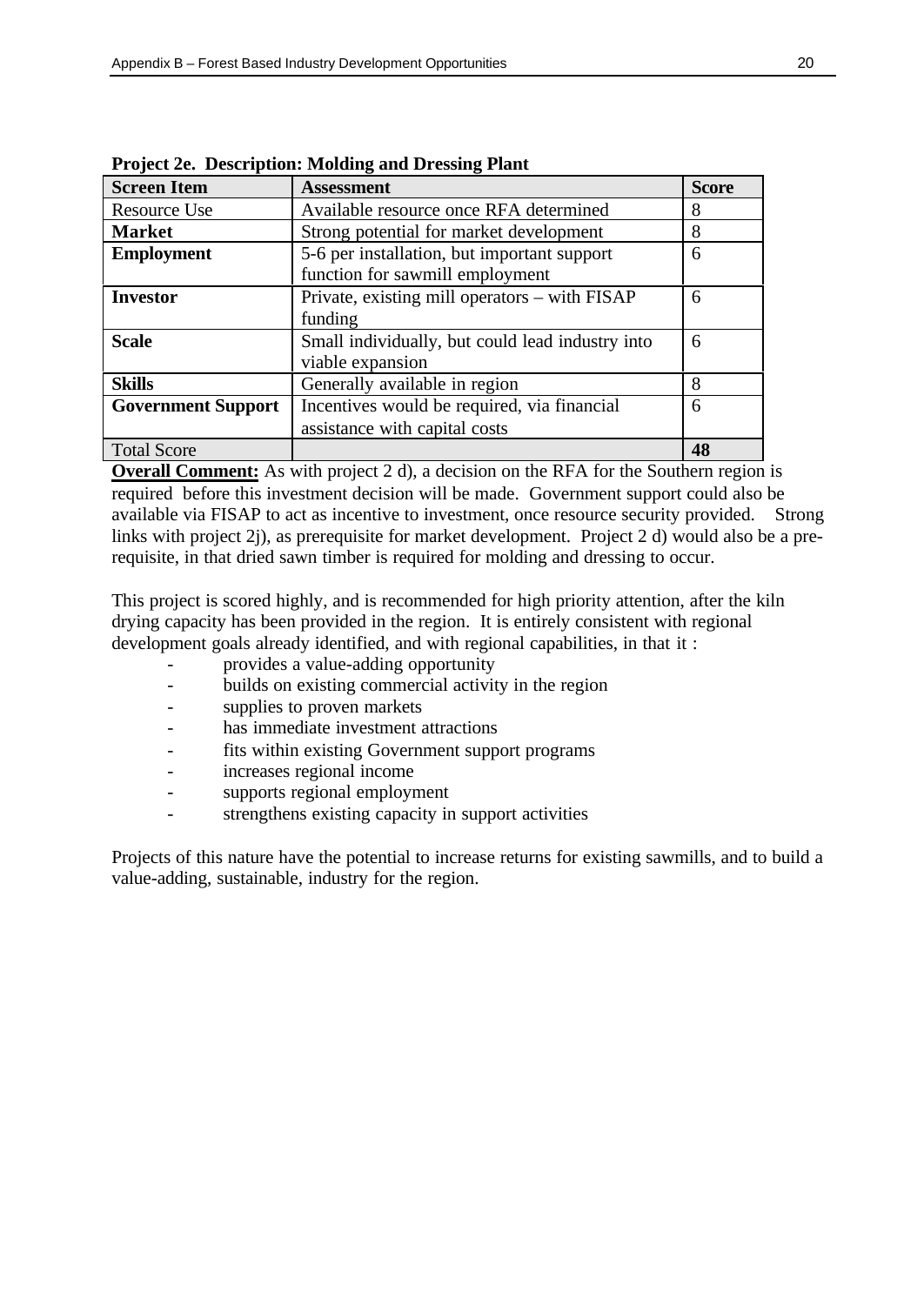| $\sim$ |  |
|--------|--|
|        |  |

| <b>Screen Item</b>        | <b>Assessment</b>                                    | <b>Score</b> |
|---------------------------|------------------------------------------------------|--------------|
| <b>Resource Use</b>       | Available resource once RFA determined – also        | 8            |
|                           | links with softwood sector. Spotted gum              |              |
|                           | excellent material for treated poles, piles, girders |              |
| <b>Market</b>             | Good potential for market development in             | 8            |
|                           | speciality timbers area                              |              |
| <b>Employment</b>         | 5-6 per installation, but important support          | 6            |
|                           | function for sawmill employment                      |              |
| <b>Investor</b>           | Private, existing mill operators – with FISAP        | 6            |
|                           | funding. Possibility of new entrant to industry      |              |
| <b>Scale</b>              | Commercial (medium) scale. Good                      | 6            |
|                           | diversification and value-adding for industry        |              |
| <b>Skills</b>             | Generally available in region                        | 8            |
| <b>Government Support</b> | Incentives would be required, via financial          | 6            |
|                           | assistance with capital costs                        |              |
| <b>Total Score</b>        |                                                      | 48           |

**Project 2f. Description: Timber treatment plants**

**Overall Comment:** As with projects 2 d) and 2 e), a decision on the RFA for the Southern region is required before this investment decision will be made. Government support could also be available via FISAP to act as incentive to investment, once resource security provided. Strong links with project 2j), as prerequisite for market development.

This project is scored highly, and is recommended for high priority attention. It is entirely consistent with regional development goals already identified, and with regional capabilities, in that it :

- provides a value-adding opportunity
- builds on existing commercial activity in the region
- supplies to proven markets
- has immediate investment attractions
- fits within existing Government support programs
- increases regional income
- supports regional employment
- strengthens existing capacity in support activities

Projects of this nature have the potential to increase returns for existing sawmills, and to build a value-adding, sustainable, industry for the region.

There may be some concerns over environmental controls required over chemicals used in treatment process. However, it has been assumed that these controls can be provided, so that projects 2 d), 2 e), and 2 f) are all recommended as high priorities for implementation.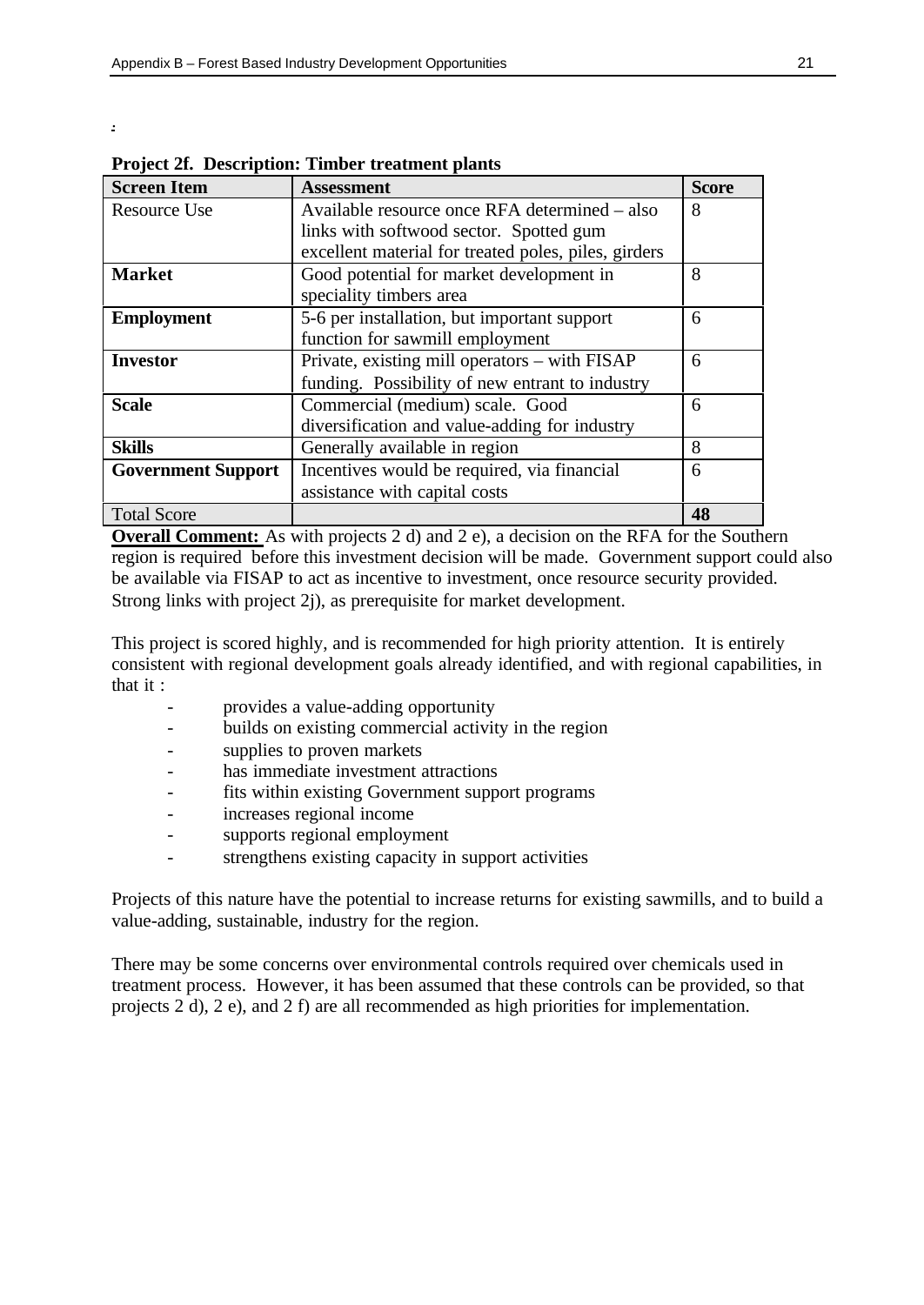| <b>Screen Item</b>        | <b>Assessment</b>                                  | <b>Score</b> |
|---------------------------|----------------------------------------------------|--------------|
| Resource Use              | Available resource once RFA determined. Will       | 8            |
|                           | require large section logs. Coastal species suited |              |
|                           | to construction uses such as bridges               |              |
| <b>Market</b>             | Good potential for market development in           | 8            |
|                           | speciality timbers area. Some limitations possible |              |
|                           | if RTA moves away from timber bridge materials     |              |
| <b>Employment</b>         | Not clear, but could involved 10-15 persons in a   | 4            |
|                           | manufacturing plant                                |              |
| <b>Investor</b>           | Private, existing mill operators – with FISAP      | 6            |
|                           | funding. Possibility of new entrant to industry    |              |
| <b>Scale</b>              | Commercial (medium) scale. Good                    | 6            |
|                           | diversification and value-adding for industry      |              |
| <b>Skills</b>             | Generally available in region                      | 8            |
| <b>Government Support</b> | Incentives would be required, via financial        | 6            |
|                           | assistance with capital costs                      |              |
| <b>Total Score</b>        |                                                    | 46           |

**Project 2g. Description: Bridge manufacturing plant**

**Overall Comment:** As with projects 2 d), 2 e) and 2 f), a decision on the RFA for the Southern region is required before this investment decision will be made. Government support could also be available via FISAP to act as incentive to investment, once resource security provided. Strong links with project 2j), as prerequisite for market development.

This project is scored highly, and is recommended for priority attention. It is entirely consistent with regional development goals already identified, and with regional capabilities, in that it:

- provides a value-adding opportunity
- builds on existing commercial activity in the region
- supplies to proven markets
- has immediate investment attractions
- fits within existing Government support programs
- increases regional income
- supports regional employment
- strengthens existing capacity in support activities

Projects of this nature have the potential to increase returns for existing sawmills, and to build a value-adding, sustainable, industry for the region. This project scored slightly lower than projects 2 d), 2 e) and 2 f), as it is less likely to provide an "add-on" to an existing sawmill but would require the construction of a new facility. The investment barrier would therefore be higher. There are also some uncertainties regarding the market, as demand would be dependent on the RTA continuing a policy of using timber bridges.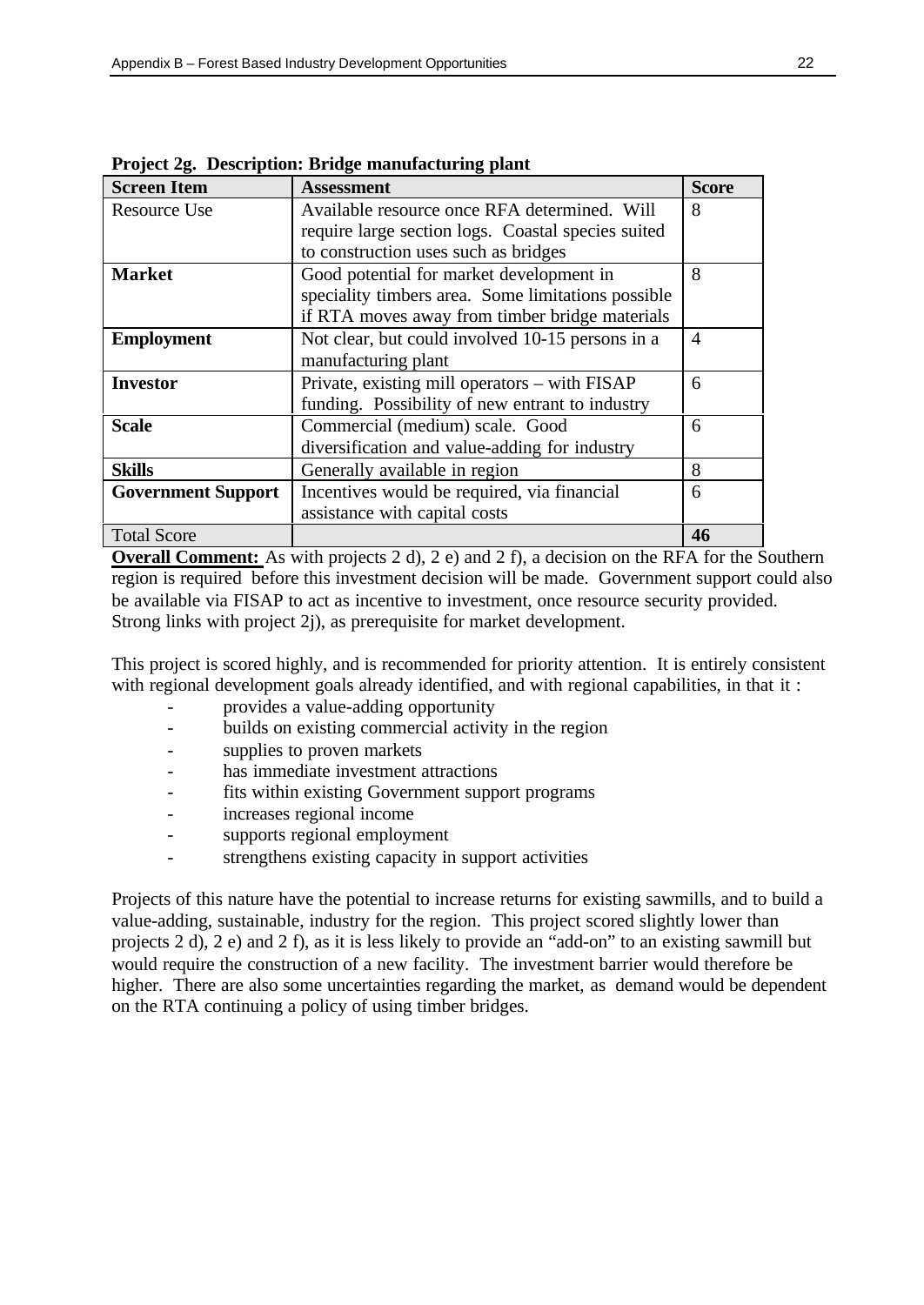| <b>Screen Item</b>        | <b>Assessment</b>                                   | <b>Score</b> |
|---------------------------|-----------------------------------------------------|--------------|
| <b>Resource Use</b>       | Dependent on further capacity addition to drying    | 6            |
|                           | and dressing plants, for large scale utilisation –  |              |
|                           | resource exist at adequate quality, if RFA allows   |              |
|                           | continued extraction                                |              |
| <b>Market</b>             | Only 32% of furniture made in Aust. uses            | 8            |
|                           | hardwood - mainly Tas Oak and Jarrah. But           |              |
|                           | niche market exists, details required as to scale,  |              |
|                           | nature, etc. Further market investigation required  |              |
| <b>Employment</b>         | Likely to be small scale, could be adjunct to craft | 4            |
|                           | cottage industry (see 6a), or to joinery operation. |              |
| <b>Investor</b>           | Could be significant capital cost in equipment      | 4            |
|                           | required, private operator – or potentially         |              |
|                           | cooperative of existing timber processors           |              |
| <b>Scale</b>              | Likely to be small $-$ high cost, high margins      | 4            |
|                           | required                                            |              |
| <b>Skills</b>             | Some training likely to be required – TAFE          | 4            |
|                           | School of Furniture Manufacture proposed by         |              |
|                           | Eurobodalla Shire.                                  |              |
| <b>Government Support</b> | Incentives would be required for initial start-up,  | 6            |
|                           | may be eligible for Regional Business               |              |
|                           | development funding. Eurobodalla Shire is           |              |
|                           | seeking funding to employ an Industry               |              |
|                           | Development Manager to progress a                   |              |
|                           | woodworking industry centre.                        |              |
| <b>Total Score</b>        |                                                     | 36           |

**Project 2h. Description: High Quality Furniture Manufacture**

**Overall Comment:** as with all "new timber use" options, this opportunity is dependent on RFA outcomes, and adequate access to suitable quality timber being available.

As indicated in the details provided in the table, investment incentives could be required, given current uncertainty over continued operation of hardwood industry. However, the development of a furniture manufacturing capacity in the region could be part of heritage/tourism development, e.g., within a "Timber Production Centre" on the Highway at Bateman's Bay. Eurobodalla Council has completed some investigations of the potential for this activity, and would be available for consultation with regional development agencies or other parties interested in progressing this opportunity.

The project is again consistent with regional development objectives, in providing an opportunity to add value to a regional natural resource – the forests of the region. In addition, the development of appropriate training courses would enhance the skill levels of the regional workforce. This project would also fit well with the craft and other "tourism" projects identified for the region.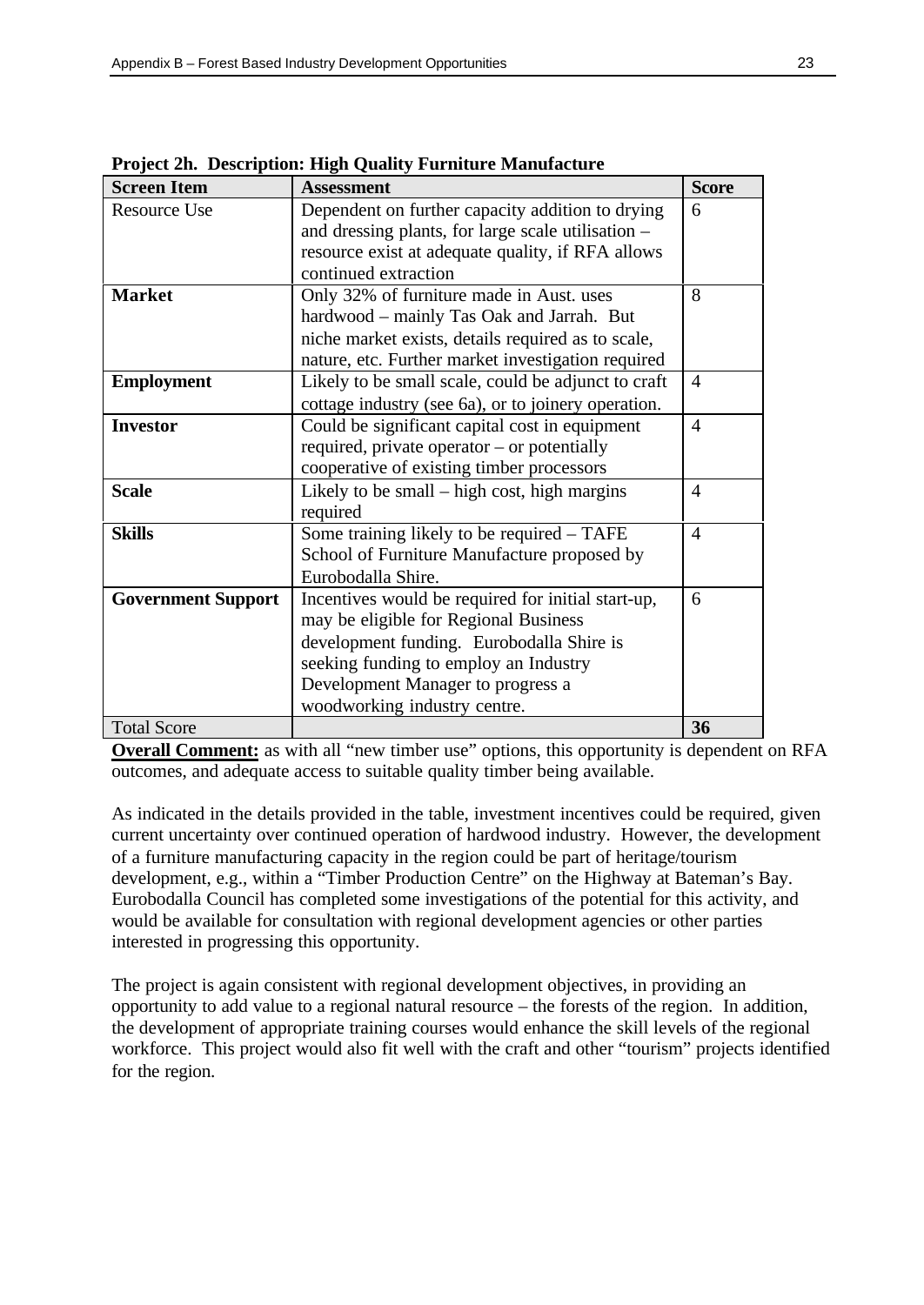| <b>Screen Item</b>        | <b>Assessment</b>                                         | <b>Score</b>   |
|---------------------------|-----------------------------------------------------------|----------------|
| <b>Resource Use</b>       | Potentially suitable volumes from coastal area -          | 6              |
|                           | but needs RFA decision to determine access to             |                |
|                           | spotted gum. Around $5,000 \text{ m}^3$ could be          |                |
|                           | provided.                                                 |                |
| <b>Market</b>             | Plywood, LVL, and veneer markets available in             | 8              |
|                           | Aust., for both peeled and sliced veneer.                 |                |
|                           | Imported veneers important. Sliced veener                 |                |
|                           | important in furniture market.                            |                |
| <b>Employment</b>         | Varies with process :                                     | 6              |
|                           | 70-80 rotary peeled veneer                                |                |
|                           | 180-200 plywood                                           |                |
|                           | 100-150 LVL                                               |                |
|                           | $10 - 12$ sliced veneer                                   |                |
| <b>Investor</b>           | Capital cost varies with process :                        | $\overline{4}$ |
|                           | \$25-30 million rotary peeled veneer                      |                |
|                           | \$40-50 million plywood                                   |                |
|                           | \$45-55 million LVL                                       |                |
|                           | \$6-7 million sliced veneer                               |                |
| <b>Scale</b>              | World scale plywood mill around $50,000 \text{ m}^3$ , in | $\overline{2}$ |
|                           | Australia 25,000 $m3$ may be competitive for              |                |
|                           | hardwood peeled veneer. Not enough resource in            |                |
|                           | region for new mill. LVL plant requires 80,000            |                |
|                           | m <sup>3</sup> minimum throughput.                        |                |
| <b>Skills</b>             | Basic timber milling skills exist in region, some         | $\overline{2}$ |
|                           | new training would be required.                           |                |
| <b>Government Support</b> | Major capital investment required. Options for            | $\overline{2}$ |
|                           | integration with existing softwood processing, to         |                |
|                           | produce composite products.                               |                |
| <b>Total Score</b>        |                                                           | 30             |

**Project 2i. Description: Veneer and Plywood Mill**

**Overall Comment:** This would appear a very attractive project – as with 2 e), 2 f), and 2 g), it offers an opportunity to value-add. In addition, it provides an integrated dimension to the hardwood sector that has been lacking to date. Dependent on the RFA outcome, resource of suitable species could be available.

However, this project has not been scored as highly as the preceding ones, as the local resource does not appear to be able to meet the scale requirements for a world competitive plant. The limited volume available (as demonstrated by a linked project) suggests the best option will probably be to :

- supply the existing plywood mill (located in Wagga) from inland areas
- develop a composite LVL mill based primarily on the regional softwood resource
- sell coastal veneer logs to existing plywood producers (northern NSW and interstate).

This project therefore will not be as attractive for the region as might otherwise be expected.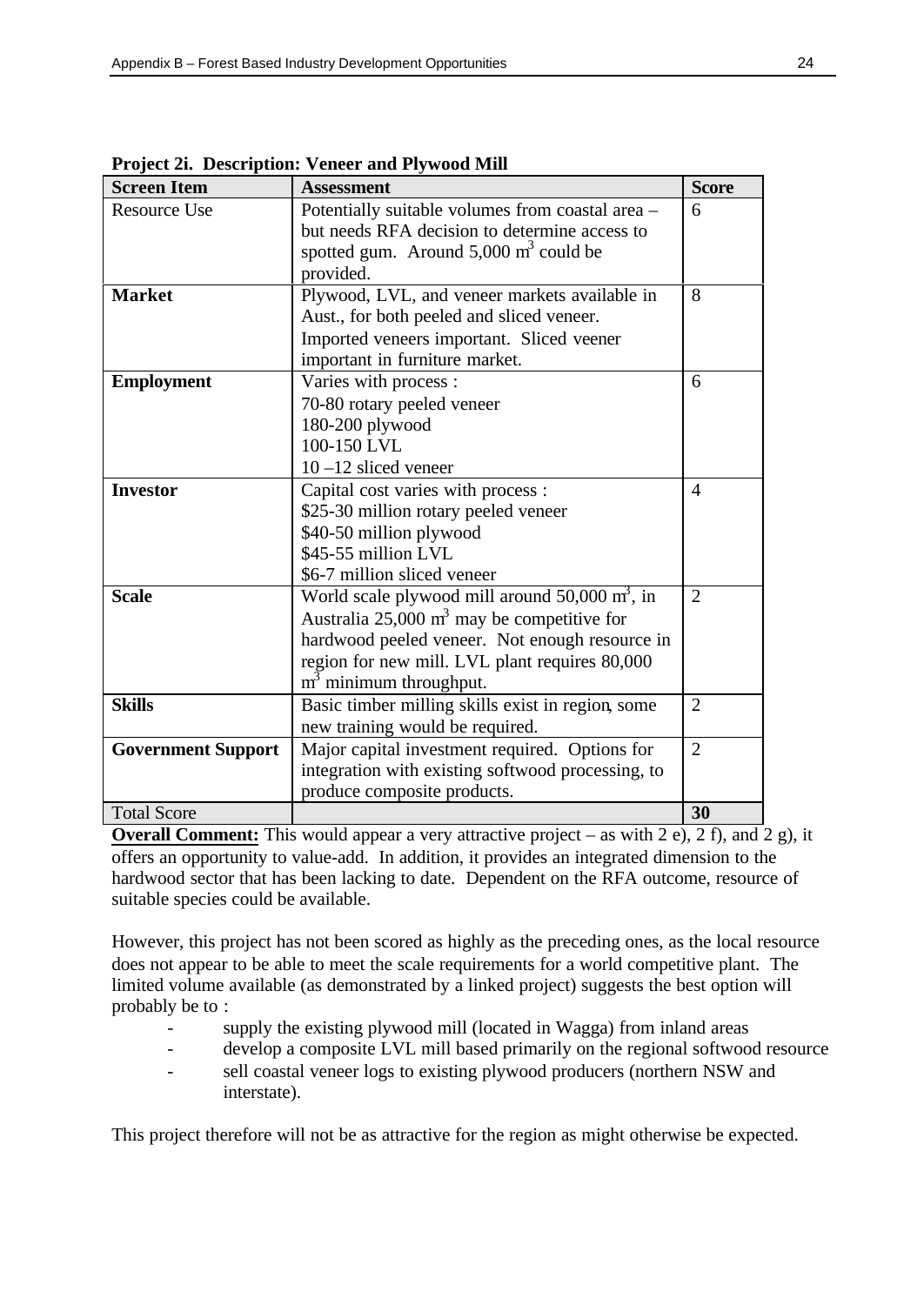| <b>Screen Item</b>        | <b>Assessment</b> | <b>Score</b> |
|---------------------------|-------------------|--------------|
| Resource Use              |                   |              |
| <b>Market</b>             |                   |              |
| <b>Employment</b>         |                   |              |
| <b>Investor</b>           |                   |              |
| <b>Scale</b>              |                   |              |
| <b>Skills</b>             |                   |              |
| <b>Government Support</b> |                   |              |
| <b>Total Score</b>        |                   |              |

**Project 2j. Description: Improved market development**

**Overall Comment:** Linked project – output was not available for this report. Improved market knowledge and access would be an essential component of attempts to increase output of valueadded products, such as speciality heavy engineering timbers (construction timbers, beams, etc.), furniture, dried/dressed joinery timbers, etc.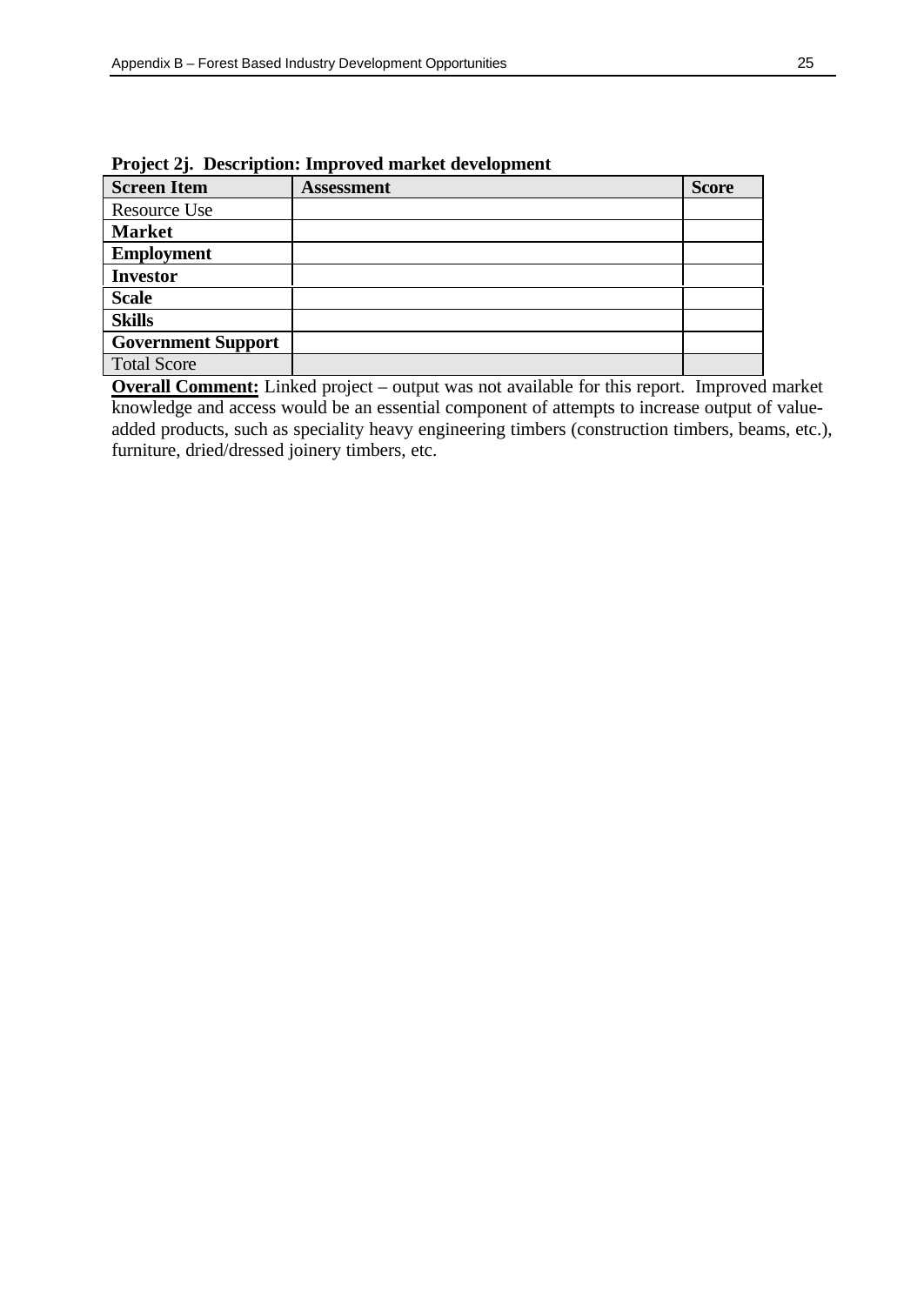#### **3. GROUP 3 – NEW USES OF TIMBER AND RESIDUES**

#### **General comments for this group** :

Group 1 projects are concerned with extending the timber resource, and group 2 with finding new uses for the timber and logs produced from this resource. Group 3 introduces a new dimension, in considering new uses of wood fibre (timber) and residues, that are not associated with traditional milling activities.

Overall, this group of projects do not score as well as the group 1 and 2 projects. This is because less is known of the technology and/or markets and/or scale of operation required. This group provides a longer term set of opportunities, exploring new applications of wood fibre, that may well provide feasible at some later date in the future. However, at present this group must be considered more speculative than the projects discussed in groups 1 and 2. Investor interest cannot be expected to be as strong as for groups 1 and 2, because of this more speculative nature of the projects.

This group will require further investigation – particularly of markets and of the scale of operation required – before they can receive a higher priority for implementation. In most cases, the likely employment impact is small, which will reduce the attractiveness of these projects in terms of meeting the regional need to create new employment. However, they are potentially consistent with regional development objectives, in that they are all based on adding value to a local resource.

One project (biomass energy generation) has been the subject of a linked project as part of the RFA process. While receiving considerable interest as a means of utilising residues and at the same time meeting "green power" objectives, it has been concluded that a biomass energy generating project would not be feasible under current energy pricing regimes, due to the inability of this region to meet scale constraints.

The opportunities described in the group, together with the "score" that each achieved, is as follows. Further comment on each individual opportunity is provided in support of the reported results of the screening process, in the following tables.

Group 3 opportunities, and score achieved :

| a)            | Charcoal manufacture             | 28 |
|---------------|----------------------------------|----|
| b)            | Ti tree oils                     | 28 |
| $\mathbf{c})$ | Speciality use turpentines       | 22 |
| $\rm d$       | Ethanol                          | 20 |
| $\epsilon$ )  | Wood briquettes                  | 32 |
| $\hat{I}$     | Firewood                         | 36 |
| $\mathbf{g}$  | <b>Biomass Energy Generation</b> | 26 |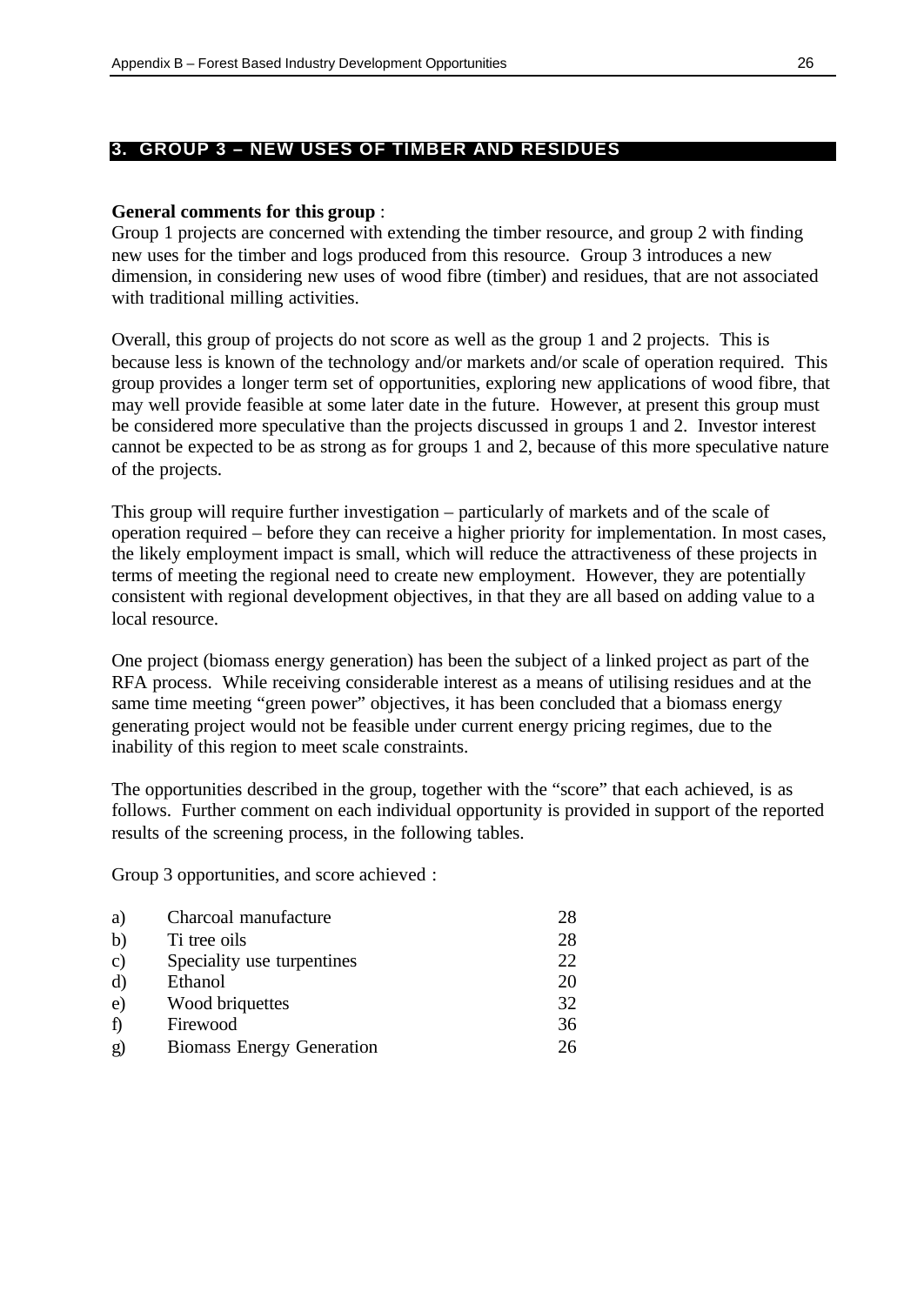| <b>Screen Item</b>        | <b>Assessment</b>                                  | <b>Score</b>                |
|---------------------------|----------------------------------------------------|-----------------------------|
| Resource Use              | Uncertainty as to quality of resource required,    | 4                           |
|                           | and applicability of technology to use resource    |                             |
| <b>Market</b>             | Feed stock could be required at BHP plant in       | $\overline{4}$              |
|                           | Illawarra, and silicon plant proposed for Central  |                             |
|                           | West region. Both uncertain                        |                             |
| <b>Employment</b>         | Uncertain, but likely to be limited to support for | $\mathcal{D}_{\mathcal{L}}$ |
|                           | existing sawmill employment                        |                             |
| <b>Investor</b>           | Private – probably existing mill operator finding  | 4                           |
|                           | new outlet for residues to improve recovery.       |                             |
| <b>Scale</b>              | Small – self-employment or using existing mill     | 4                           |
|                           | employees                                          |                             |
| <b>Skills</b>             | Likely to match existing skills                    | 6                           |
| <b>Government Support</b> | Could be required to overcome capital costs,       | 4                           |
|                           | and/or to ascertain market prospects               |                             |
| <b>Total Score</b>        |                                                    | 28                          |

**Project 3a. Description: Charcoal manufacture**

**Overall Comment:** Charcoal has a long tradition as a forest product, having been used as a heating fuel for centuries, as well as for specialised artists' materials. This proposal involves production of charcoal for use in certain industrial processes, as is currently done in W.A. using residues from forests in the south-west of that state, supplying a silicon smelter.

At present, a degree of uncertainty exists over the nature of the resource, and of the likely market that might exist. If both these can be firmed, then there are reasonable prospects for effective use of what may otherwise be forest/milling residues.

Employment opportunities are also uncertain, but are probably limited. Charcoal manufacture ould provide a useful market diversification for existing mill operators, or could provide employment for a small group of individuals, depending on level of technology required.

As indicated, this project is not recommended for priority attention. It is likely that considerable support will be required, either in the provision of assistance with further market investigations, and/or with the capital costs likely to be required.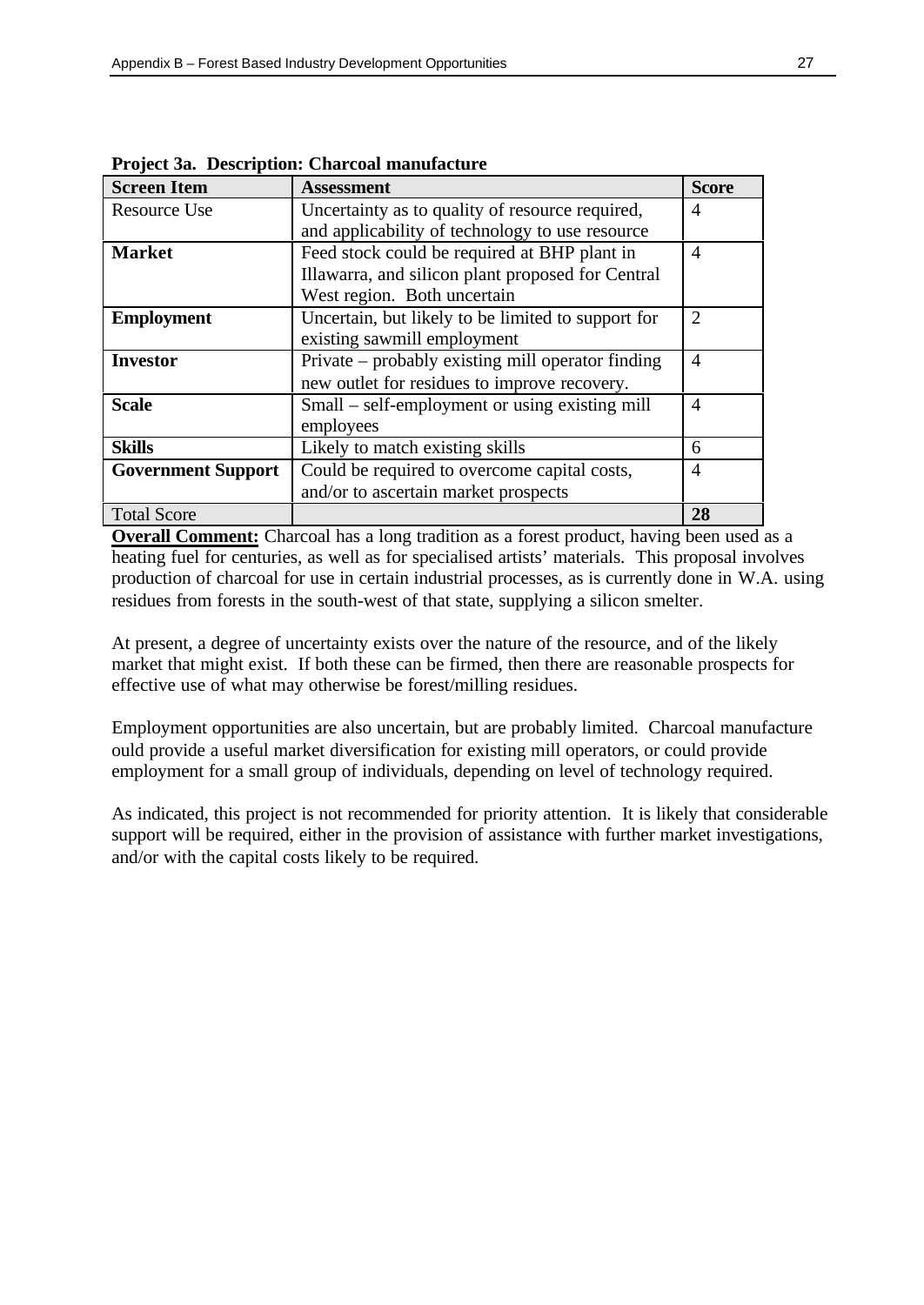| птојество: векиприош. н. и се оп<br><b>Screen Item</b> | <b>Assessment</b>                                   | <b>Score</b>   |
|--------------------------------------------------------|-----------------------------------------------------|----------------|
| Resource Use                                           | Little commercial plantation development as yet     | $\overline{2}$ |
| <b>Market</b>                                          | Markets developed for North Coast production, in    | $\overline{4}$ |
|                                                        | pharmaceutical area. Locally could expect some      |                |
|                                                        | markets in tourist outlets. Not proved              |                |
| <b>Employment</b>                                      | Limited – self-employment, alternative for          | 4              |
|                                                        | existing farmers. No existing processing facilities |                |
| <b>Investor</b>                                        | Production low scale, private landowners. Oil       | 4              |
|                                                        | extraction and packaging would require more         |                |
|                                                        | investment, could be potential for cooperative      |                |
| <b>Scale</b>                                           | Small – but commercial plantations estimated        | 4              |
|                                                        | (RIRDC) to require 200 ha. Investment over \$4      |                |
|                                                        | million, recurrent inputs \$9.5 million             |                |
| <b>Skills</b>                                          | Basic horticultural, some extension in plant        | 6              |
|                                                        | husbandry required. Marketing role required, to     |                |
|                                                        | meet competition from established N. Coast          |                |
|                                                        | industry.                                           |                |
| <b>Government Support</b>                              | Likely to be required to get initial plantings      | 4              |
|                                                        | underway, and support extraction/packaging          |                |
|                                                        | plant. Registration requirements.                   |                |
| <b>Total Score</b>                                     |                                                     | 28             |

**Project 3b. Description: Ti tree oil**

**Overall Comment:** the ti-tree oil industry has developed very rapidly in the forest areas of the North Coast of NSW, where material was originally harvested from native forests. A number of land-owners have now developed small plantations, which are harvested on a routine basis. Small distilleries have been developed, but opportunities could exist for the establishment of larger central facilities which would serve a number of producers.

The ability to maintain the current farm gate price of oil (which makes ti-tree oil production viable at present), in the face of additional production being introduced, is unknown. This project could be attractive to a private investor if a market could be found that meets regulatory needs and can also lock in to long term price. Studies conducted by the RIRDC suggest that while the current farm gate price on the North Coast is \$45/kg, major risks to financial viability will occur if the price drops below \$30/kg.

Overall, this project is not recommended as a high priority, because of these risks which could be expected to discourage investors. The employment prospects are also not likely to make this project a high priority for regional development purposes.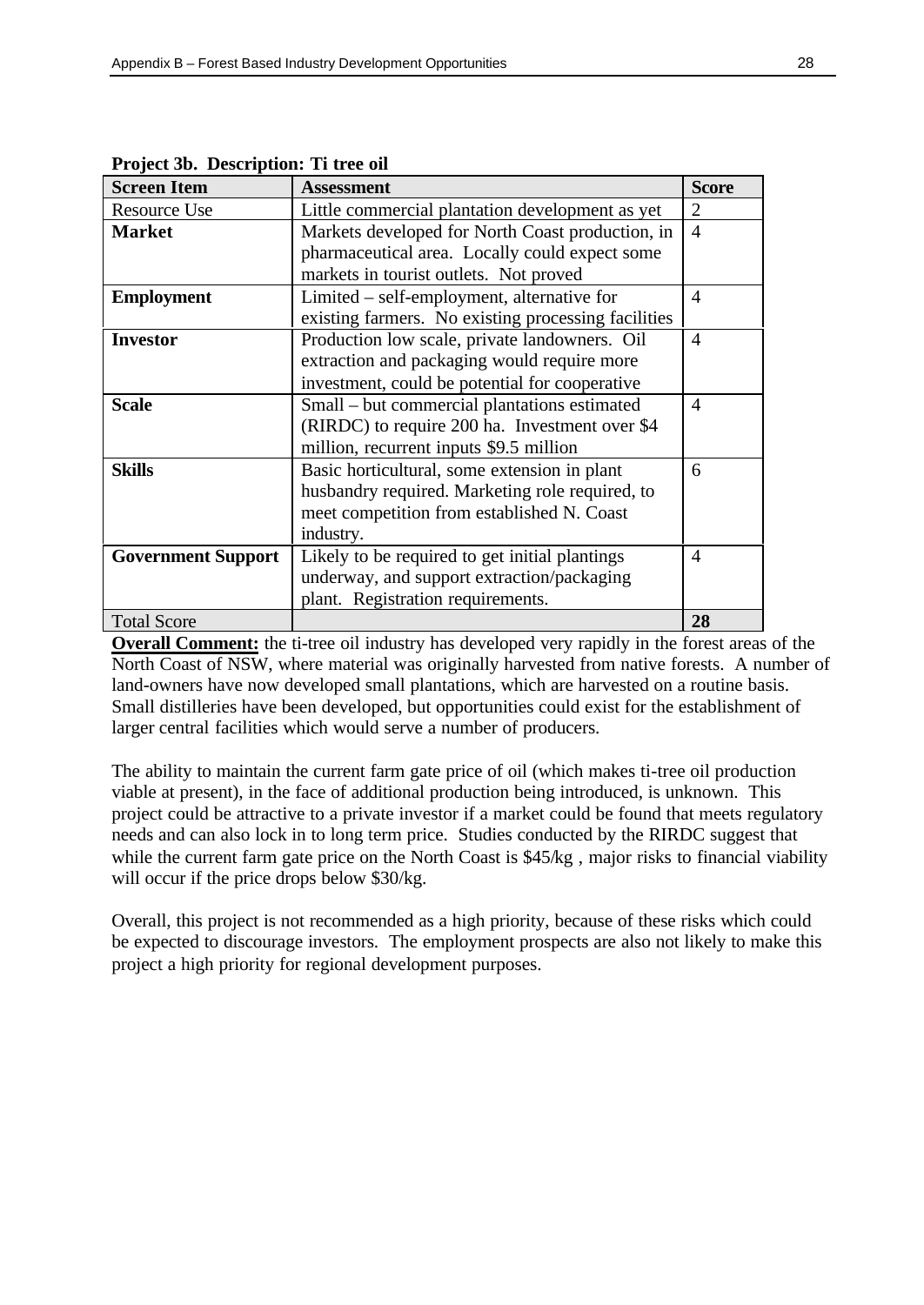| <b>Screen Item</b>        | <b>Assessment</b>                                  | <b>Score</b>                |
|---------------------------|----------------------------------------------------|-----------------------------|
| <b>Resource Use</b>       | Coastal forests could provide suitable resource,   | $\overline{2}$              |
|                           | although more common in N. Coast regions. Not      |                             |
|                           | proven.                                            |                             |
| <b>Market</b>             | Production of speciality timbers (e.g., for boat   | $\overline{2}$              |
|                           | building) could provide synergy. But largely       |                             |
|                           | unproven for this area.                            |                             |
| <b>Employment</b>         | Small – unlikely to total more than 10 to 20.      | $\mathcal{D}_{\mathcal{L}}$ |
| <b>Investor</b>           | Private – likely to be adjunct to existing milling | 4                           |
|                           | operation, to overcome capital cost barrier        |                             |
| <b>Scale</b>              | Small – market is limited, resource not proven.    | 4                           |
| <b>Skills</b>             | Likely to be available, depending on technology.   | 4                           |
| <b>Government Support</b> | Almost certain to be required, as market limited,  | 4                           |
|                           | and assistance required in proving that resource   |                             |
|                           | exists under known technology.                     |                             |
| <b>Total Score</b>        |                                                    | 22                          |

**Project 3c. Description: Speciality use turpentines**

**Overall Comment:** Little is known about the details of this project - especially in terms of the nature of the resource, the market, or the most appropriate technology.

It is not likely to form a major area for employment growth. More market investigation, and proving of resource availability, would be required before feasibility could be assessed.

For these reasons, this project has not been scored highly, and is not recommended for high priority attention.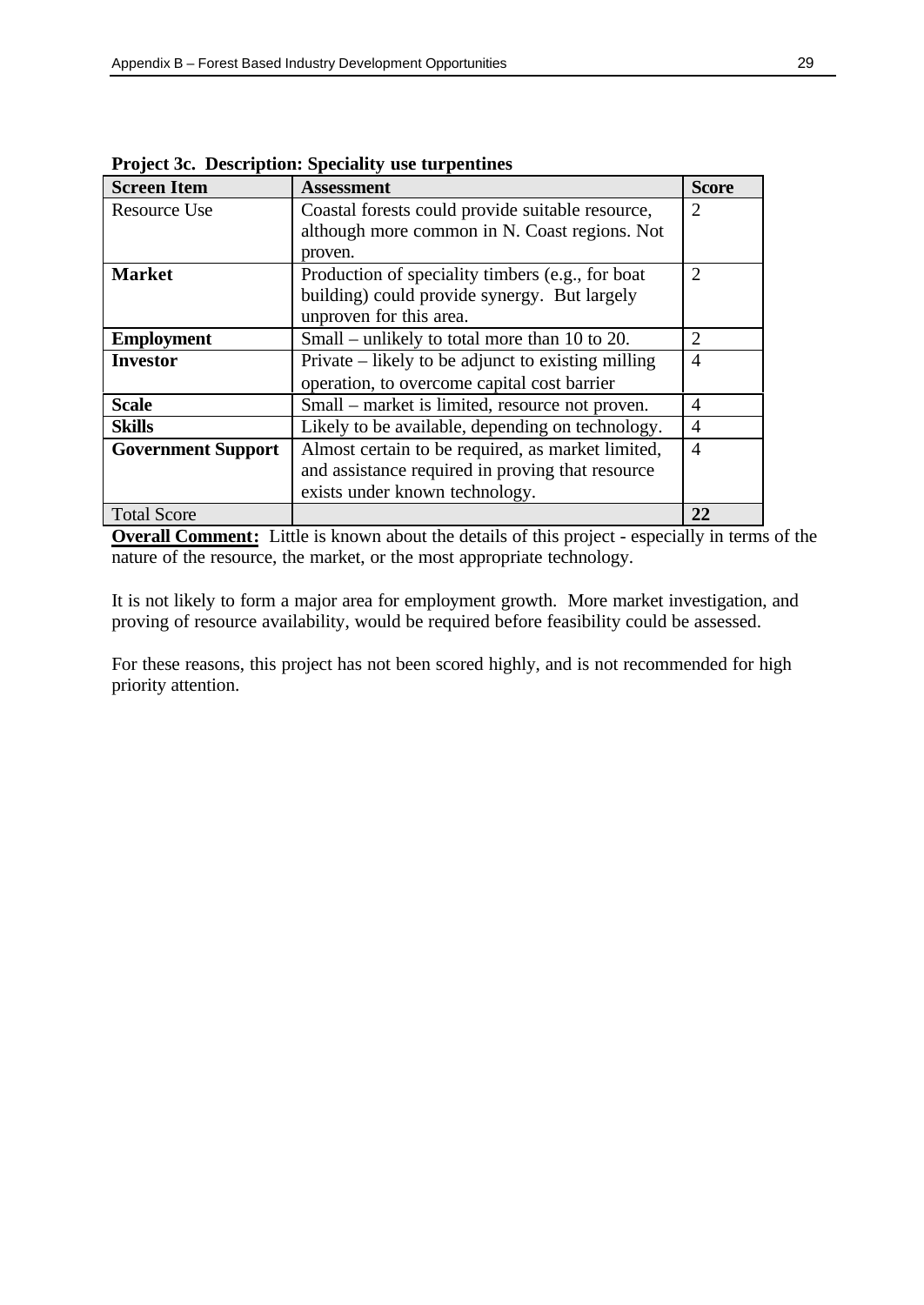| <b>Screen Item</b>        | <b>Assessment</b>                                  | <b>Score</b>          |
|---------------------------|----------------------------------------------------|-----------------------|
| <b>Resource Use</b>       | Extraction of ethanol (as liquid fuel) from        | 6                     |
|                           | biomass is theoretically possible. Pilot plant has |                       |
|                           | been operating in region (SFNSW)                   |                       |
| <b>Market</b>             | Very limited under present price structure for     | 2                     |
|                           | alternative liquid fuels                           |                       |
| <b>Employment</b>         | Not large $-$ only 10-20, at single plant          | 2                     |
| <b>Investor</b>           | Current price structures unlikely to make project  | $\overline{2}$        |
|                           | attractive enough for private investor.            |                       |
|                           | Government would have to continue pilot            |                       |
|                           | operation to establish economics                   |                       |
| <b>Scale</b>              | Small within foreseeable future.                   | 2                     |
| <b>Skills</b>             | New technology for region - training would be      | 4                     |
|                           | required                                           |                       |
| <b>Government Support</b> | Would be required.                                 | $\mathcal{D}_{\cdot}$ |
| <b>Total Score</b>        |                                                    | 20                    |

**Project 3d. Description: Ethanol**

**Overall Comment:** interest is high is finding alternative sources of liquid fuels, to reduce dependence on fossil fuels and to move towards renewable energy. Any project that can convert a plant material, which can be regrown, into a potential fuel for transport needs, must be considered in this regard. Countries such as Brazil have long used bagasse (the residue left after sugar cane harvesting) to produce ethanol, which is in turn used to substitute for fuels derived from hydo-carbon oils.

A pilot plant has been operating in the Shoalhaven area, to extract ethanol from wood residues. However, production of ethanol is unlikely to be commercially viable under the current energy pricing regime in Australia – large reserves of coal will continue to provide electricity at lower prices, and transportation fuel will continue to be provided by fossil fuels for the foreseeable future.

Ethanol was not included in the linked study on biomass energy generation (see 3 g) below), and little information is currently available as to appropriate technologies and relative costs. This project will be of little commercial interest in the immediate future, but on-going research into this technology should be facilitated.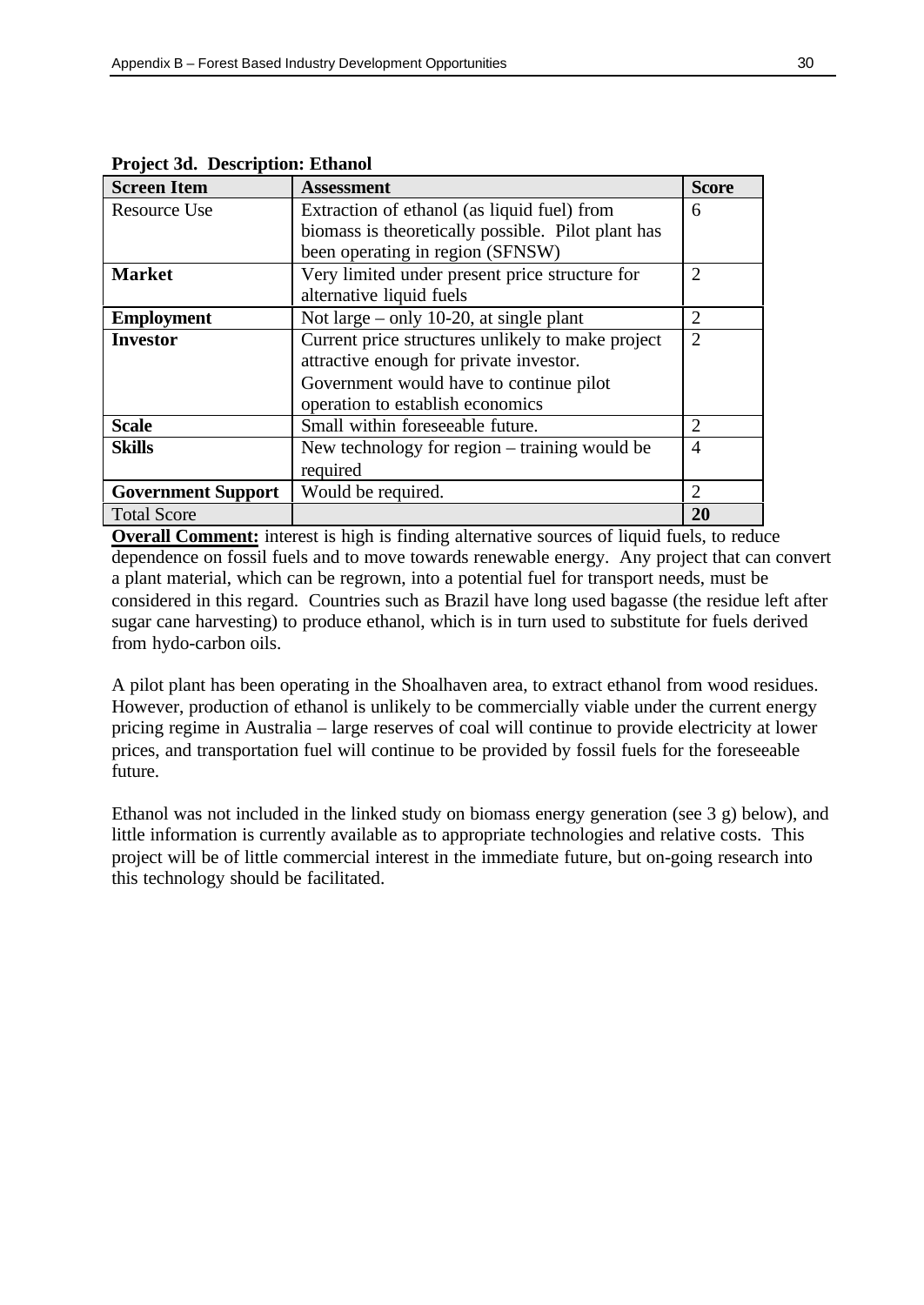| <b>Screen Item</b>        | <b>Assessment</b>                                 | <b>Score</b> |
|---------------------------|---------------------------------------------------|--------------|
| <b>Resource Use</b>       | Use of residues from existing milling operations, | 6            |
|                           | of appropriate equipment added.                   |              |
| <b>Market</b>             | Canberra domestic use, depending on air           | 4            |
|                           | pollution control regulations – emissions         |              |
|                           | unknown                                           |              |
| <b>Employment</b>         | Small – probably support to mill employment,      | 4            |
|                           | plus transport. Low impact, likely 10-20 total    |              |
| <b>Investor</b>           | Private – could be add on to existing mill        | 4            |
|                           | operation                                         |              |
| <b>Scale</b>              | Not yet determined, economies of scale for        | 4            |
|                           | manufacture may act as constraint. Ability to     |              |
|                           | penetrate firewood market may also limit volume.  |              |
| <b>Skills</b>             | Likely to match existing labour force skills      | 6            |
| <b>Government Support</b> | Capital costs unknown, could be role for FISAP    | 4            |
|                           | funding – support likely to be required.          |              |
| <b>Total Score</b>        |                                                   | 32           |

**Project 3e. Description: Wood briquettes**

**Overall Comment:** This project offers a reasonably good potential to increase the commercial utilisation of the regional forest resource, via residue use. However, employment generation from this project is likely to be limited.

Market information is lacking at present, particularly on issues such as the transport logistics to Canberra. Existing sales of firewood may also act to limit the price levels likely to be achieved. Other constraints relate to a lack of information as to the scale of a briquette manufacturing plant that could be required for the operation to be viable. The scale would also have to be matched with the available resource that could be brought to a processing location at an economic cost.

While rating higher than some of the other projects in this group, this opportunity is not recommended for high priority attention. It is unlikely to offer sufficient employment creation to be of interest to regional development agencies, who might otherwise ensure that support and incentives were made available. The uncertainties existing as regards markets and scale may also tend to make this project relatively unattractive to investors.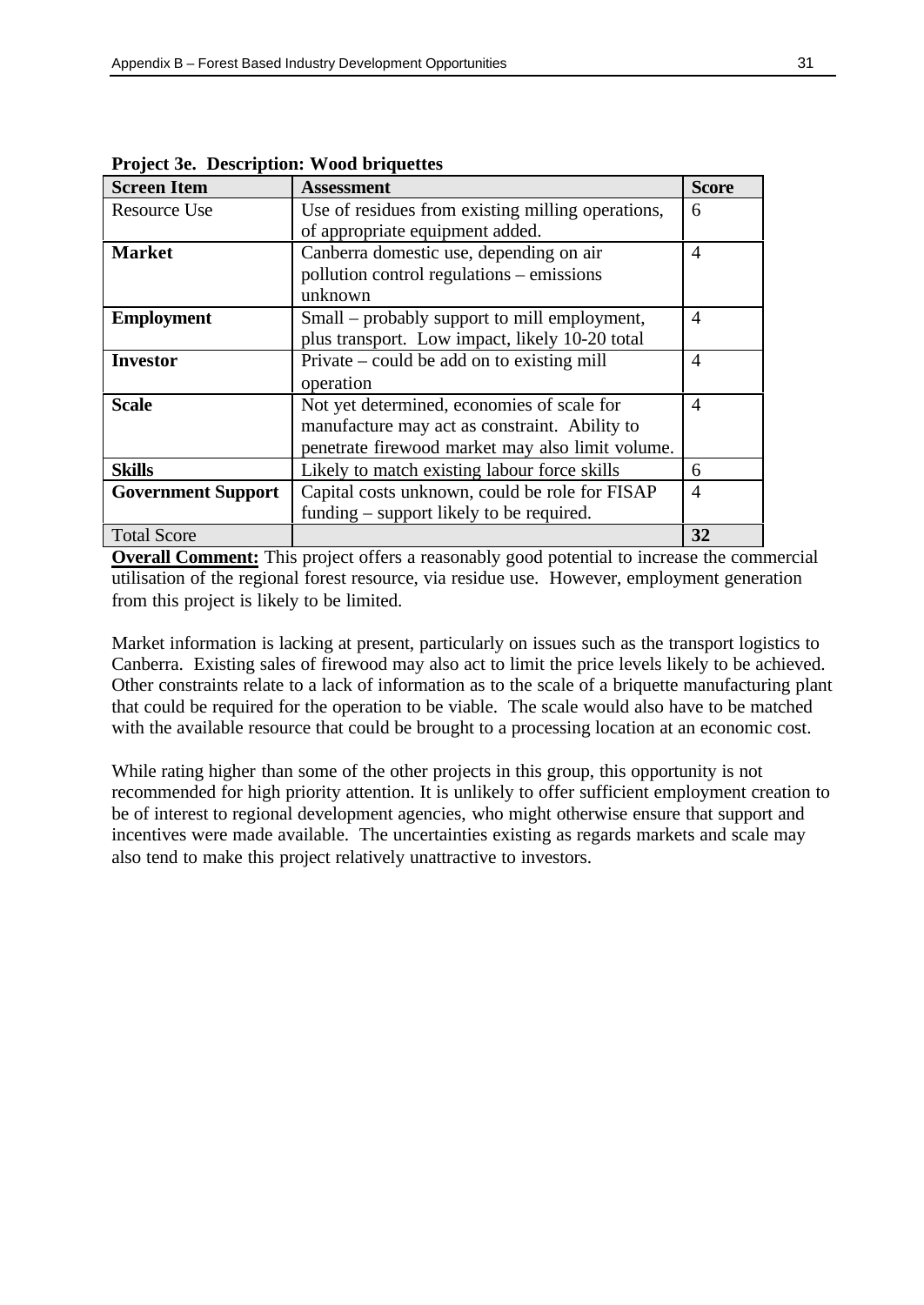| <b>Screen Item</b>        | <b>Assessment</b>                                | <b>Score</b>   |
|---------------------------|--------------------------------------------------|----------------|
| <b>Resource Use</b>       | Small wood likely to be available in good        | 8              |
|                           | proximity as firewood resource                   |                |
| <b>Market</b>             | Canberra domestic market requires fuel, but      | 4              |
|                           | unknown competitive position, and uncertainty    |                |
|                           | over possible constraints to further use of wood |                |
|                           | as fuel, via air pollution controls.             |                |
| <b>Employment</b>         | Small, likely to be part-time employment by      | $\overline{A}$ |
|                           | locals – some scope for indigenous employment    |                |
|                           | as community group. Any inroads to market        |                |
|                           | could displace existing providers of firewood    |                |
| <b>Investor</b>           | Low requirement – provision of vehicles as main  | $\overline{4}$ |
|                           | requirement. Private sources                     |                |
| <b>Scale</b>              | Small – low capital, low employment              | 4              |
| <b>Skills</b>             | Would suit existing skill base $-$ no specific   | 6              |
|                           | requirements                                     |                |
| <b>Government Support</b> | Income support likely to be claimed if full-time | 6              |
|                           | employment lost to part-time wood collection –   |                |
|                           | no formal Govt. support                          |                |
| <b>Total Score</b>        |                                                  | 36             |

**Project 3f. Description: Firewood (Canberra market)**

**Overall Comment:** This project has received the highest score within the group – but is still not recommended as a "high priority" project for implementation. The main reason for this is that the project does not provide major employment opportunities. Rather, it is likely to be operated as a "hobby" activity to augment other income sources, rather than as a new industry. This opportunity does not represent a major new direction for regional development, although it could provide a useful means of disposal of logging residues and non-commercial stems.

However, a business collecting and supplying firewood to the Canberra market could be an attractive source of additional income for community groups. There are however unknown potential constraints via air pollution restrictions. The competitive position existing within this industry, in terms of existing operators, is also unknown.

No specific Government support would be required to encourage this industry. If groups express interest in collecting firewood, and pay the appropriate licences for use of a public resource, some activity could result.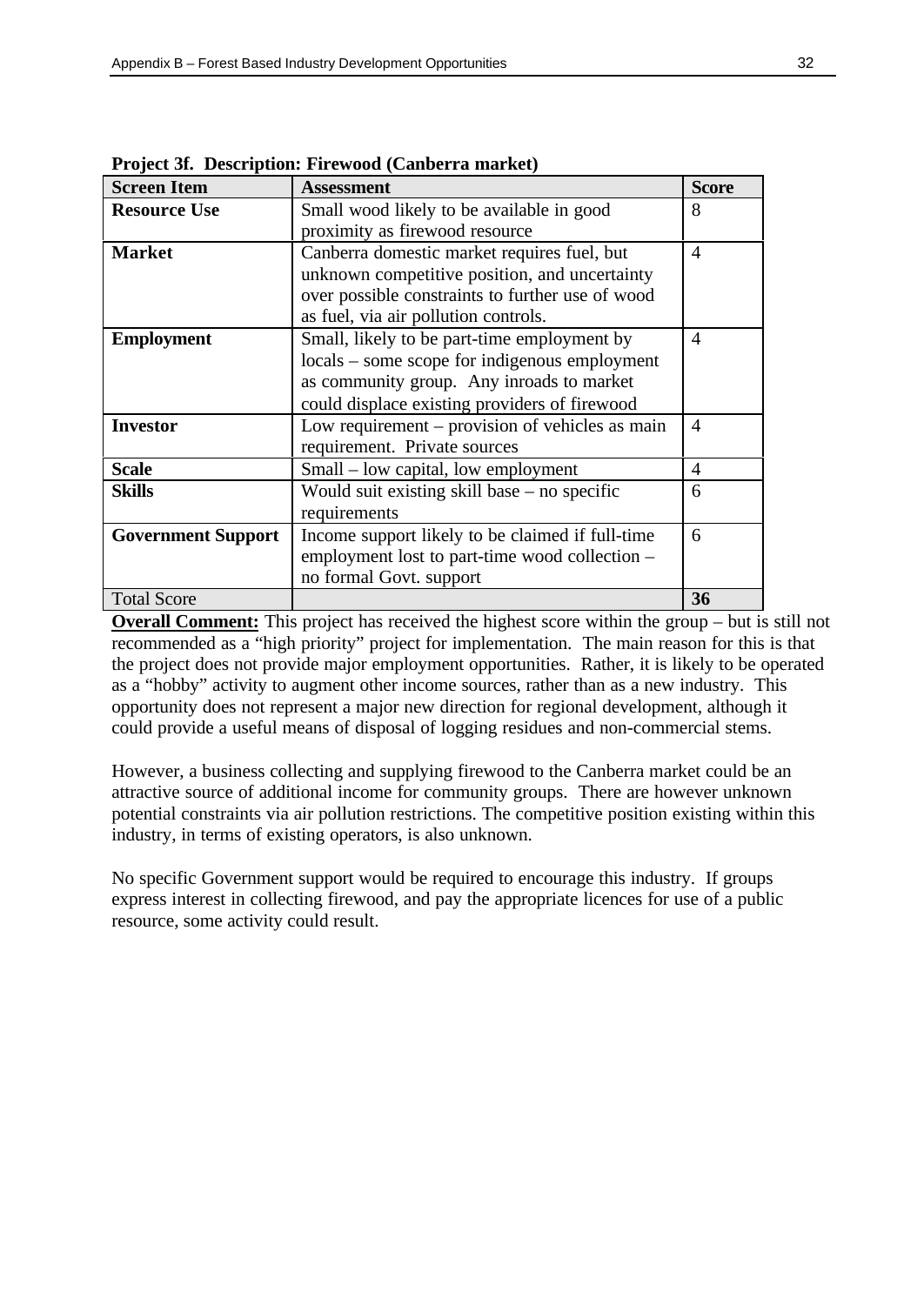| <b>Screen Item</b>        | <b>Assessment</b>                                  | <b>Score</b>   |
|---------------------------|----------------------------------------------------|----------------|
| <b>Resource Use</b>       | Major use for residues (forest and mills) – around | 6              |
|                           | 100,000 tones could be available, sufficient to    |                |
|                           | power a 10MW power plant, yielding 75 GWh/yr.      |                |
| <b>Market</b>             | Limited at present – cogeneration at processing    | $\overline{4}$ |
|                           | plant would be more immediate demand. Cost of      |                |
|                           | power of \$80-\$100/MWh likely to be required to   |                |
|                           | justify biomass energy venture – compared to       |                |
|                           | marginal prices of \$25-\$30/MWh for coal fired    |                |
|                           | electricity, and \$38/MWh for a new power          |                |
|                           | station.                                           |                |
| <b>Employment</b>         | Limited, but unknown                               | $\overline{4}$ |
| <b>Investor</b>           | Costs for 10MW plant in range \$25-80 million.     | $\overline{2}$ |
| <b>Scale</b>              | Quantity of resource available not considered      | $\overline{2}$ |
|                           | viable                                             |                |
| <b>Skills</b>             | Highly technical process, but limited employment   | $\overline{4}$ |
| <b>Government Support</b> | Would be required to develop pilot plant, and to   | $\overline{4}$ |
|                           | underwrite market price for energy produced, as    |                |
|                           | sole project. Could be less if biomass used as co- |                |
|                           | generation fuel. But Govt. has committed \$20      |                |
|                           | million to Renewable Energy Equity Fund, to        |                |
|                           | provide venture capital for small innovative       |                |
|                           | renewable energy companies, on 2:1 funding         |                |
|                           | basis with private sector.                         |                |
| <b>Total Score</b>        |                                                    | 26             |

**Project 3g. Description: Biomass Energy Generation**

**Overall Comment:** A number of different interest groups have all suggested biomass energy generation as a worthwhile opportunity for investigation in this analysis of potential forest-based developments. A linked study (Industry Initiatives) has provided further information as to the commercial viability of a BEG project on the Southern RFA region.

The linked study calculated that waste wood produced in Southern RFA forest could total around 100,000 tonnes per annum, sufficient to power a 10 MW generator. This could generate around 75 GWh./year of electricity. However, this power would have to be priced at around \$80 to \$100 per MWh, which is much higher than marginal coal-fired electricity prices of between \$25 to \$30/MWh, or even \$38/MWh as average prices for a new power station.

Biomass energy is the most likely form of renewable energy to be developed using the forest resource, but it will not be viable while Australia is able to access large reserves of steaming coal. Some local opportunities may exist for co-generation to meet processing heat/power needs on individual plant basis (e.g., timber treatment plant, large veneer production plant, food processing plants).

Although receiving a relatively low score, and not being recommended as a high priority for development, further investigations should continue. Technological advances, and/or changes in power pricing in Australia, could provide an opportunity for using this resource for power generation at some time in the future.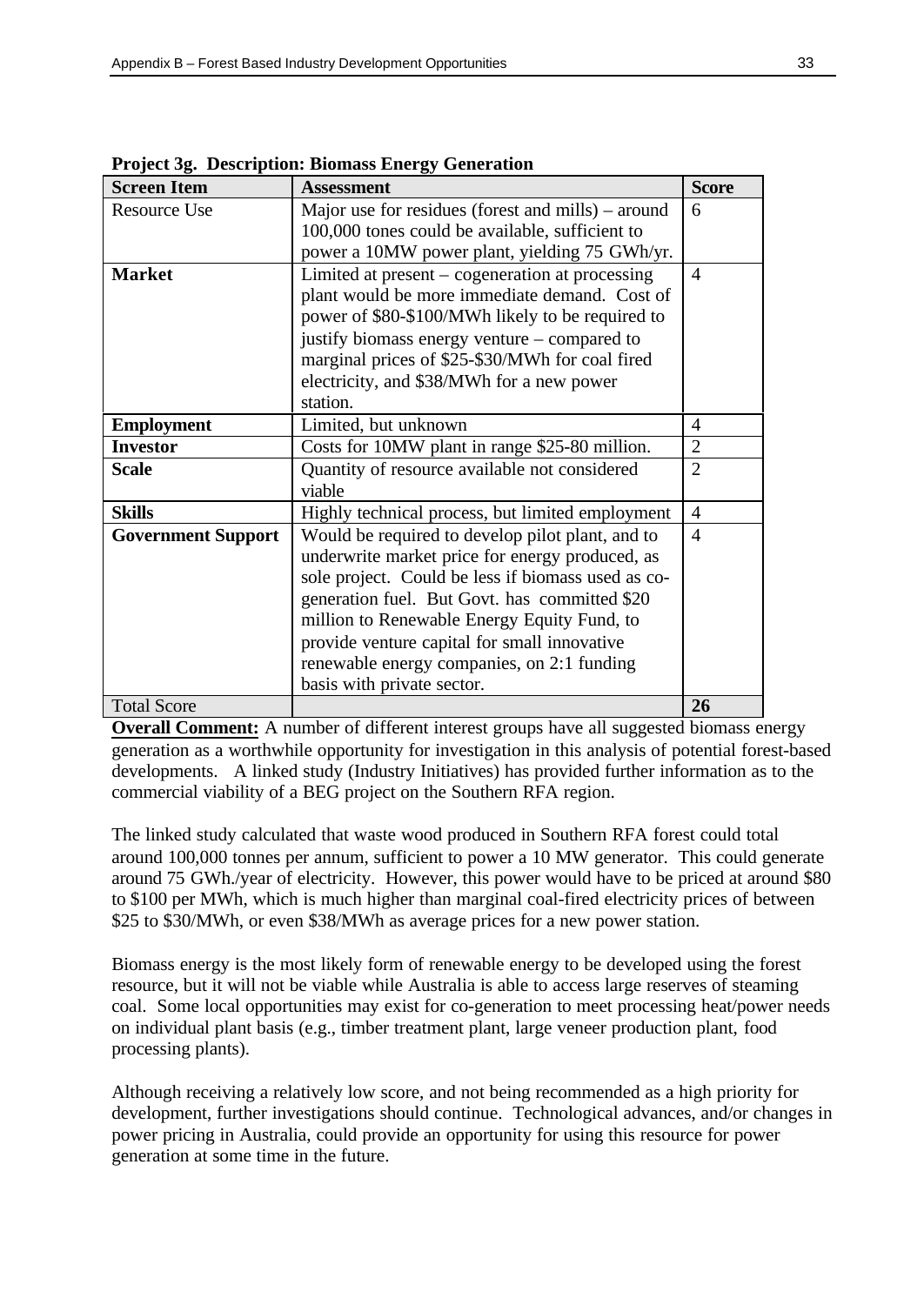#### **4. GROUP 4 - NON TIMBER FOREST PRODUCE**

#### **General comments for this group :**

There are a number of other activities (existing or potential) which can be based in forested areas but which do not involve the extraction of timber. Some of these opportunities are traditional activity (e.g., apiary), others are now being operated at a commercial but cultivated level (e.g., native flowers, bush foods), or at a very small scale (e.g., seed collection). Others will not require any new technology, but will require some significant capital investment to become a commercial operation (e.g., aquaculture and kangaroo meat).

This group therefore raises a question as to the extent to which they are truly "forest based", as to be commercial many will require cultivation rather than collection from native forest. Activities such as kangaroo meat harvesting can occur wherever kangaroos are found – and most commercial kangaroo harvesting occurs in the inland plain areas rather than in coastal forests. Activities such as aquaculture are being promoted by the NSW Government as a "new opportunity", but again is not generally considered as being forest based.

Group 4 opportunities, and score achieved :

| 40 |
|----|
| 32 |
| 44 |
| 38 |
| 30 |
| 42 |
|    |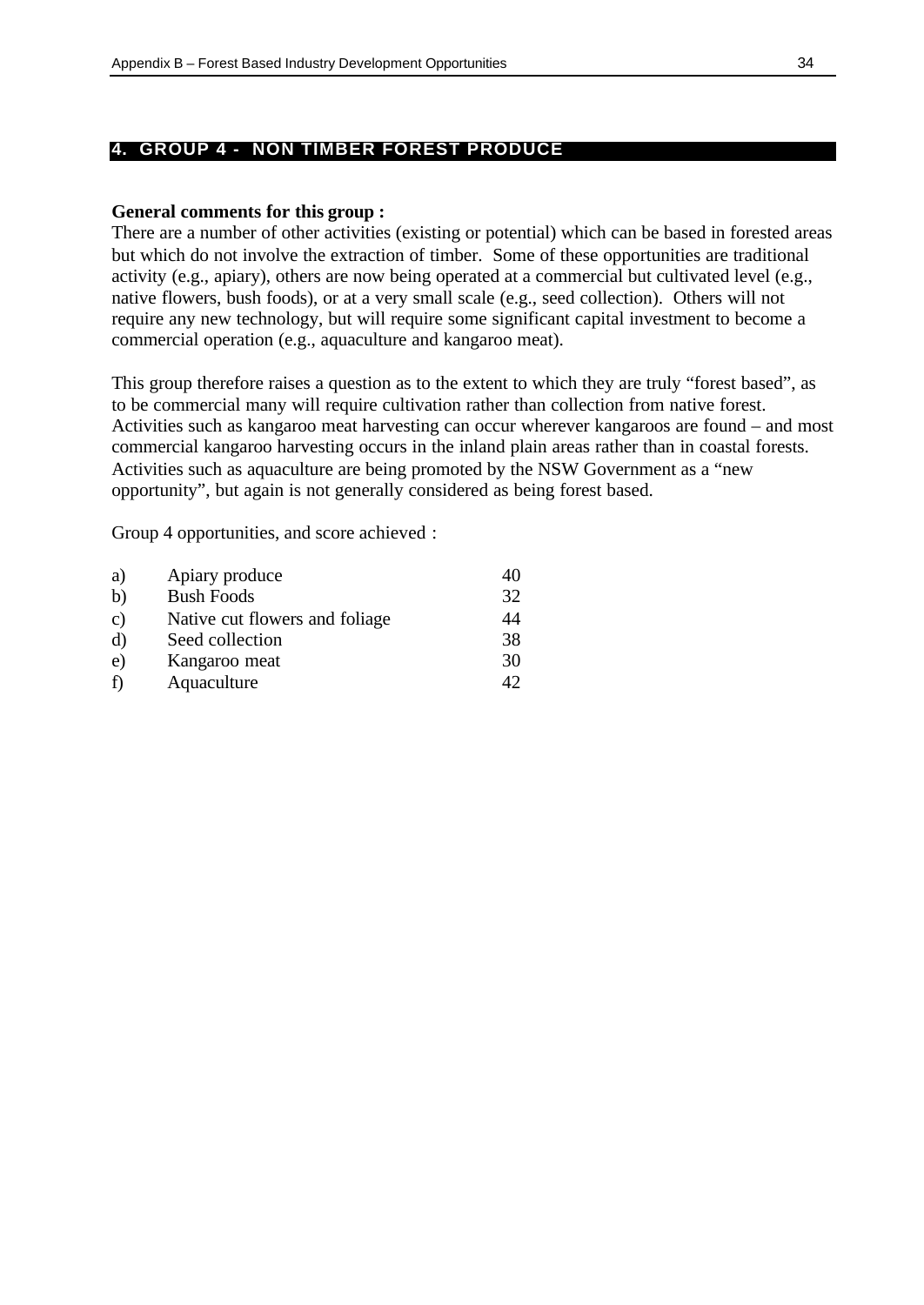| <b>Screen Item</b>        | <b>Assessment</b>                                 | <b>Score</b>   |
|---------------------------|---------------------------------------------------|----------------|
| <b>Resource Use</b>       | Non-timber use of resource with few adverse       | 10             |
|                           | environmental impacts                             |                |
| <b>Market</b>             | Established market with export and value adding   | 8              |
|                           | possibilities                                     |                |
| <b>Employment</b>         | Low employment impact; marginal increase in       | $\overline{4}$ |
|                           | existing apiary; some seasonal employment         |                |
| <b>Investor</b>           | Low marginal increase; serviced from existing     | $\overline{4}$ |
|                           | industry or loans                                 |                |
| <b>Scale</b>              | Small scale, "cottage industry" but with national | 4              |
|                           | brand names; good value adding                    |                |
| <b>Skills</b>             | Small addition at the margin and local workforce  | $\overline{4}$ |
|                           | available                                         |                |
| <b>Government Support</b> | Licensing required but no need for government     | 6              |
|                           | financial support                                 |                |
| <b>Total Score</b>        |                                                   | 40             |

**Project 4a. Description: Apiary Produce**

**Overall Comment:** The apiary industry has long been a part of the regional economy of the Southern Region. Although not reliant solely on the nectar and pollen resource of forests, access to sites within the State Forests of the region is important for bee colony health, and thus for production of apiary products. The revocation of State Forests to National Park status precludes access by bee-keepers as the honey bee is not a native species. However, no evidence of negative impact from the operations of managed bee colonies, on native flora and fauna, has been demonstrated.

Any extension of this well established industry will require access to the forest resource that has not been available before. The overall employment and economic impact will not be great for the region, but the industry can be extended without major investment or skills development. Markets for honey are well developed, and apiary activities provides an income supplement to many primary producers. In addition, studies have demonstrated the significance of honey bees in the production of many agricultural crops such as lucerne, canola, and many fruit varieties, via their pollination benefits.

This industry has the potential to make an increased contribution to the regional economy, directly and indirectly. There are few constraints to its expansion, other than regulations which limit access to some forest areas.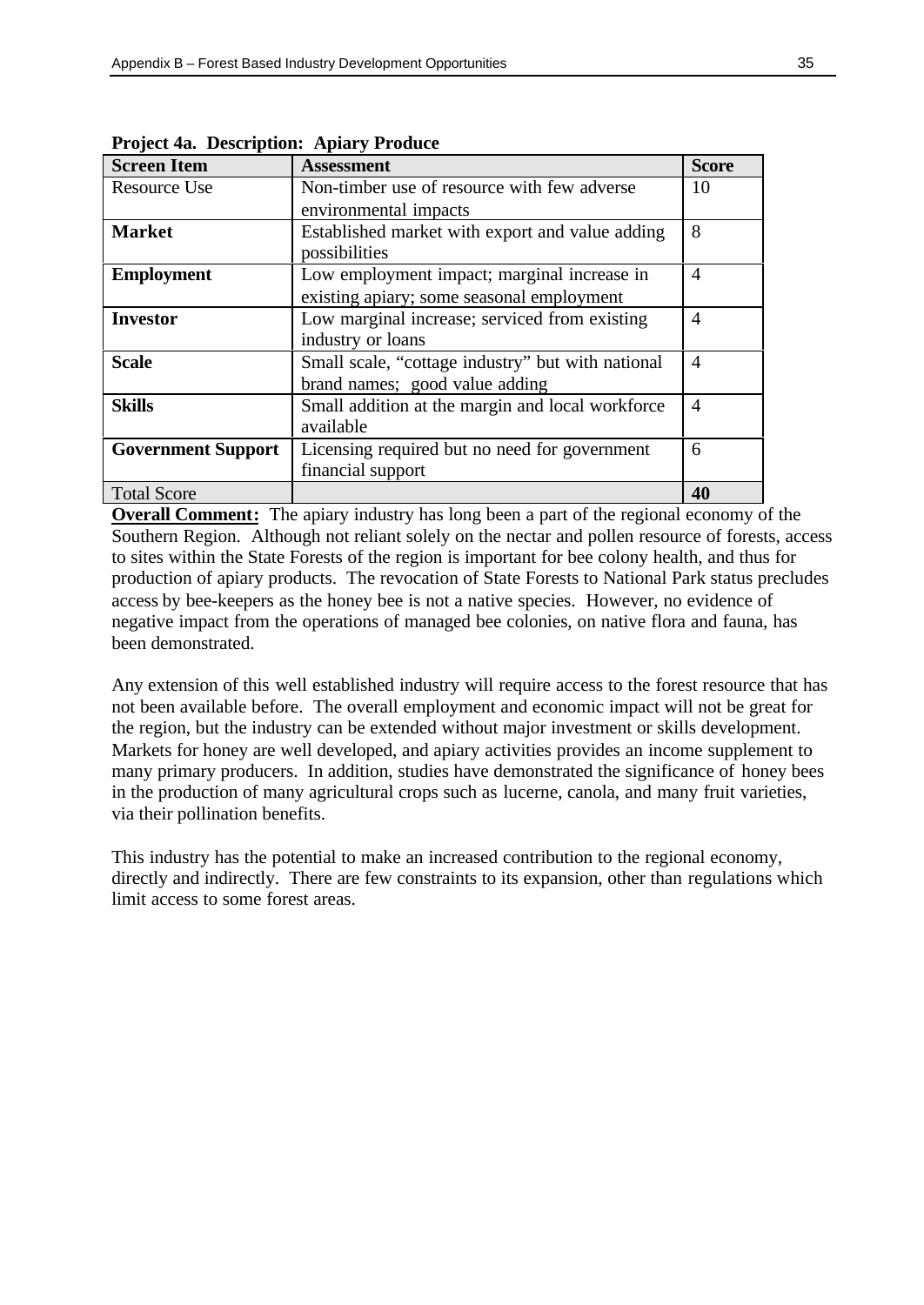| <b>Screen Item</b>        | <b>Assessment</b>                                | <b>Score</b>   |
|---------------------------|--------------------------------------------------|----------------|
| Resource Use              | Non-timber use of resource with few adverse      | 10             |
|                           | environmental impacts                            |                |
| <b>Market</b>             | Not researched at this stage and will need to be | 2              |
|                           | tied to tourism "packages" in the region         |                |
| <b>Employment</b>         | Low employment impact; marginal increase in      | $\overline{4}$ |
|                           | local food packaging; some seasonal employment   |                |
| Investor                  | Low marginal increase; serviced from existing    | $\overline{4}$ |
|                           | industry or loans                                |                |
| <b>Scale</b>              | Small scale, "cottage industry" with existing    | 2              |
|                           | brand names; good value adding                   |                |
| <b>Skills</b>             | Small addition at the margin and local workforce | 4              |
|                           | available; opportunities for indigenous          |                |
|                           | employment                                       |                |
| <b>Government Support</b> | Will need to meet health food standards for      | 6              |
|                           | domestic markets and higher standards for export |                |
| <b>Total Score</b>        |                                                  | 32             |

**Project 4b. Description: Bush Food**

**Overall Comment:** The "bush tucker" industry is an emergent industry which is the subject of much investigation and research at present. The RIRDC Handbook on New Rural Industries (The New Rural Industries – a handbook for farmers and investors) lists four Key Points for the development of a bush food industry. They are :

- Develop safe food standards and practices
- Improve industry education, promotion and information
- Improve production efficiencies and develop sustainable production systems
- Identify specific market opportunities to maximise industry profitability.

Some bush foods are native to this region, although others for which markets are being developed are not found here – but some could be cultivated in parts of the region. It should be noted that the RIRDC advice on the industry is directed at cultivation of bush food rather than natural gathering. Agronomic practices are being researched for the cultivation of bush foods, but for an activity to be based on the native forests of the region, it is assumed that only natural gathering will be proposed.

Opportunities in this area would therefore be small scale, with little generation of full-time employment. However, it is likely that a niche market could be developed, either via sale to restaurants in the area wishing to promote "native" produce, or via links with tourism/craft outlets. Such activity could provide income augmentation for some, or income for communities operating in a collective manner.

Access to national parks and conservation reserves for the purposes of gathering bush foods may be restricted. Certainly, physical access may be limited as no roading would be available other than old logging roads.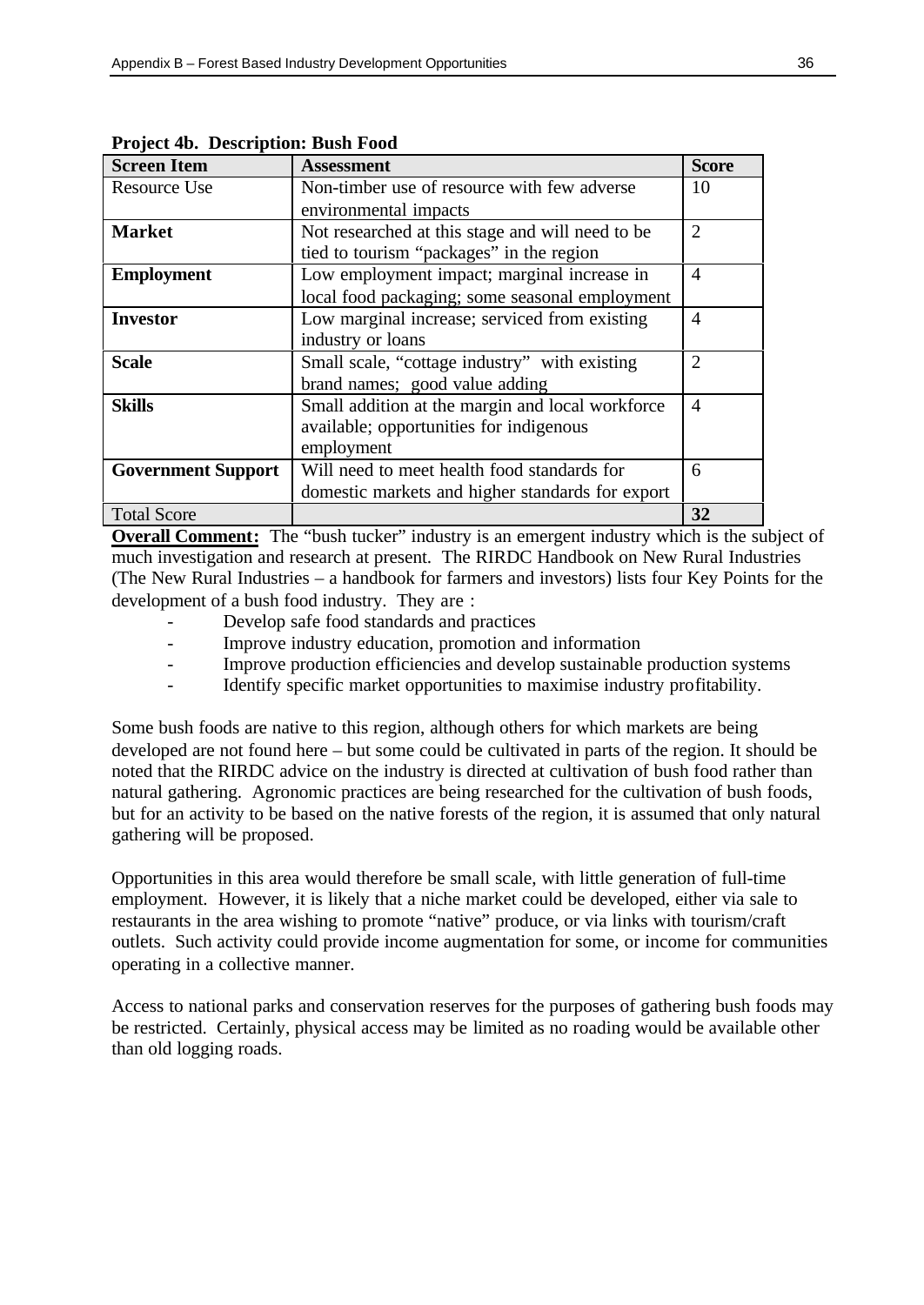| <b>Screen Item</b>        | <b>Assessment</b>                                    | <b>Score</b> |
|---------------------------|------------------------------------------------------|--------------|
| <b>Resource Use</b>       | RIRDC notes the SF region as being appropriate       | 6            |
|                           | for cut flowers and foliage, but there is a question |              |
|                           | of access to sufficient areas of forest              |              |
| <b>Market</b>             | National export market well defined and              | 6            |
|                           | researched; requires well established but            |              |
|                           | competitive distribution arrangements.               |              |
| <b>Employment</b>         | Seasonal; opportunities for indigenous               | 6            |
|                           | employment                                           |              |
| <b>Investor</b>           | Low if permission granted for gathering of           | 6            |
|                           | natural bush, but high (and high risk) if cultivated |              |
| <b>Scale</b>              | Cut flower export Australia-wide \$15 million;       | 6            |
|                           | local economic impact and multipliers would be       |              |
|                           | medium range for the region. Foliage exports         |              |
|                           | 1995 \$540,000                                       |              |
| <b>Skills</b>             | Within capabilities of regional workforce            | 8            |
| <b>Government Support</b> | Would need government support to establish           | 6            |
|                           | indigenous industry based on either natural bush     |              |
|                           | gathering or cultivation.                            |              |
| <b>Total Score</b>        |                                                      | 44           |

**Project 4c. Description: Native cut flowers and foliage**

**Overall Comment: :** This opportunity share many similarities with 4 b) above, especially in terms of the gathering of naturally growing material, rather than cultivation of appropriate species in the region.

One of the main species that would be available from the forests of the region would be eucalypts, which provide both foliage and flowers. The RIRDC Handbook on New Rural Industries gives four Key Points for the development of a eucalypt cut flower and foliage industry. They are :

- Natives are exported to markets in Asia, Europe and USA
- the Japanese market undersupplied
- Wide climate and soil tolerance
- Peak industry body is AF&PGA
- Supplying the northern hemisphere in off season is a competitive advantage

In addition to relevant eucalypt species, other species, appropriate for use as cut flowers or as foliage, that could be expected to occur in this region, would include kangaroo paw, waratah, and protea. As with bush foods, the RIRDC advice on the industry is directed at cultivation of native flora rather than natural gathering, but for an activity to be based on the native forests of the region, it is assumed that only natural gathering will be proposed.

Opportunities in this area would therefore be small scale, with little generation of full-time employment. However, it is likely that a niche market could be developed, via links with tourism/craft outlets. Such activity could provide income augmentation for some, or income for communities operating in a collective manner.

Access to national parks and conservation reserves for the purposes of gathering flowers and foliage may be restricted. Certainly, physical access may be limited as no roading would be available other than old logging roads.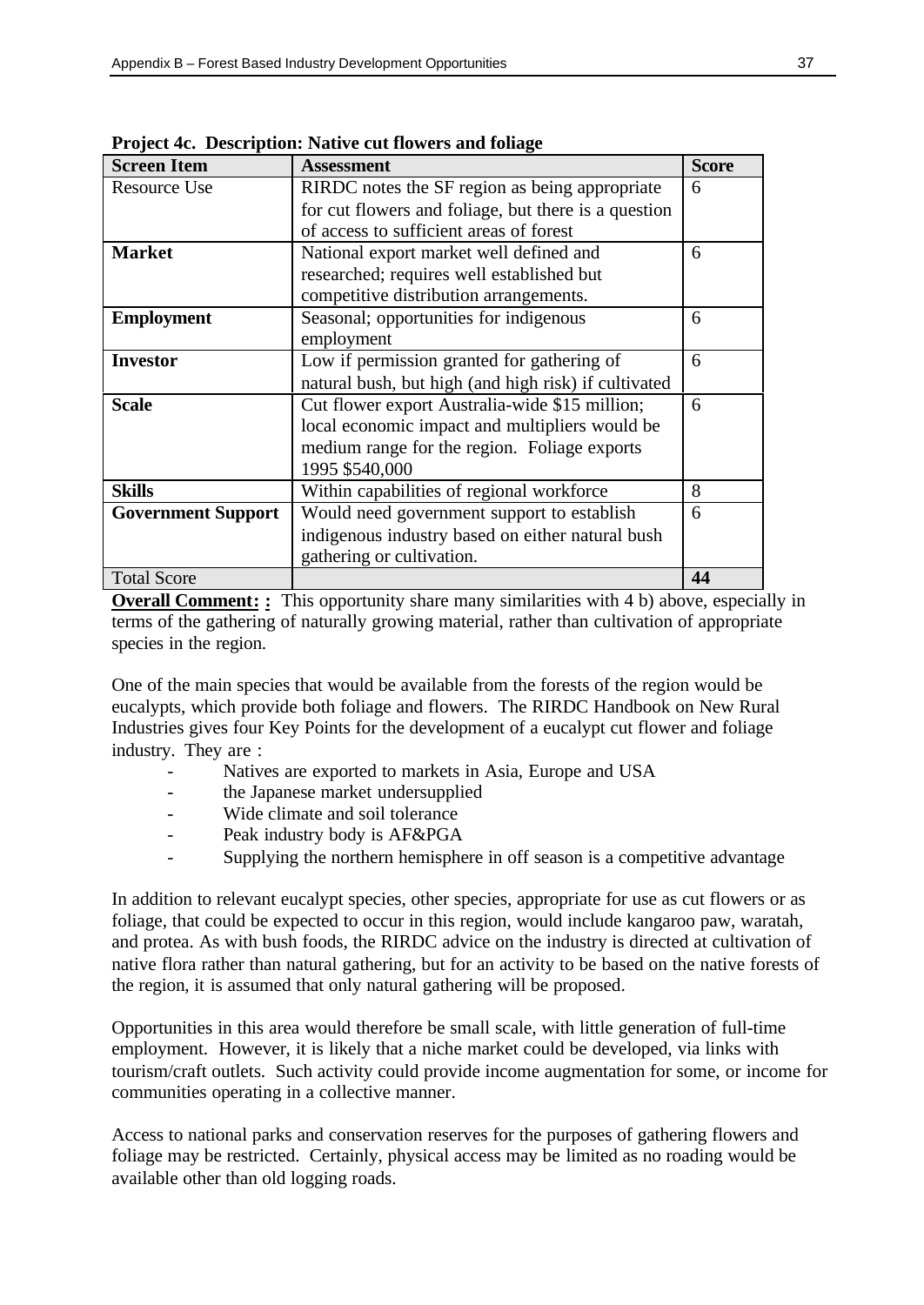| <b>Screen Item</b>        | <b>Assessment</b>                                     | <b>Score</b>   |
|---------------------------|-------------------------------------------------------|----------------|
| <b>Resource Use</b>       | Appropriate use of natural or plantation resource     | 6              |
|                           | but permission to use native timber or plantations    |                |
|                           | will need to be negotiated                            |                |
| <b>Market</b>             | Not fully established and will depend on Carbon       | $\overline{4}$ |
|                           | Sink and rehabilitation decisions, see $1(c) \& 1(d)$ |                |
| <b>Employment</b>         | Seasonal; opportunities for indigenous                | 4              |
|                           | employment                                            |                |
| <b>Investor</b>           | Low if permission granted for gathering of            | 6              |
|                           | natural and plantation, but high if cultivated        |                |
| <b>Scale</b>              | Local economic impact and multipliers would be        | 6              |
|                           | medium range for the region                           |                |
| <b>Skills</b>             | Within capabilities of regional workforce             | 8              |
| <b>Government Support</b> | Would need government support to establish            | 6              |
|                           | indigenous industry based on either natural bush      |                |
|                           | gathering or cultivation.                             |                |
| <b>Total Score</b>        |                                                       | 38             |

**Project 4d. Description: Seed collection**

**Overall Comment:** The RIRDC Handbook on New Rural Industries does not specifically cover seed collection. Better information on demand and likelihood of seed collection as a commercially feasible business will need to come from State Forests.

Increased interest in tree planting for land rehabiliation/salinity/carbon credit reasons, and specifically in the use of natives rather than exotic softwoods, can be expected to create increased demand for the supply of seeds, and seedlings. State Forests already operates a number of native tree nurseries, for the supply of seedlings. In WA, the collection of seed is an important activity for the growing of eucalypt seedlings for plantation establishment.

As with bush foods and flower.foliage collection, it is assumed that only natural gathering will be proposed. Opportunities in this area would therefore be small scale, with little generation of full-time employment. However, it is likely that a niche market could be developed, via contact with specialist native nurseries . Such activity could provide income augmentation for some, or income for communities operating in a collective manner. The development of specialist native nurseries could be an appropriate longer term development opportunity, linked with activities associated with plantation and farm forestry expansion.

Access to national parks and conservation reserves for the purposes of gathering seed may be restricted. Certainly, physical access may be limited as no roading would be available other than old logging roads.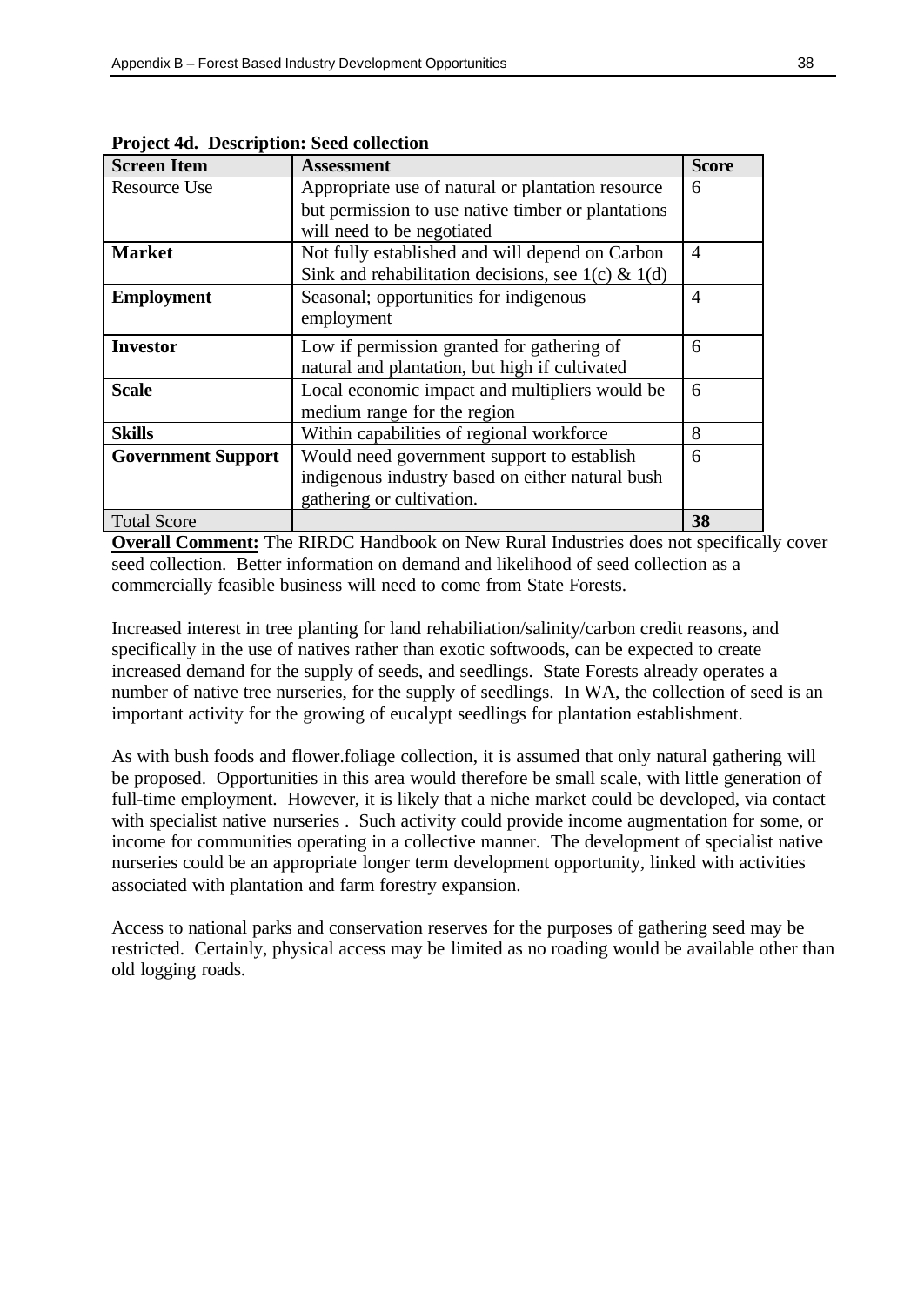| <b>Screen Item</b>        | <b>Assessment</b>                                | <b>Score</b>                |
|---------------------------|--------------------------------------------------|-----------------------------|
| <b>Resource Use</b>       | Will require permission to cull kangaroos from   | $\mathcal{D}_{\mathcal{L}}$ |
|                           | within State Forests in the Tarago area          |                             |
| <b>Market</b>             | Domestic market through specialist food outlets; | 4                           |
|                           | export market highly controlled through AQIS     |                             |
|                           | and food processing standards                    |                             |
| <b>Employment</b>         | Opportunity for indigenous employment but        | 4                           |
|                           | overall small addition                           |                             |
| <b>Investor</b>           | Need for specialised mobile abattoir and cold    | 4                           |
|                           | storage; technically feasible; medium range      |                             |
| <b>Scale</b>              | Good value adding to resource; overall addition  | 4                           |
|                           | to local economy relatively small.               |                             |
| <b>Skills</b>             | Within the capabilities of local workforce       | 8                           |
| <b>Government Support</b> | Government approvals for access to kangaroos     | 4                           |
|                           | and health controls will be imposed; financial   |                             |
|                           | support wold be needed for indigenous industry   |                             |
| <b>Total Score</b>        |                                                  | 30                          |

**Project 4e. Description: Kangaroo Meat**

**Overall Comment:** at present, most of the commercial kangaroo harvesting in NSW takes place in the Western Division, where individual operators use mobile chillers to support hunters. At present, there would appear to be no commercial rearing of kangaroos. The market is small, and demand limited to pet food and to specialised food (retail and restaurant) outlets.

There are questions about whether permission would be granted to cull kangaroos in state forests in question. Mobile abattoirs have been used for wild goats (to produce meat for export) so the use of mobile abattoirs, as an alternative to shooting, would appear to be technologically feasible. However, a considerable amount of more formal study would be required in order to establish the feasibility of such an operation.

Certainly, access to national parks and conservation reserves for the purposes of shooting kangaroos would not be permitted. Health and food safety regulations would also act as a constraint to this activity.

In terms of regional development, this opportunity would not attract a high priority, as the employment impacts would be low, and the market (at present) is limited. A large scale investment would be required if a commercial/industrial operation were to be established, to provide kangaroo meat in quantities sufficient to supply regular export markets.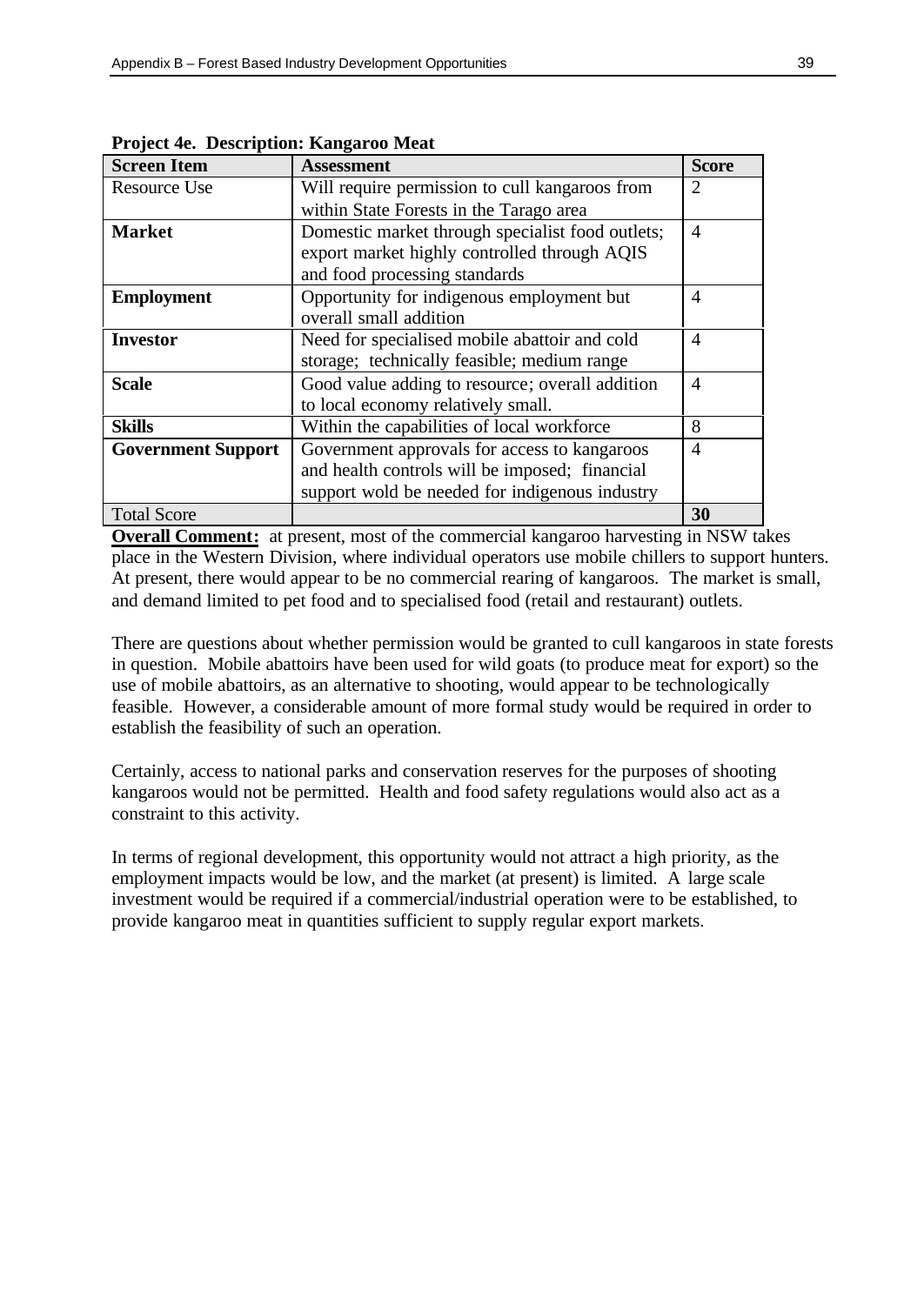| <b>Screen Item</b>        | <b>Assessment</b>                                | <b>Score</b> |
|---------------------------|--------------------------------------------------|--------------|
| <b>Resource Use</b>       | Not strictly a "forest based" industry but may   | 6            |
|                           | assist in proving rehabilitation effectiveness.  |              |
|                           | RIRDC does not identify coastal subdivision as   |              |
|                           | target area for aquaculture                      |              |
| <b>Market</b>             | Well researched by RIRDC and domestic market     | 8            |
|                           | active, but not specific to SF region            |              |
| <b>Employment</b>         | Establishment requires construction labour but   | 6            |
|                           | operations provide only small demand             |              |
| Investor                  | Private investors are well documented and in     | 6            |
|                           | medium range                                     |              |
| <b>Scale</b>              | Has good value adding potential; medium          | 6            |
|                           | contributor to local economy                     |              |
| <b>Skills</b>             | A large learning need for husbandry techniques;  | 8            |
|                           | within capabilities of local workforce           |              |
| <b>Government Support</b> | Government approvals and health controls will be | 6            |
|                           | imposed; financial support wold be needed for    |              |
|                           | indigenous industry                              |              |
| <b>Total Score</b>        |                                                  | 42           |

**Project 4f. Description: Aquaculture**

**Overall Comment:** The NSW Government has produced a "prospectus" in aquaculture opportunities in NSW, recognising that 25% of all seafood consumed worldwide is produced through aquaculture. This proportion is forecast to increase to 40% by the year 2010 (UN FAO), as a result of increasing demand for seafood that wild capture fisheries will not be able to meet. Opportunities for aquaculture in NSW are expected to extend from traditional species such as trout to native species such as silver perch, yabbies, and Murray cod. There are over 75 types of fish, shellfish, crustaceans and aquatic plants listed for culture in NSW, including natives and introduced species. Eighteen species are currently in commercial production, and ten species are considered to offer particular commercial potential.

RIRDC key messages for the successful establishment of aquaculture operations in Australia include :

- Excellent potential for new industry
- Potential for limited environmental impact
- Water resources currently not used
- Techniques need to be developed

The RIRDC information covers a wide range of fish species and includes abalone, Eels, Marron and Yabbies.

However, the extent to which aquaculture can be considered as being "forest-based" could be questioned. The establishment of "farms" for fresh water species is more likely to occur in areas of flat, cleared land. Salt water species will require enclosure of areas of sea – as occurs in Tasmania. While forests play a role in protecting water catchments, any supply of water for aquaculture purposes is likely to be obtained from ground water sources (in inland areas), from regulated rivers (such as trout farming in the Snowy Mountains) or from existing reticulation.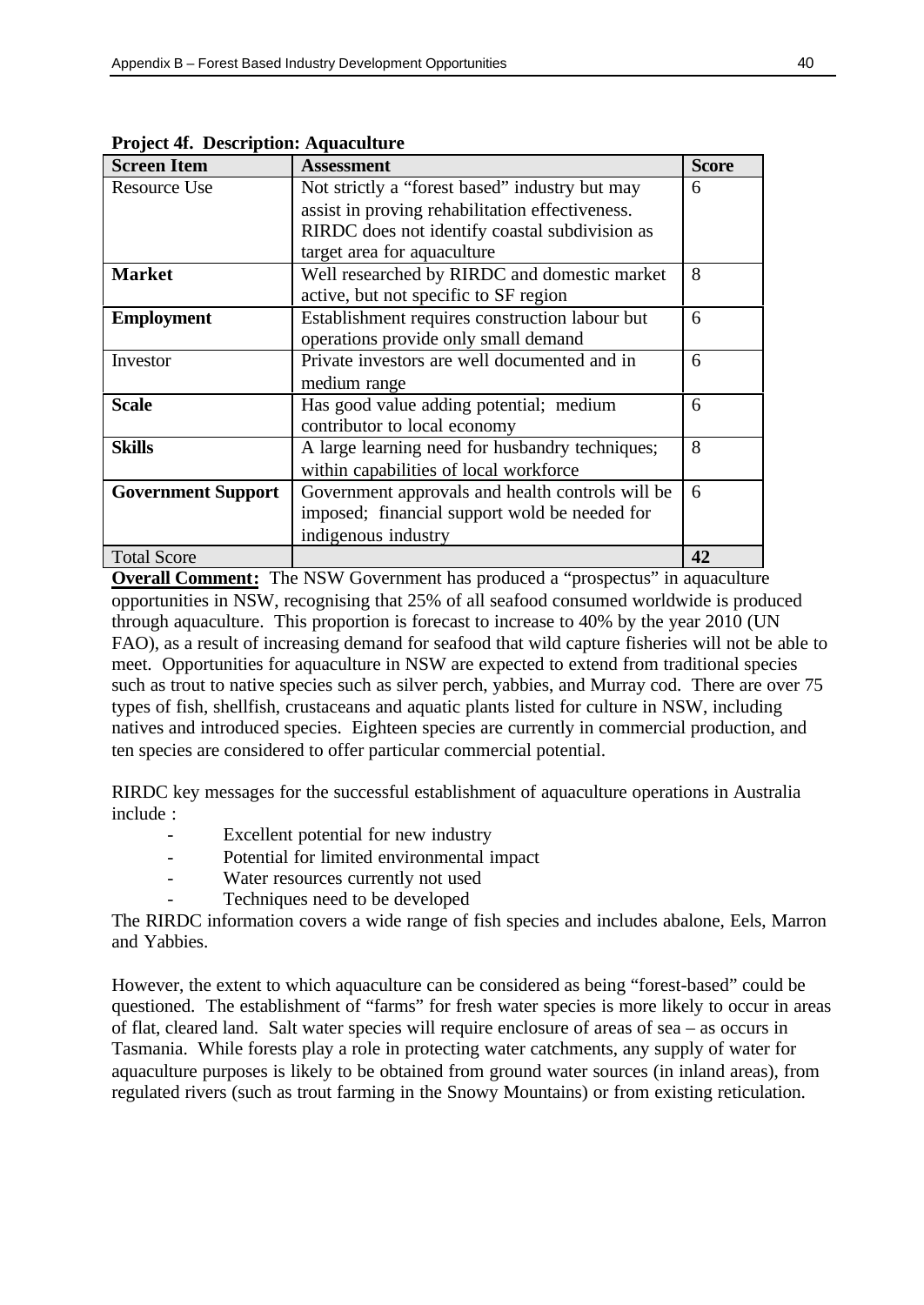#### **5. GROUP 5 - ABORIGINAL AND HERITAGE – TOURISM AND EDUCATION**

#### **General Comments for this group :**

Activities based on tourism are already an important part of the economy of the Southern RFA region, particularly in the coastal sub-division. An expansion of these opportunities will be particular important in meeting regional development goals if :

- new "attractions" can be developed, to expand the tourism resource available, and reduce dependence on the beaches
- these new attractions offer year-round interest, rather than being restricted to the summer period as is currently the case with many coastal attractions.

It must be noted that the activities listed in Group 5 are individual activities which will attract only limited tourist attention unless they can be "packaged" as an attractive and/or unusual tourism experience.

An initial opportunity may be able to be realised by targeting the school education market and attempting to attract school tours. The benefits of targeting this group are as follows :

- they can be accommodated in "camp" style accommodation and will not require more sophisticated after hours entertainment,
- the experience can be built into a curriculum through enlisting the assistance of professional teachers and the Education Department,
- preparation of "Project Guides" for education groups, prepared with the assistance of professional educators, can provide a source of sales revenues,
- the long-term effects of building interest in school groups for Southern Region heritage tours is that they are likely to influence parents to come to the region.

The real need lies in developing a cohesive approach between all indigenous/heritage groups to provide a well-researched and well-packaged tourism attraction and a well-managed tourism experience.

Group 5 opportunities, and score achieved :

| a)            | Heritage centre at Moruya           | 36 |
|---------------|-------------------------------------|----|
| b)            | Aboriginal Elders cultural teaching | 36 |
| $\mathbf{c})$ | Aboriginal eco-tours                | 36 |
| $\rm d$       | Koala sanctuary (Jervis Bay)        | 36 |
| $\mathbf{e})$ | Forest interpretation centres       | 36 |
| $\hat{I}$     | Aboriginal fisheries eco-tours      | 34 |
| g)            | Berry/Mogo clusters – craft centres | 38 |
| h)            | Seed collection                     | 40 |
| $\ddot{1}$    | Heritage education tours            | 36 |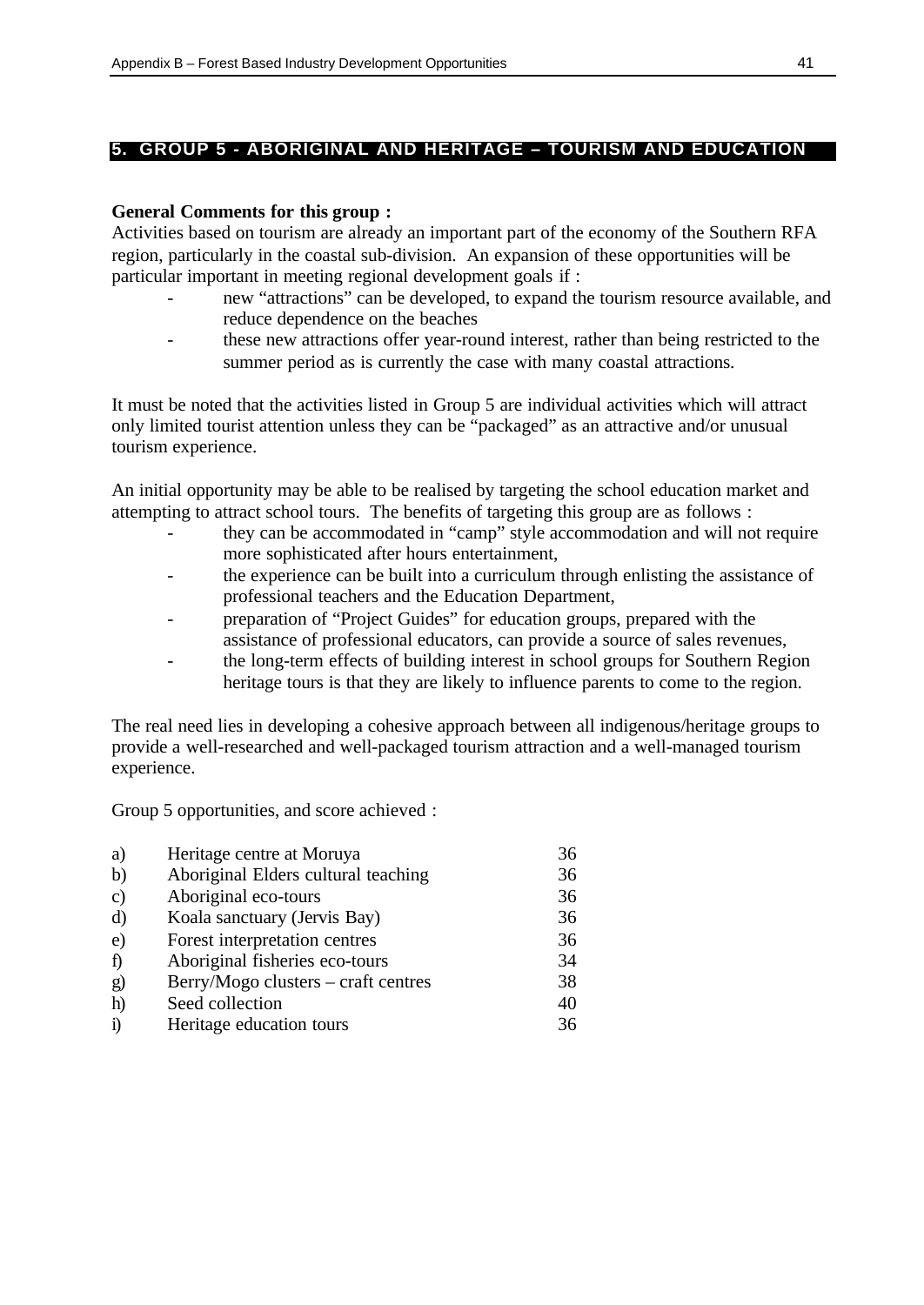| <b>Screen Item</b>        | <b>Assessment</b>                                  | <b>Score</b>   |
|---------------------------|----------------------------------------------------|----------------|
| <b>Resource Use</b>       | Would use forest resource for education in history | 8              |
|                           | of the region                                      |                |
| <b>Market</b>             | Not established, other than as an "add on" to      | 2              |
|                           | existing tourism activities in the region          |                |
| <b>Employment</b>         | Small; 3 to 4 people to cover full week; seasonal  | 6              |
|                           | with tourism; perceived community benefits         |                |
| <b>Investor</b>           | Medium risk requiring commercial loan -            | 4              |
|                           | Council seeking \$1.2 million to fund              |                |
| <b>Scale</b>              | Council claims generation of 33 jobs including     | 6              |
|                           | indirect employment                                |                |
| <b>Skills</b>             | Uses skills of indigenous population               | 8              |
| <b>Government Support</b> | Would require government support; possible         | $\overline{4}$ |
|                           | rental or lease of existing accommodation          |                |
| <b>Total Score</b>        |                                                    | 38             |

**Project 5a. Description: Heritage Centre at Moruya**

**Overall Comment:** Eurobodalla Shire has identified this opportunity as a good prospect for development in the coastal region, as an attempt to :

- diversity tourism away from an undue (and vulnerable) dependence on the beach attractions
- build on another "natural" resource of the region the tradition of the timber industry, utilising the native forests behind the coast.

The construction of a Heritage Centre would also provide a possible opportunity to use underutilised forestry accommodation, with lease to community group capable of operating the Centre. Council is already seeking support from Federal Government, via the National Heritage Fund.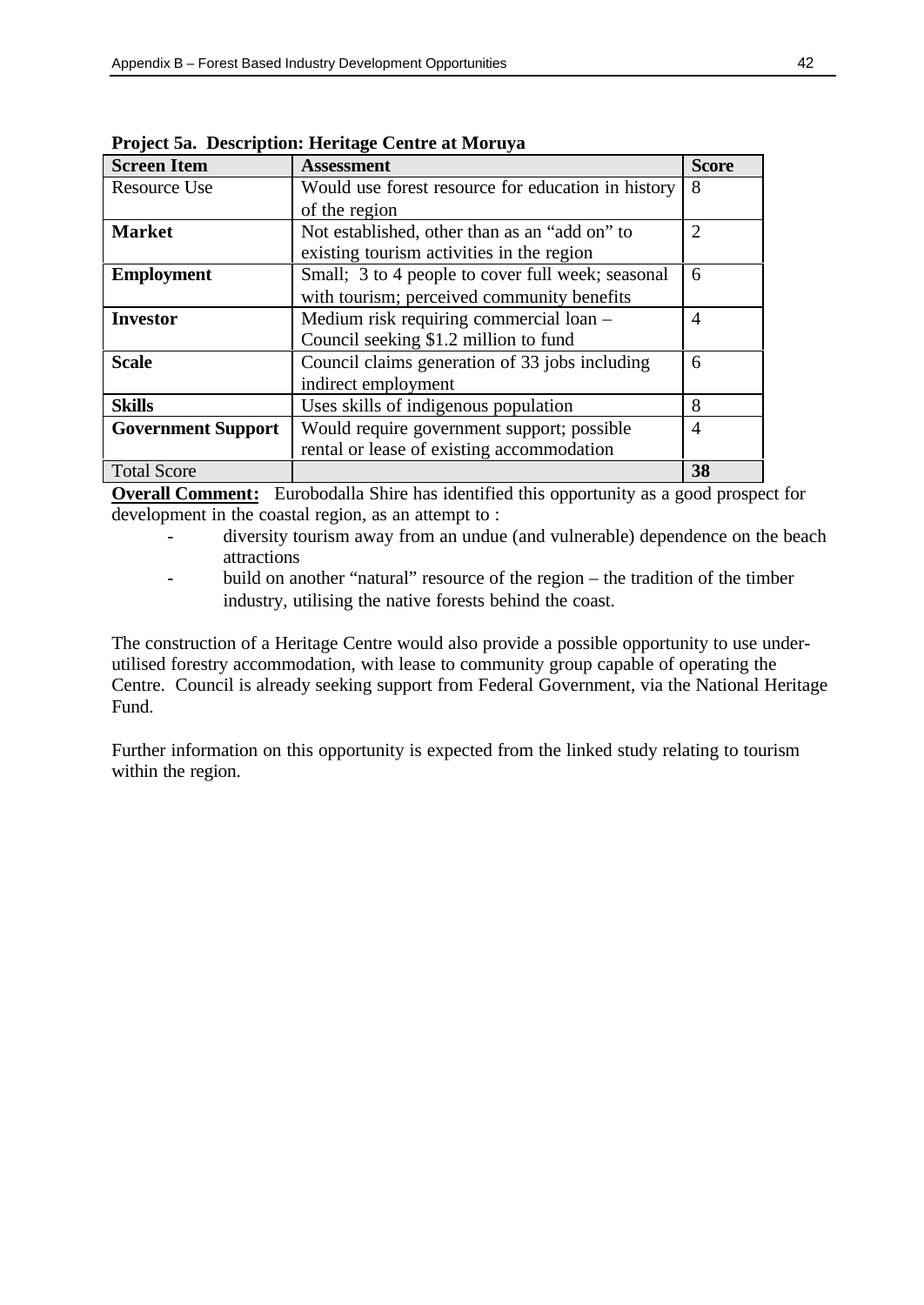| <b>Screen Item</b>        | <b>Assessment</b>                               | <b>Score</b>          |
|---------------------------|-------------------------------------------------|-----------------------|
| <b>Resource Use</b>       | Would use forest resource for education in      | 8                     |
|                           | cultural history and customs of the region      |                       |
| <b>Market</b>             | Not established; may have attraction to local   | $\mathcal{D}_{\cdot}$ |
|                           | community groups or to broader education groups |                       |
|                           | in NSW or other States                          |                       |
| <b>Employment</b>         | Small specialised and approved teachers;        | 6                     |
|                           | perceived local community benefits              |                       |
| <b>Investor</b>           | Low level of investment; could be based with    | 4                     |
|                           | Local Government or education facilities        |                       |
| <b>Scale</b>              | No great input to local economy                 | 4                     |
| <b>Skills</b>             | Uses special skills and cultural knowledge of   | 8                     |
|                           | indigenous population                           |                       |
| <b>Government Support</b> | Would require government support; possible      | 4                     |
|                           | rental or lease of existing accommodation       |                       |
| <b>Total Score</b>        |                                                 | 36                    |

**Project 5b. Description: Aboriginal Elders Cultural Training**

**Overall Comment:** it is recognised that the indigenous culture of the region is an un-utilised resource, which would have application for tourism activities. To the extent that indigenous culture incorporates values that are contained in the forest estate, then any such development can be considered to be "forest based".

This activity is perceived as important for preserving local cultural stories and knowledge but the commercial attractiveness of the service is not known. The impact of such activities would be limited to an expansion of the perceived attractions of the region, rather than as creating any new source of regional development and employment.

Further information on opportunities linked to indigenous culture is expected from the linked study relating to tourism within the region.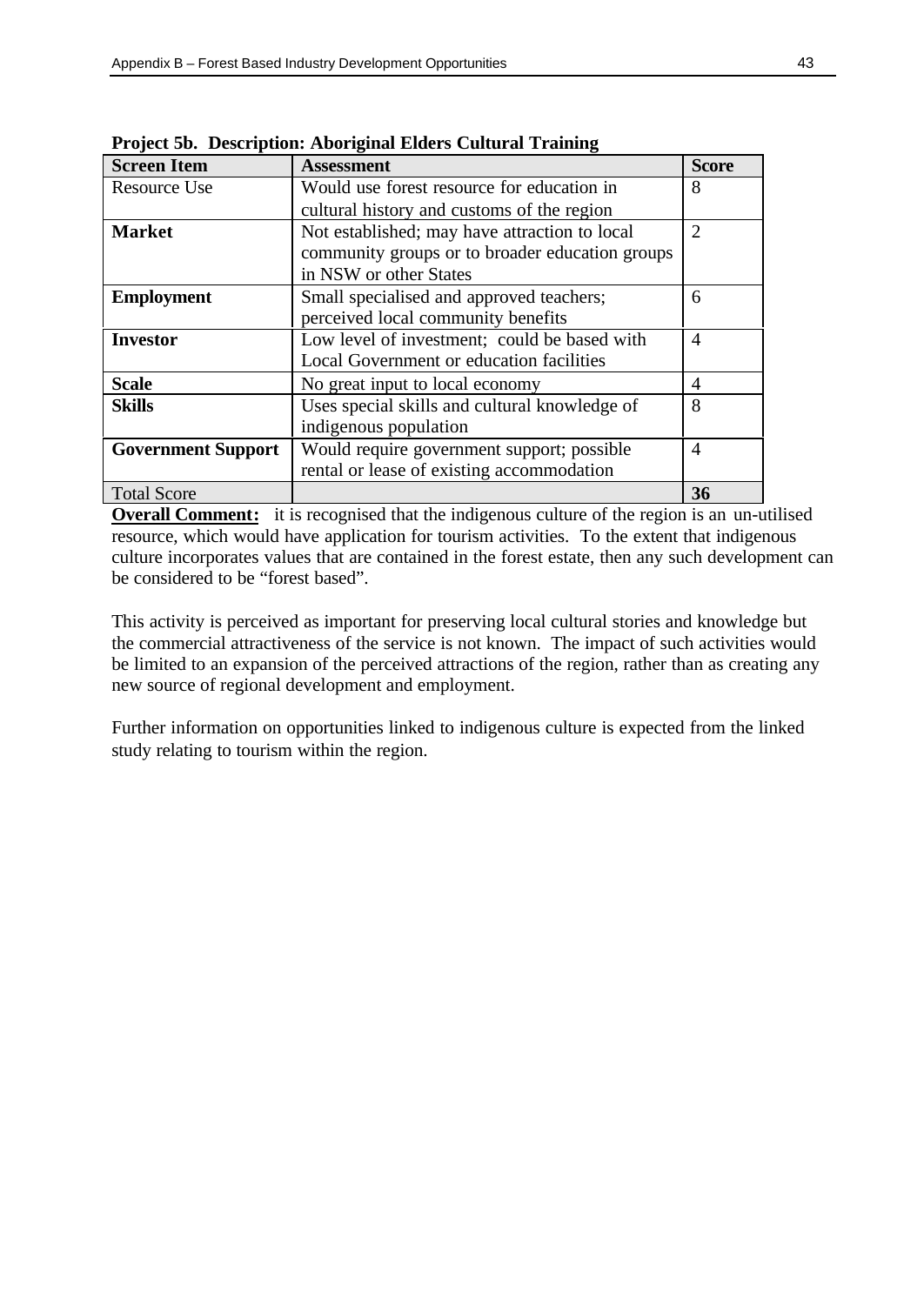| <b>Screen Item</b>        | <b>Assessment</b>                               | <b>Score</b>   |
|---------------------------|-------------------------------------------------|----------------|
| <b>Resource Use</b>       | Would use forest resource for education in      | 8              |
|                           | cultural history and customs of the region      |                |
| <b>Market</b>             | Not established; may have attraction to local   | $\overline{2}$ |
|                           | community groups or to broader education groups |                |
|                           | in NSW or other States                          |                |
| <b>Employment</b>         | Small specialised and approved teachers;        | 6              |
|                           | perceived local community benefits              |                |
| <b>Investor</b>           | Low level of investment; could be based with    | 4              |
|                           | Local Government or education facilities        |                |
| <b>Scale</b>              | No great input to local economy                 | 4              |
| <b>Skills</b>             | Uses special skills and cultural knowledge of   | 8              |
|                           | indigenous population                           |                |
| <b>Government Support</b> | Would require government support; possible      | 4              |
|                           | rental or lease of existing accommodation       |                |
| <b>Total Score</b>        |                                                 | 36             |

**Project 5c. Description: Aboriginal Eco-tours**

**Overall Comment:** As with 5b), it is recognised that the indigenous culture of the region is an un-utilised resource, which would have application for tourism activities. To the extent that indigenous culture incorporates values that are contained in the forest estate, then any such development can be considered to be "forest based".

This activity is perceived as important for preserving local cultural stories and knowledge but the commercial attractiveness of the service is not known. The impact of such activities would be limited to an expansion of the perceived attractions of the region, rather than as creating any new source of regional development and employment.

Further information on opportunities linked to indigenous culture is expected from the linked study relating to tourism within the region.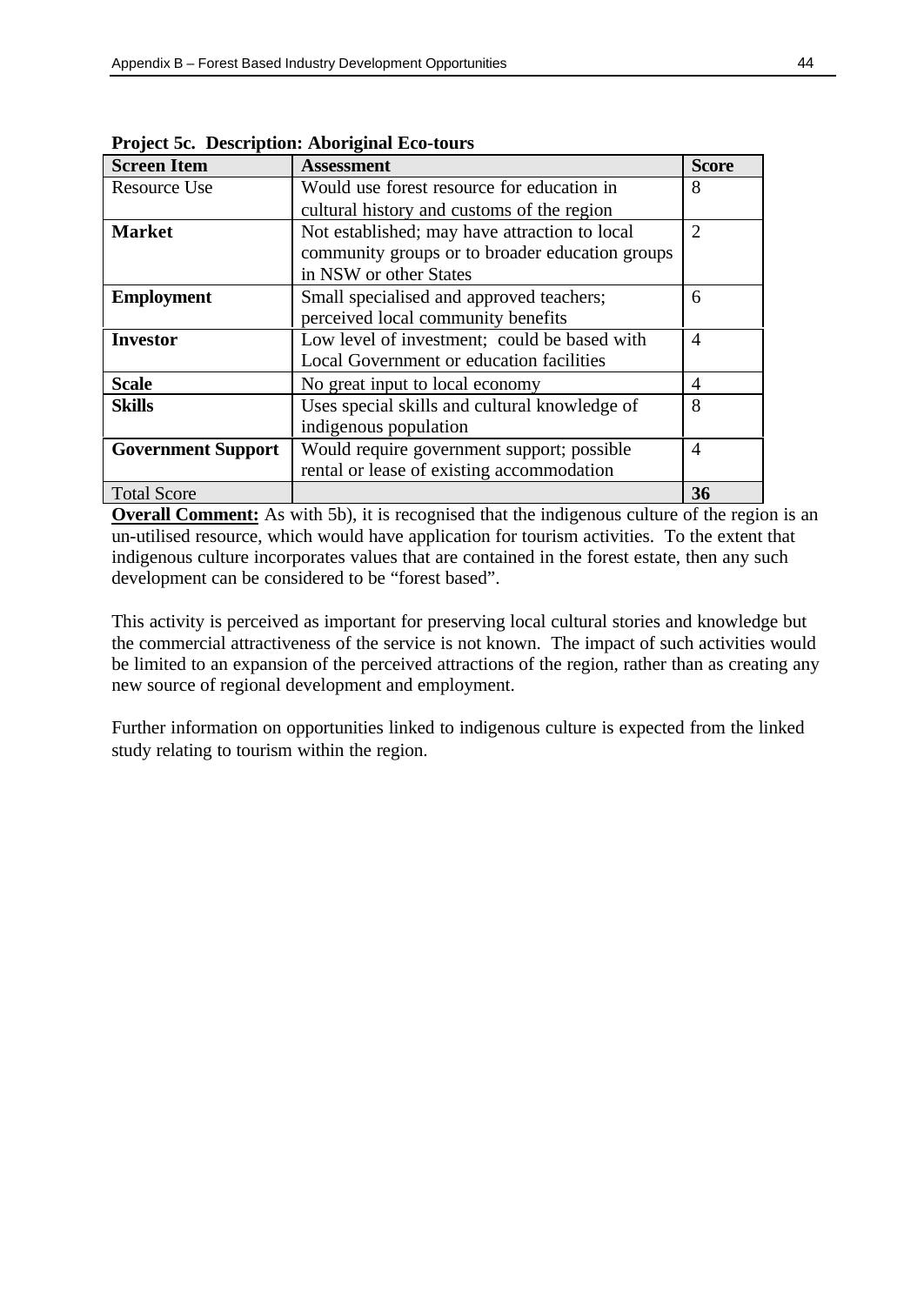| <b>Screen Item</b>        | <b>Assessment</b>                                   | <b>Score</b>                |
|---------------------------|-----------------------------------------------------|-----------------------------|
| <b>Resource Use</b>       | Uses the resource to assist preserve koala species  | 8                           |
|                           | in the region.                                      |                             |
| <b>Market</b>             | Not established; may have attraction as a local     | $\mathcal{D}_{\mathcal{A}}$ |
|                           | destination for tourists already in region          |                             |
| <b>Employment</b>         | Small; 5 to 6 people to cover full week; seasonal   | $\overline{4}$              |
|                           | with tourism; perceived environmental benefits      |                             |
| <b>Investor</b>           | May require government support as zoo and           | 6                           |
|                           | breeding centre; possible Local Government input    |                             |
| <b>Scale</b>              | Low level input to local community                  | 4                           |
| <b>Skills</b>             | Will require wildlife/veterinary skills if used for | 6                           |
|                           | breeding and preservation purposes                  |                             |
| <b>Government Support</b> | Likely to require government support during         | 6                           |
|                           | establishment and for ongoing breeding programs     |                             |
| <b>Total Score</b>        |                                                     | 36                          |

**Project 5d. Description: Koala Sanctuary – Jervis Bay**

**Overall Comment:** Again, as for other opportunities in this group, this proposal would provide an additional "attraction" to cause tourists to visit the region, and/or to extend their stay in the region. However, in its own right this opportunity will not be significant in a regional development sense.

The commercial justification of developing the sanctuary has not been fully established and it is likely to require ongoing government support. Some specialised skills will be required to care for the koalas, and the capital investment in actually creating the sanctuary (dog-proof fences, etc.) could be significant.

However, an existing zoo operator, or an interested/qualified individual, could establish a business that would provide permanent employment and income for at least one or more people.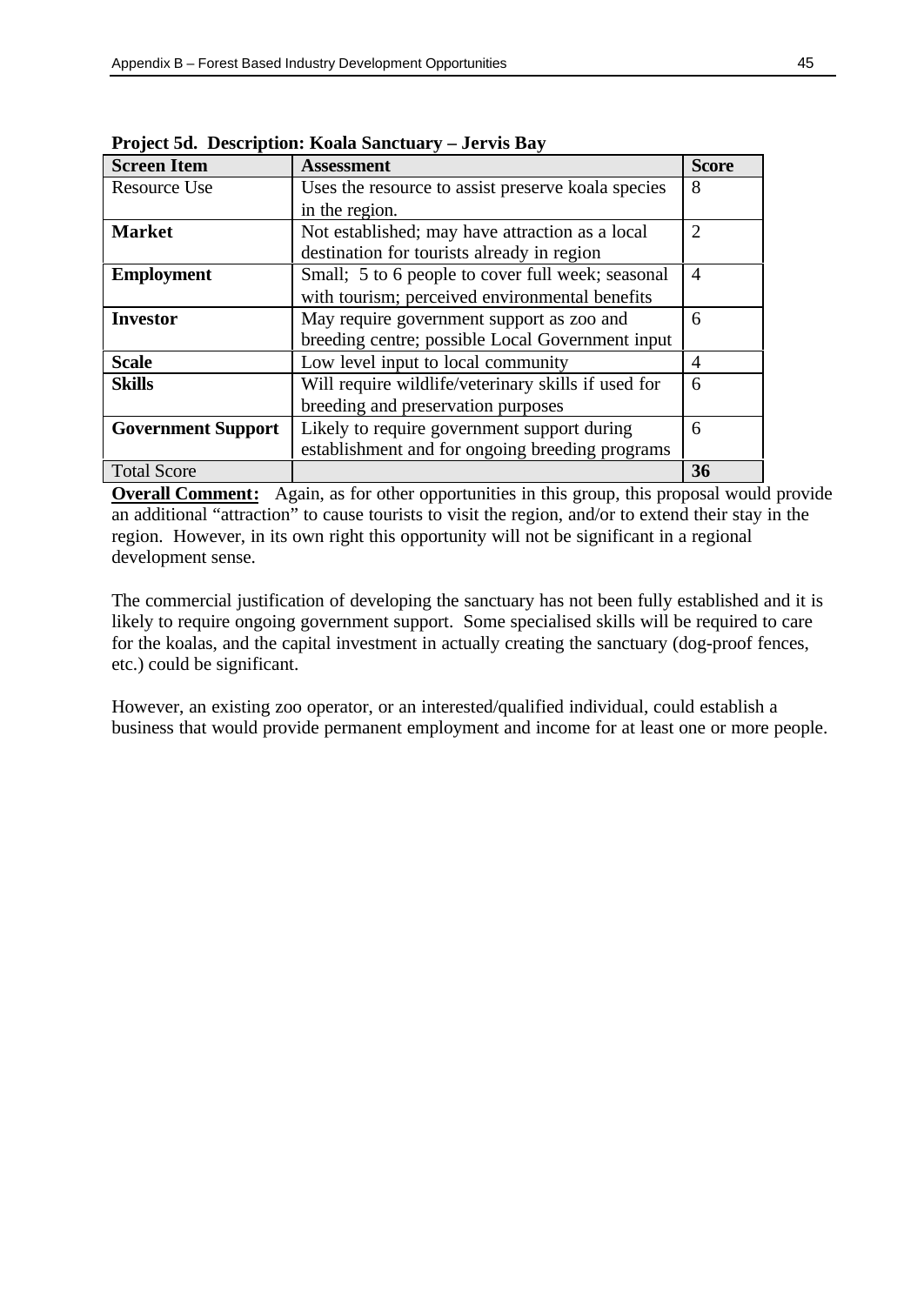| <b>Screen Item</b>        | <b>Assessment</b>                                  | <b>Score</b>          |
|---------------------------|----------------------------------------------------|-----------------------|
| Resource Use              | Would use forest resource for education in history | 8                     |
|                           | of the region                                      |                       |
| <b>Market</b>             | Not established, other than as an "add on" to      | $\mathcal{D}_{\cdot}$ |
|                           | existing tourism activities in the region          |                       |
| <b>Employment</b>         | Small; 3 to 4 people to cover full week; seasonal  | 6                     |
|                           | with tourism; perceived community benefits         |                       |
| <b>Investor</b>           | Medium risk requiring commercial loan              | 4                     |
| <b>Scale</b>              | No great input to local economy                    | 4                     |
| <b>Skills</b>             | Uses skills of indigenous population               | 8                     |
| <b>Government Support</b> | Would require government support; possible         | 4                     |
|                           | rental or lease of existing accommodation          |                       |
| <b>Total Score</b>        |                                                    | 36                    |

 **Project 5e. Description: Forest Interpretation Centres – Yass, Batemans Bay, Snowy Mountains etc**

**Overall Comment:** As for 5 a), Eurobodalla Shire has identified this opportunity as a good prospect for development in the coastal region, as an attempt to :

- diversity tourism away from an undue (and vulnerable) dependence on the beach attractions
- build on another "natural" resource of the region the tradition of the timber industry, utilising the native forests behind the coast.

The construction of Forest Interpretation Centres would also provide a possible opportunity to use under-utilised forestry accommodation, with lease to community group capable of operating the Centre. Council is already seeking support from Federal Government, via the National Heritage Fund, for a proposed Interpretation Centre at the Clyde Mountain "gateway" to the region.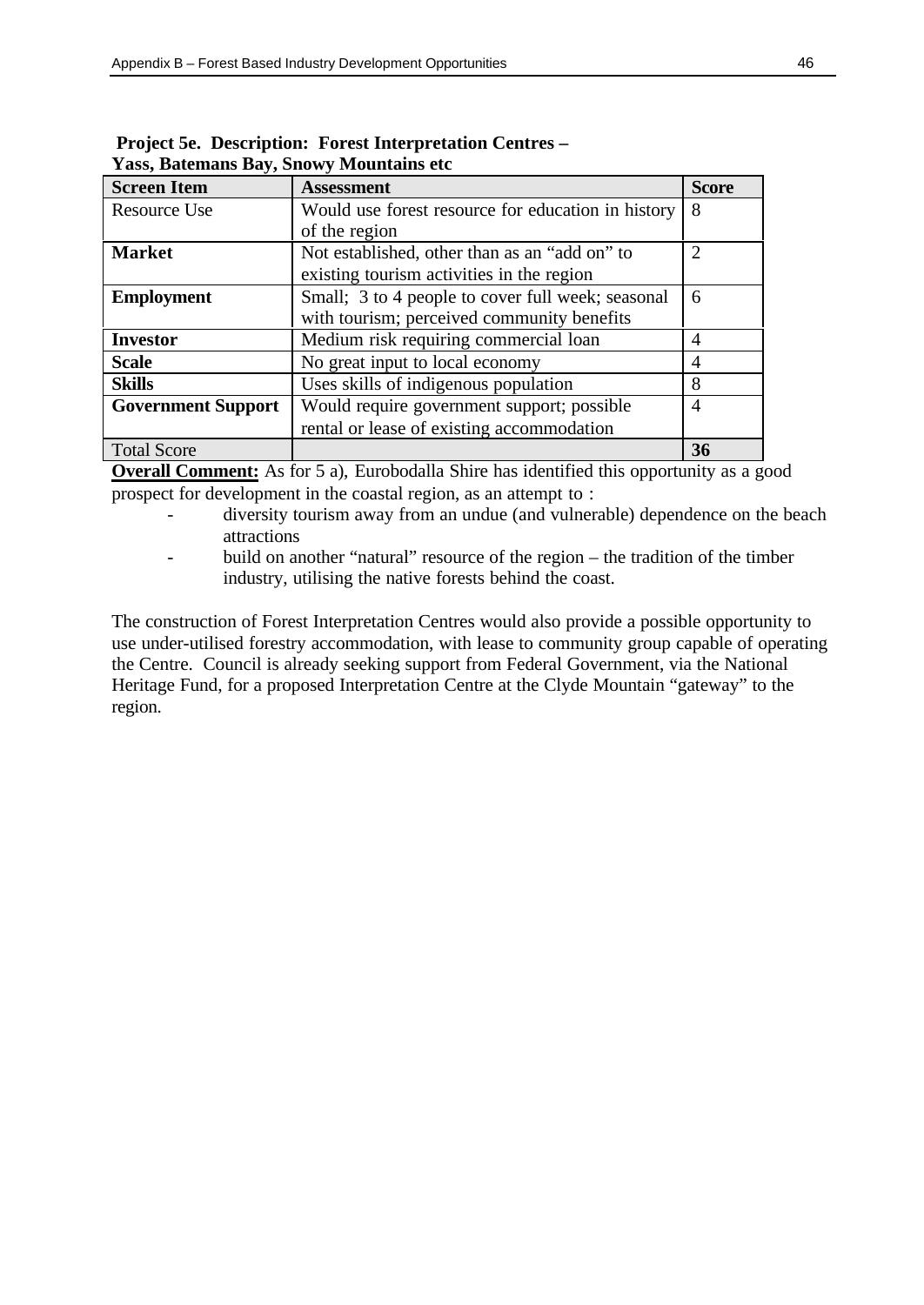| <b>Screen Item</b>        | <b>Assessment</b>                                | <b>Score</b>   |
|---------------------------|--------------------------------------------------|----------------|
| <b>Resource Use</b>       | Not strictly a "forest based" industry but may   | 6              |
|                           | assist in proving rehabilitation effectiveness.  |                |
| <b>Market</b>             | Not established; existing tours observe seal and | $\overline{2}$ |
|                           | penguin colonies have seasonal demand and        |                |
|                           | would attempt to build on that customer base     |                |
| <b>Employment</b>         | Small specialised and approved teachers;         | 6              |
|                           | perceived local community benefits               |                |
| <b>Investor</b>           | Low level of investment; could be based with     | 4              |
|                           | Local Government or education facilities         |                |
| <b>Scale</b>              | No great input to local economy                  | 4              |
| <b>Skills</b>             | Uses special skills and cultural knowledge of    | 8              |
|                           | indigenous population                            |                |
| <b>Government Support</b> | Would require government support; possible       | 4              |
|                           | rental or lease of existing accommodation        |                |
| <b>Total Score</b>        |                                                  | 34             |

**Project 5f. Description: Aboriginal Fishing Eco-tours**

**Overall Comment:** As with 5b) and 5 c), it is recognised that the indigenous culture of the region is an un-utilised resource, which would have application for tourism activities. To the extent that indigenous culture incorporates values that are contained in the forest estate, then any such development can be considered to be "forest based".

This activity is perceived as important for preserving local cultural stories and knowledge but the commercial attractiveness of the service is not known. The impact of such activities would be limited to an expansion of the perceived attractions of the region, rather than as creating any new source of regional development and employment.

Further information on opportunities linked to indigenous culture is expected from the linked study relating to tourism within the region.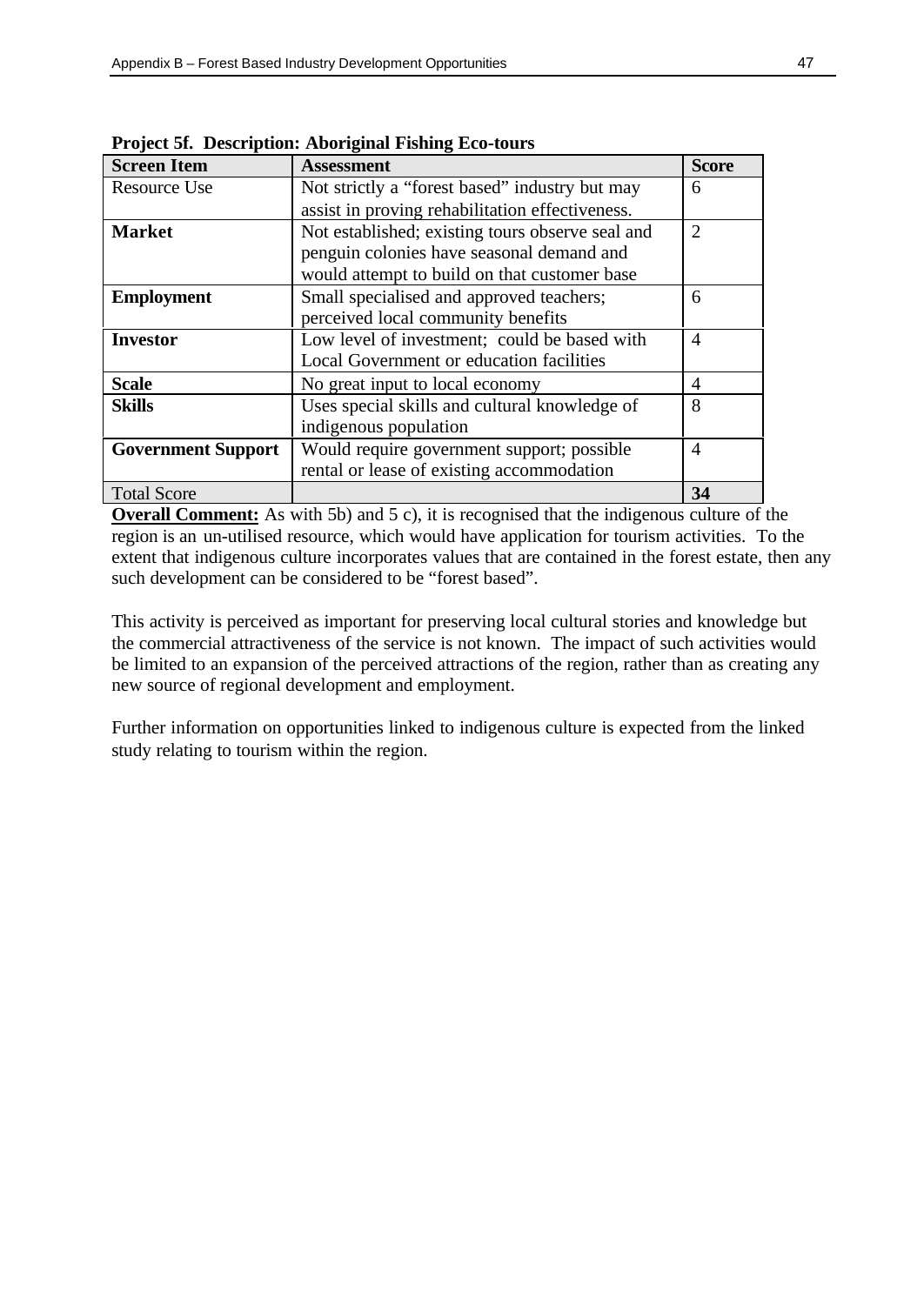| <b>Screen Item</b>        | <b>Assessment</b>                                  | <b>Score</b>   |
|---------------------------|----------------------------------------------------|----------------|
| <b>Resource Use</b>       | Would use forest resource for education in history | 8              |
|                           | of the region and for sale of local crafts and     |                |
|                           | indigenous produce                                 |                |
| <b>Market</b>             | Not established, other than as an "add on" to      | $\overline{2}$ |
|                           | existing tourism activities in the region          |                |
| <b>Employment</b>         | Direct - Small; 3 to 4 people to cover full week;  | 6              |
|                           | seasonal with tourism; indirect employment in      |                |
|                           | crafts has perceived community benefits            |                |
| <b>Investor</b>           | Medium risk requiring commercial loan              | 6              |
| <b>Scale</b>              | Small input to local economy with some minor       | $\overline{4}$ |
|                           | value adding                                       |                |
| <b>Skills</b>             | Uses skills of indigenous population               | 8              |
| <b>Government Support</b> | Would require government support; possible         | $\overline{4}$ |
|                           | rental or lease of existing accommodation          |                |
| <b>Total Score</b>        |                                                    | 38             |

**Project 5g. Description: "Berry" or "Mogo" cluster development – heritage and crafts**

**Overall Comment:** This opportunity has similar development and market needs to the Moruya development described in 5(a). The development of a "cluster" based on cultural heritage and craft activities, in the existing "craft village" environments provided by Berry and Mogo, would provide a good prospect for development in the coastal region, as an attempt to :

- diversity tourism away from an undue (and vulnerable) dependence on the beach attractions
- build on another "natural" resource of the region the indigenous cultural values based on the native forests behind the coast, combined with opportunities to use forest produce (timber, seeds, bush tucker, flowers and foliage, as well as dyes and medicinal products) in craft applications.

Further information on this opportunity is expected from the linked study relating to tourism within the region.

As with all the opportunities in this group, this proposal is not significant in terms of regional development in its own right, but would enhance an existing industry (tourism) by adding to the total attractions of the region.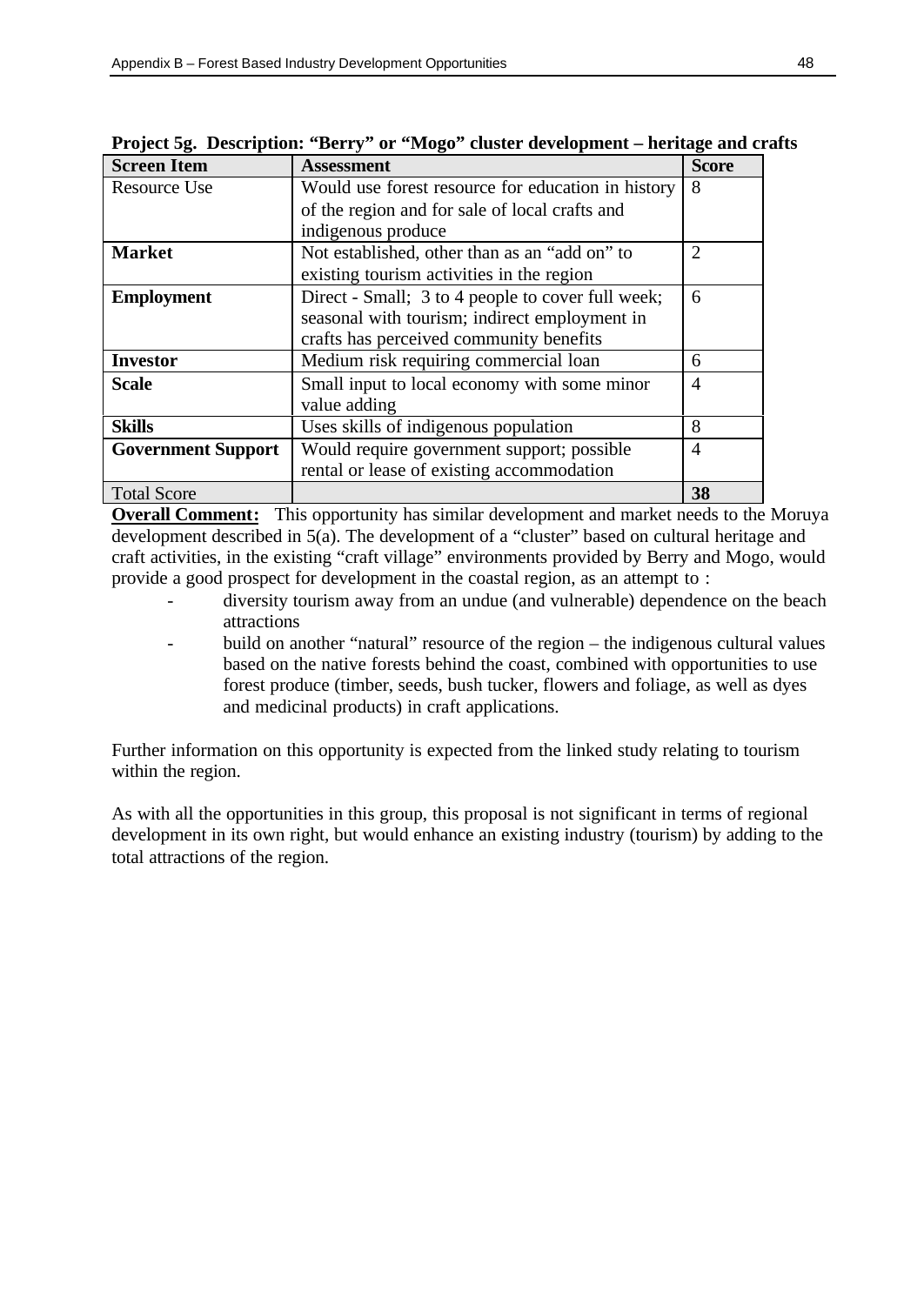| $\epsilon$ m $\epsilon$ $\epsilon$ <sup>2</sup> $\epsilon$ |                                                       |              |
|------------------------------------------------------------|-------------------------------------------------------|--------------|
| <b>Screen Item</b>                                         | <b>Assessment</b>                                     | <b>Score</b> |
| Resource Use                                               | Appropriate use of natural or plantation resource     | 8            |
| <b>Market</b>                                              | Not fully established and will depend on Carbon       | 4            |
|                                                            | Sink and rehabilitation decisions, see $1(c) \& 1(d)$ |              |
| <b>Employment</b>                                          | Seasonal; opportunities for indigenous                | 4            |
|                                                            | employment                                            |              |
| <b>Investor</b>                                            | Low if permission granted for gathering of            | 6            |
|                                                            | natural and plantation, but high if cultivated        |              |
| <b>Scale</b>                                               | Local economic impact and multipliers would be        | 4            |
|                                                            | medium range for the region                           |              |
| <b>Skills</b>                                              | Within capabilities of regional workforce             | 8            |
| <b>Government Support</b>                                  | Would need government support to establish            | 6            |
|                                                            | indigenous industry based on either natural bush      |              |
|                                                            | gathering or cultivation.                             |              |
| <b>Total Score</b>                                         |                                                       | 40           |

**Project 5h. Description: Seed Collection**

**Overall Comment:** This opportunity is very similar to that contained in group 4, as 4d), but in this case relates more to Aboriginal culture and heritage. It is likely that seed collection for this purpose would therefore extend to medicinal and other uses, rather than simply for "useful" tree propagation.

As with bush foods and flower.foliage collection, it is assumed that only natural gathering will be proposed. Opportunities in this area would therefore be small scale, with little generation of full-time employment. However, it is likely that a niche market could be developed, via contact with specialist native nurseries . Such activity could provide income augmentation for some, or income for communities operating in a collective manner. The development of specialist native nurseries could be an appropriate longer term development opportunity, linked with activities associated with plantation and farm forestry expansion.

Access to national parks and conservation reserves for the purposes of gathering seed may be restricted. Certainly, physical access may be limited as no roading would be available other than old logging roads.

 RIRDC Handbook on New Rural Industries does not specifically cover seed collection. Better information on demand and likelihood of seed collection as a commercially feasible business will need to come from State Forests.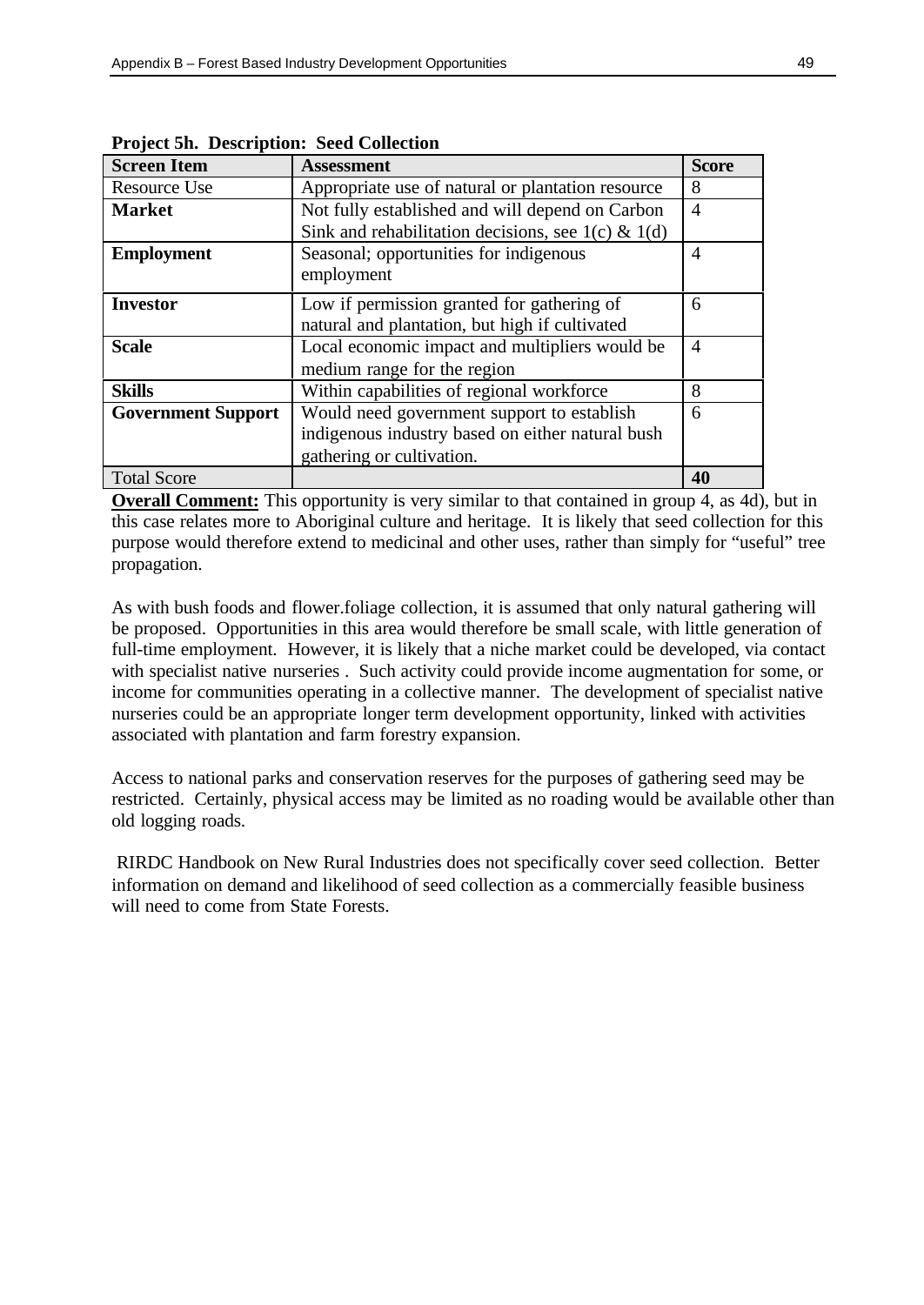| <b>Screen Item</b>        | <b>Assessment</b>                               | <b>Score</b> |
|---------------------------|-------------------------------------------------|--------------|
| <b>Resource Use</b>       | Would use forest resource for education in      | 8            |
|                           | cultural history and customs of the region      |              |
| <b>Market</b>             | Not established; may have attraction to local   | 2            |
|                           | community groups or to broader education groups |              |
|                           | in NSW or other States                          |              |
| <b>Employment</b>         | Small specialised and approved teachers;        | 6            |
|                           | perceived local community benefits              |              |
| <b>Investor</b>           | Low level of investment; could be based with    | 4            |
|                           | Local Government or education facilities        |              |
| <b>Scale</b>              | No great input to local economy                 | 4            |
| <b>Skills</b>             | Uses special skills and cultural knowledge of   | 8            |
|                           | indigenous population                           |              |
| <b>Government Support</b> | Would require government support; possible      | 4            |
|                           | rental or lease of existing accommodation       |              |
| <b>Total Score</b>        |                                                 | 36           |

**Project 5i. Description: Heritage Education Tours**

**Overall Comment:** As with 5b), 5c), and 5 f), it is recognised that the indigenous culture of the region is an un-utilised resource, which would have application for tourism activities. To the extent that indigenous culture incorporates values that are contained in the forest estate, then any such development can be considered to be "forest based". In addition, there are close links to 5a), with the tradition of the timber industry, utilising the native forests behind the coast, providing another component of the educational heritage resource of the region.

This activity is perceived as important for preserving local cultural stories and knowledge but the commercial attractiveness of the service is not known. The impact of such activities would be limited to an expansion of the perceived attractions of the region, rather than as creating any new source of regional development and employment.

Further information on opportunities linked to indigenous culture, and the forest heritage of the region, is expected from the linked study relating to tourism within the region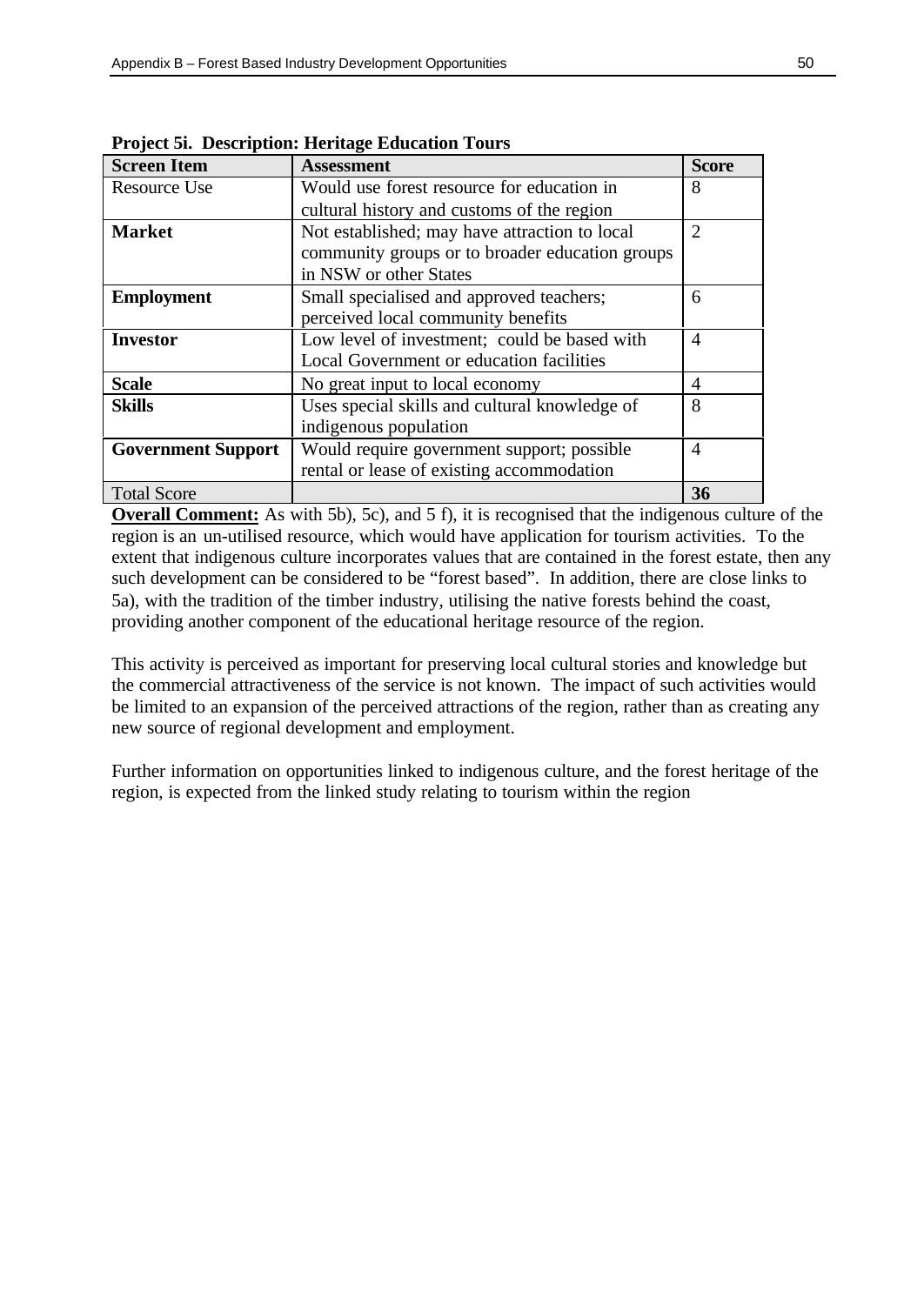#### **6. GROUP 6 – FOREST BASED RECREATION**

#### **General Comments for this Group:**

Many of the activities proposed in this are group are "add-ons" to existing tourism operations in the region and represent little addition to employment in the region. Throughout the group, the degree of market research or knowledge is limited.

In three cases (Forest Spas, Exclusive Camp Sites and Conferences & Seminars) the scale of investment and employment is significant but the opportunities are still speculative in their nature. They require considerable research before a commercial proposition can be developed.

In general, the group raises some questions about the appropriateness of proposed activities to the forest resource. The introduction of an additional human load on the forest for tourism or recreational use is likely to need clear rules for the protection of any delicate eco-systems and supervision to ensure that those rules are observed by tourists and tourism operators.

The detailed assessments of each of the Group 6 industry opportunities are described in the following tables and their scores are summarised below.

|            | a) Craft Market Development                 | 40 |
|------------|---------------------------------------------|----|
|            | b) Eco-experience Related to Forests        | 40 |
|            | c) Car-based Forest Tourism                 | 34 |
|            | d) "Off road" tourism in plantation forests | 36 |
|            | e) Forest setting for Health Spas           | 38 |
|            | f) 4Wheel Drive Eco-tourism                 | 32 |
|            | g) "Exclusive" camp sites for tourists      | 38 |
| h)         | Horse recreation in forests                 | 34 |
| $\ddot{1}$ | Development of nature trails                | 36 |
|            | i) Conferences and Seminars                 | 36 |
|            | k) Forest Education tours                   | 36 |
|            |                                             |    |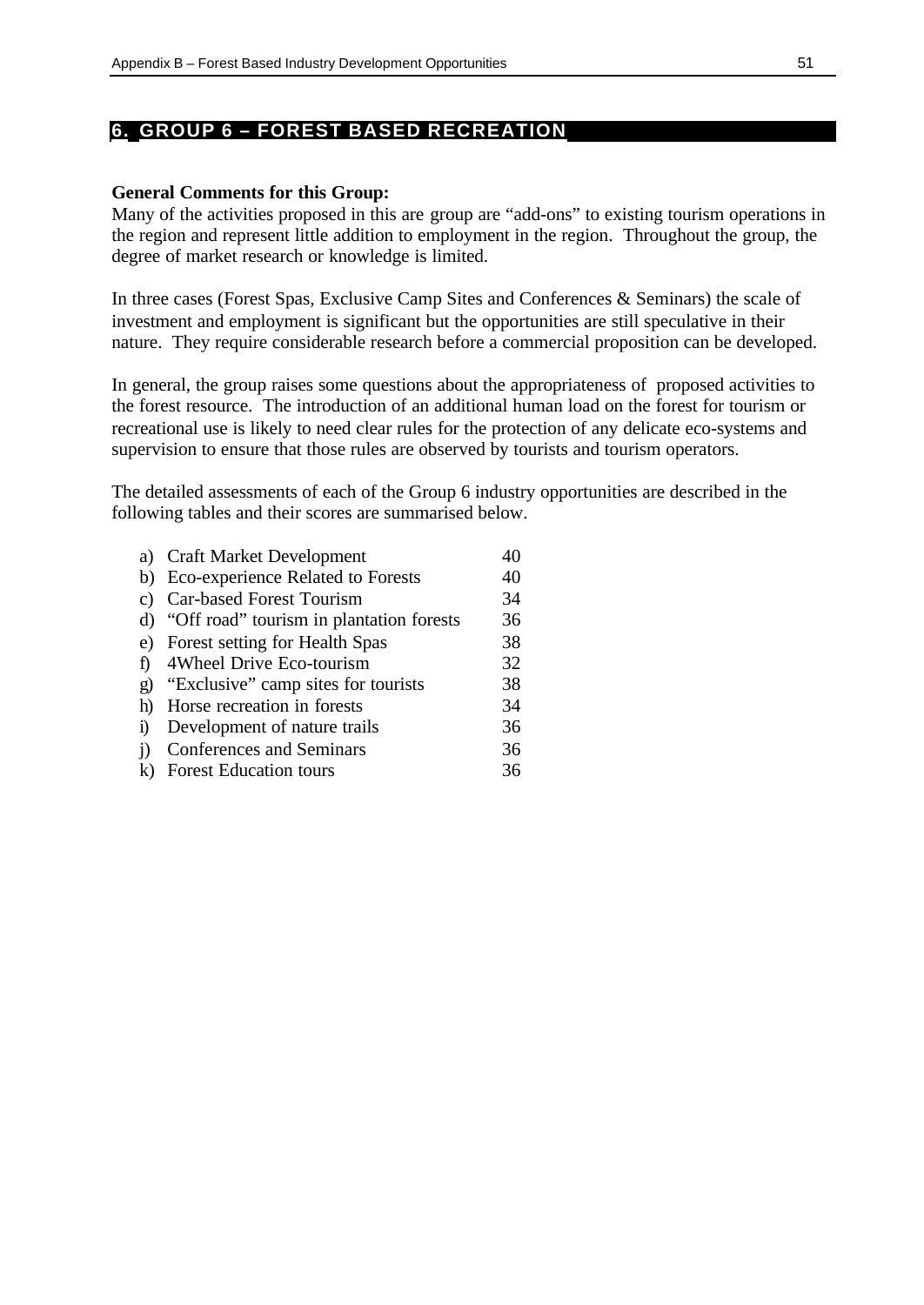| <b>Screen Item</b>        | <b>Assessment</b>                                                                                                                             | <b>Score</b> |
|---------------------------|-----------------------------------------------------------------------------------------------------------------------------------------------|--------------|
| <b>Resource Use</b>       | Would use forest resource for sale of local crafts<br>and produce using native timbers and indigenous<br>artifacts                            | 8            |
| <b>Market</b>             | Not established, other than as an "add on" to<br>existing tourism activities in the region                                                    | 4            |
| <b>Employment</b>         | Direct - Small; 5 to 6 people to cover full week;<br>seasonal with tourism; indirect employment in<br>crafts has perceived community benefits | 6            |
| <b>Investor</b>           | Medium risk requiring commercial loan                                                                                                         | 6            |
| <b>Scale</b>              | Small input to local economy with some minor<br>value adding                                                                                  | 4            |
| <b>Skills</b>             | Uses skills of indigenous population                                                                                                          | 8            |
| <b>Government Support</b> | Would require government support; possible<br>rental or lease of existing accommodation                                                       | 4            |
| <b>Total Score</b>        |                                                                                                                                               | 40           |

**Project 6a. Description: Craft Market Development**

**Overall Comment:** Crafts other than indigenous artifacts and foods (see Group 4 and 5 opportunities) will need to develop a distinct individuality and be built into a tourism package which assures the centres that tourists will treat the Craft Market as a destination. Successful development of such a centre offers opportunities to,

- diversity tourism away from an undue (and seasonal) dependence on the beach attractions
- build on another "natural" resource of the region the tradition of the timber industry, utilising the native forests behind the coast.

To the extent that crafts and culture exhibitions in the centre incorporate values that are contained in the forest estate, then any such development can be considered to be "forest based".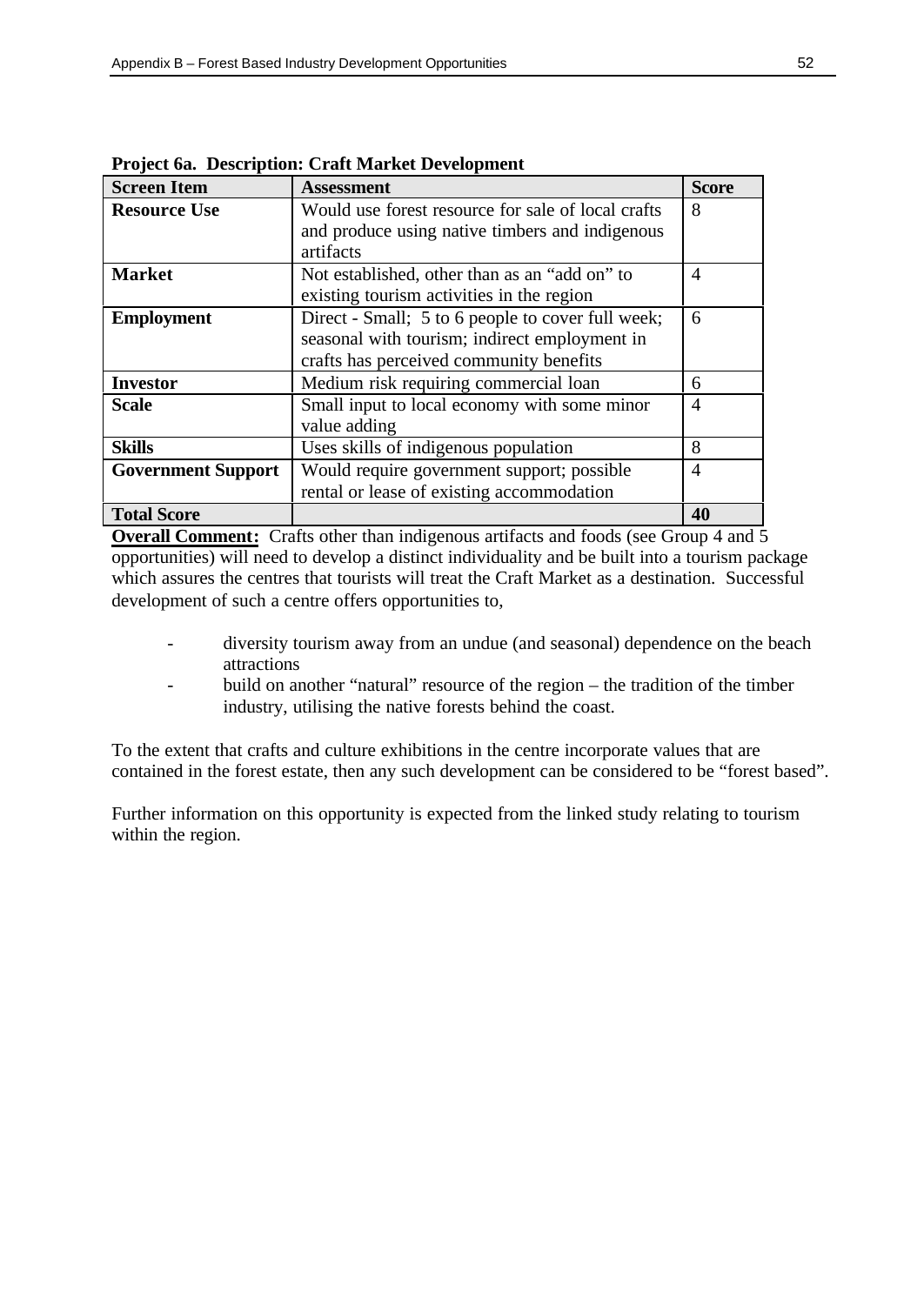| <b>Screen Item</b>        | <b>Assessment</b>                                | <b>Score</b>   |
|---------------------------|--------------------------------------------------|----------------|
| <b>Resource Use</b>       | Requires access to forests for tourism including | 6              |
|                           | camping or more permanent accommodation          |                |
| <b>Market</b>             | Not established; will need further detailed      | 4              |
|                           | research and service development to identify     |                |
|                           | target markets                                   |                |
| <b>Employment</b>         | Small addition; most probably and extension of   | $\overline{4}$ |
|                           | existing tourism operations aimed at increased   |                |
|                           | revenues with minimum cost increases             |                |
| <b>Investor</b>           | Small investment; but quality of services will   | 6              |
|                           | need to meet tourism target market standards     |                |
| <b>Scale</b>              | Marginal additions to existing local tourism     | 6              |
|                           | industry                                         |                |
| <b>Skills</b>             | Current tour operators skills, with additional   | 8              |
|                           | training to service target market                |                |
| <b>Government Support</b> | Should require little support other than planned | 6              |
|                           | tourism promotion                                |                |
| <b>Total Score</b>        |                                                  | 40             |

**Project 6b. Description: Eco-experience Related to Forests**

**Overall Comment:** This project, while not researched in detail, can be added to existing local tourism services without large investment or increases in employment. Many existing operators plan additional services such as this already.

In common with project 6a, this offers opportunities to,

- diversity tourism away from an undue (and seasonal) dependence on the beach attractions
- build on another "natural" resource of the region the tradition of the timber industry, utilising the native forests behind the coast.

This form of guided tourism offers greater control of environmental impact through the accreditation of tourist guides and tourist areas of access than does unrestricted tourism.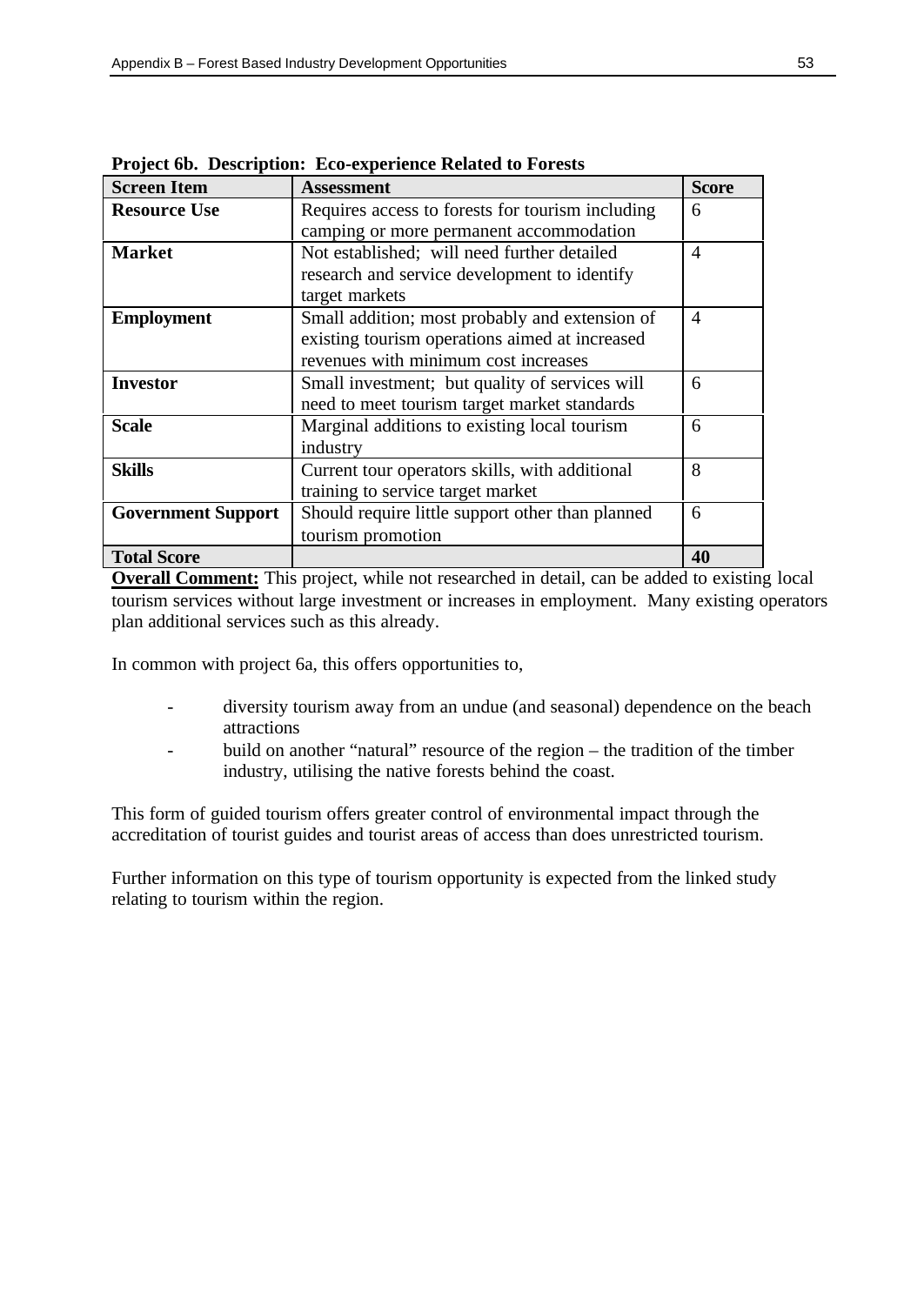| <b>Screen Item</b>        | <b>Assessment</b>                                 | <b>Score</b>   |
|---------------------------|---------------------------------------------------|----------------|
| <b>Resource Use</b>       | Requires access to forests for tourism including  | 6              |
|                           | road building/maintenance to provide safe access  |                |
|                           | for family sedans                                 |                |
| <b>Market</b>             | Not established; will need further detailed       | $\overline{2}$ |
|                           | research and service development to identify      |                |
|                           | target markets                                    |                |
| <b>Employment</b>         | Small addition; most probably and extension of    | $\overline{4}$ |
|                           | existing tourism operations aimed at increased    |                |
|                           | revenues with minimum cost increases              |                |
| <b>Investor</b>           | Small investment for operators but infrastructure | $\overline{4}$ |
|                           | costs may have to be borne by Local Government    |                |
| <b>Scale</b>              | Marginal additions to existing local tourism      | $\overline{4}$ |
|                           | industry                                          |                |
| <b>Skills</b>             | Current tour operators skills, with additional    | 8              |
|                           | training to service target market                 |                |
| <b>Government Support</b> | Should require little support other than planned  | 6              |
|                           | tourism promotion                                 |                |
| <b>Total Score</b>        |                                                   | 34             |

**Project 6c. Description: Car Based Forest Tourism**

**Overall Comment:** The promotion of additional car touring that will represent a satisfactory return on investment for the whole community needs to be investigated more thoroughly before investment of any large degree is undertaken.

In common with project 6a, this offers opportunities to,

- diversity tourism away from an undue (and seasonal) dependence on the beach attractions
- build on another "natural" resource of the region the tradition of the timber industry, utilising the native forests behind the coast.

This form of tourism will require the definition and maintenance of roads to suit all types of tourist vehicles. Maintenance costs and public liability for unsupervised tourism in public and private forests needs to be investigated.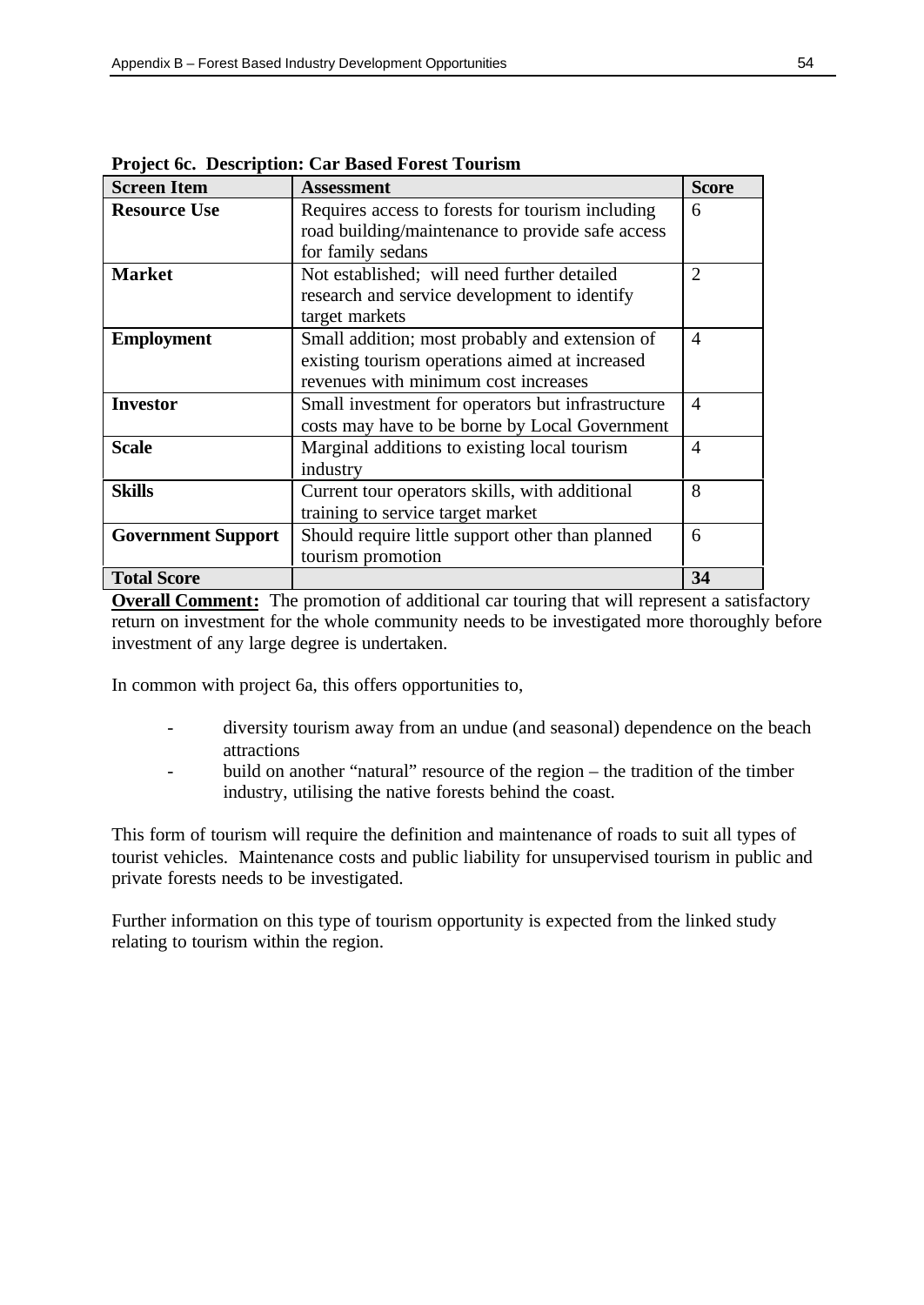| <b>Screen Item</b>        | <b>Assessment</b>                                 | <b>Score</b>   |
|---------------------------|---------------------------------------------------|----------------|
| <b>Resource Use</b>       | Requires access to forests for tourism including  | 6              |
|                           | road building/maintenance to provide safe access  |                |
|                           | for appropriate vehicles                          |                |
| <b>Market</b>             | Not established; will need further detailed       | $\mathfrak{D}$ |
|                           | research and service development to identify      |                |
|                           | target markets                                    |                |
| <b>Employment</b>         | Small addition; most probably and extension of    | 4              |
|                           | existing tourism operations aimed at increased    |                |
|                           | revenues with minimum cost increases              |                |
| <b>Investor</b>           | Small investment for operators but infrastructure | 4              |
|                           | costs may have to be borne by Plantation owners   |                |
| <b>Scale</b>              | Marginal additions to existing local tourism      | 6              |
|                           | industry; possible employment of local            |                |
|                           | indigenous guides                                 |                |
| <b>Skills</b>             | Current tour operators skills, with additional    | 8              |
|                           | training to service target market                 |                |
| <b>Government Support</b> | Should require little support other than planned  | 6              |
|                           | tourism promotion                                 |                |
| <b>Total Score</b>        |                                                   | 36             |

**Project 6d. Description: "Off Road" Tourism in Plantation Forests**

**Overall Comment:** In common with project 6a, this offers opportunities to,

- diversity tourism away from an undue (and seasonal) dependence on the beach attractions
- build on another "natural" resource of the region the tradition of the timber industry, utilising the native forests behind the coast.

This form of tourism will require the definition of areas of access and monitoring of environmental impact of off road vehicles. Maintenance costs and public liability for unsupervised tourism in public and private forests needs to be investigated.

As with 6(c), the promotion of additional vehicle based touring that will represent a satisfactory return on investment for the whole community needs to be investigated more thoroughly before investment of any large degree is undertaken.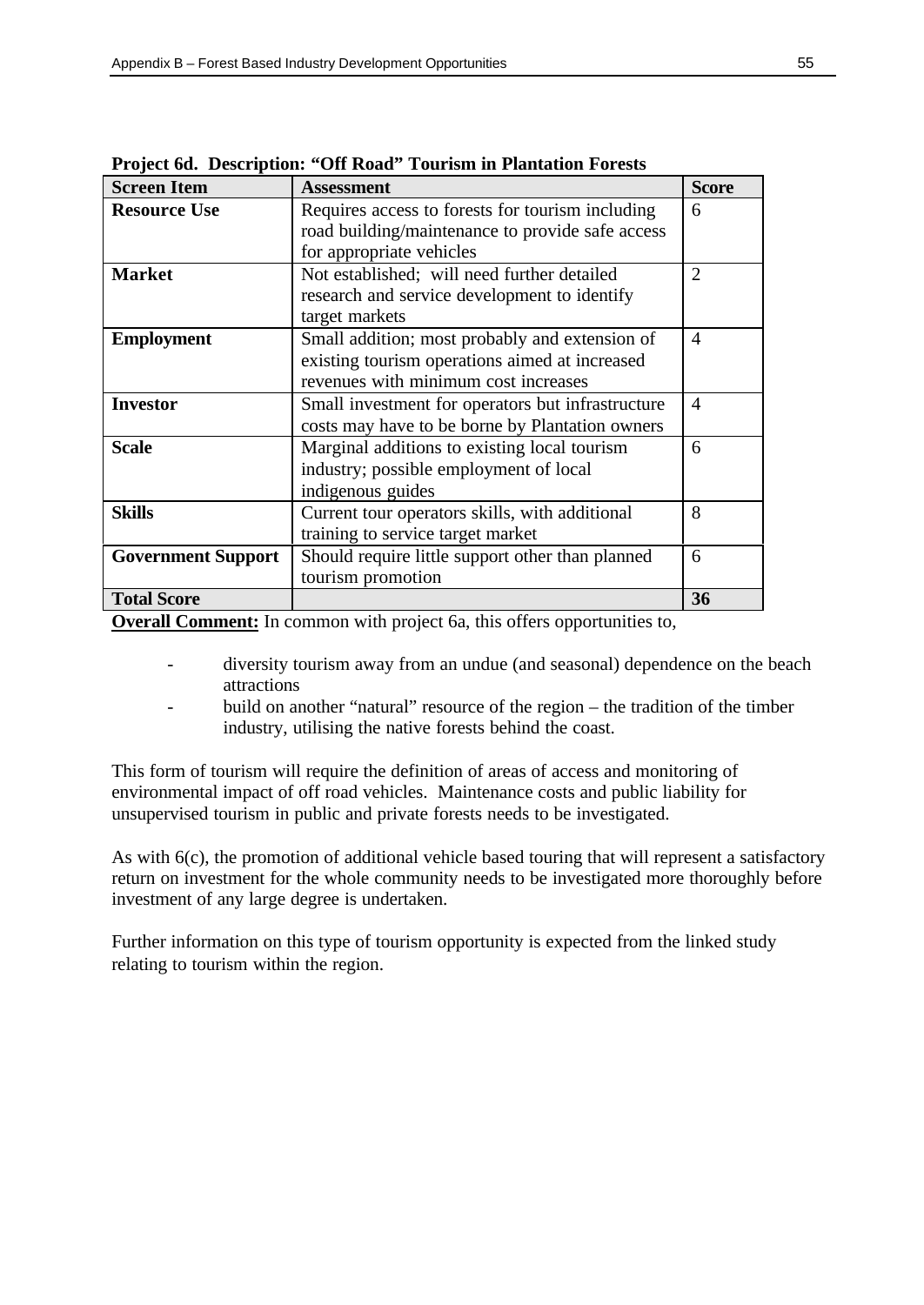| <b>Screen Item</b>        | <b>Assessment</b>                                                                                                        | <b>Score</b>   |
|---------------------------|--------------------------------------------------------------------------------------------------------------------------|----------------|
| <b>Resource Use</b>       | Requires access to forests and permanent<br>accommodation of high standard to attract target<br>market                   | 4              |
| <b>Market</b>             | Not established; will need further detailed<br>research and service development to identify<br>target markets            | 4              |
| <b>Employment</b>         | Represents a new investment in accommodation<br>aiming at a more discerning market                                       | 6              |
| <b>Investor</b>           | Large investment by a tourism operator whose<br>quality of services will need to meet tourism<br>target market standards | $\overline{4}$ |
| <b>Scale</b>              | If successful, would be a notable addition to<br>existing local tourism industry                                         | 8              |
| <b>Skills</b>             | Current tourism skills, with additional training to<br>service target market                                             | 6              |
| <b>Government Support</b> | Should require little support other than access<br>arrangements and planned tourism promotion                            | 6              |
| <b>Total Score</b>        |                                                                                                                          | 38             |

**Project 6e. Description: Forest Setting for "Health Spas"**

**Overall Comment:** This opportunity is at the more speculative end of the spectrum and will require a well researched project and market entry plan by an experienced accommodation operator. It represents a different form of accommodation from any on the South Coast.

At present, there are no 4-star or 5-star hotels in the region and this form of tourism will need to attract tourist from a new market segment. The experience of major investments in tourism accommodation on the Mid-North Coast of New South Wales has been marked by commercial losses. That area has a well established tourist base and good access by road and air from Sydney and Brisbane, which are major points of entry for international tourists.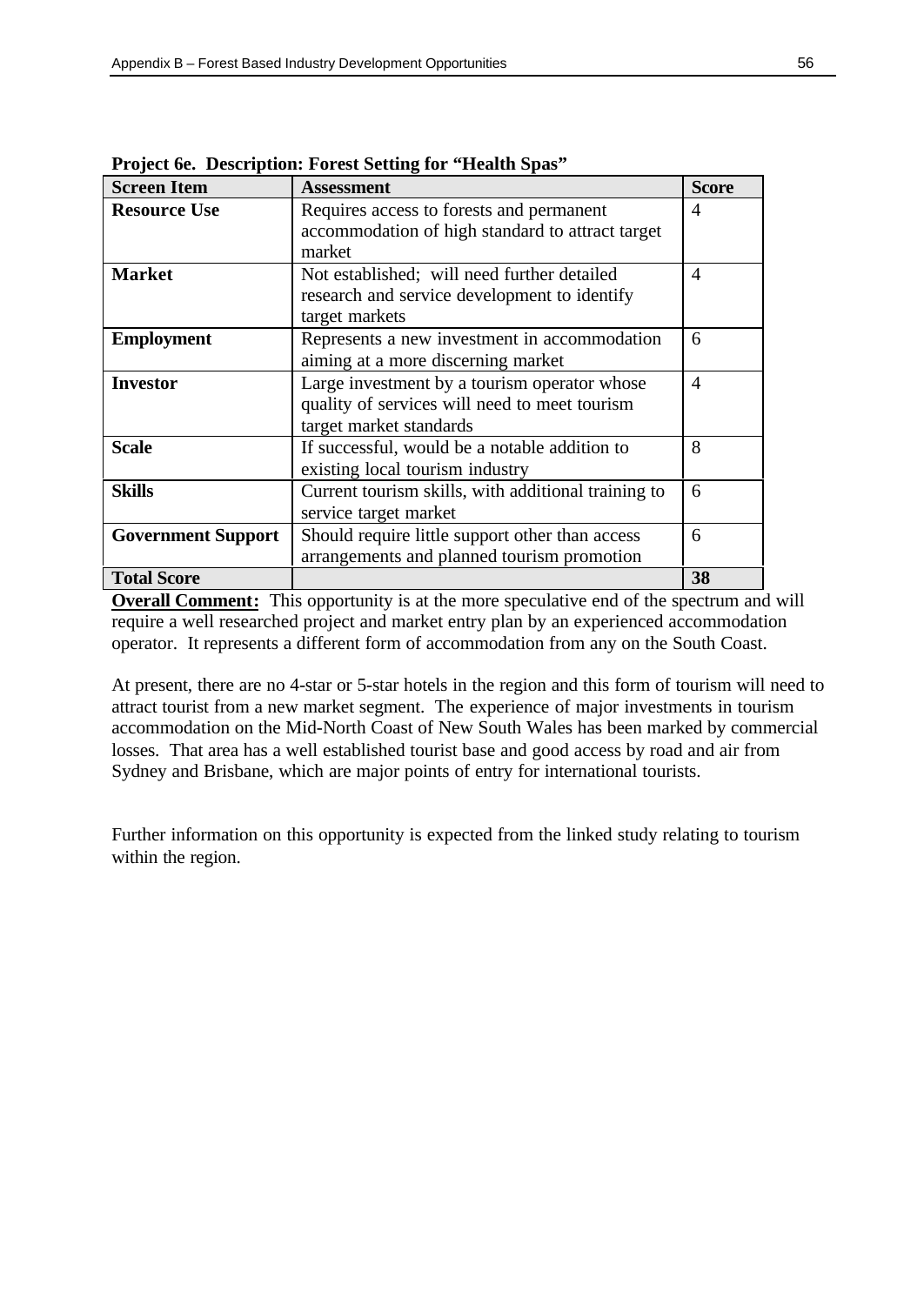| <b>Screen Item</b>        | <b>Assessment</b>                                 | <b>Score</b>   |
|---------------------------|---------------------------------------------------|----------------|
| <b>Resource Use</b>       | Requires access to forests for tourism including  | $\overline{4}$ |
|                           | road building/maintenance to provide safe access  |                |
|                           | for appropriate vehicles. Environmental impact    |                |
|                           | of private off-road vehicles will need to be      |                |
|                           | assessed and monitored.                           |                |
| <b>Market</b>             | Not fully established; will need further detailed | $\overline{4}$ |
|                           | research and service development to identify      |                |
|                           | target markets                                    |                |
| <b>Employment</b>         | Small addition; most probably and extension of    | $\overline{4}$ |
|                           | existing tourism operations aimed at increased    |                |
|                           | revenues with minimum cost increases              |                |
| <b>Investor</b>           | Small investment for operators but infrastructure | 4              |
|                           | and environmental monitoring costs may have to    |                |
|                           | be borne by State and/or Plantation owners        |                |
| <b>Scale</b>              | Marginal additions to existing local tourism      | 4              |
|                           | industry; possible employment of local            |                |
|                           | indigenous guides                                 |                |
| <b>Skills</b>             | Current tour operators skills, with additional    | 6              |
|                           | training to service target market                 |                |
| <b>Government Support</b> | Should require little support other than planned  | 6              |
|                           | tourism promotion                                 |                |
| <b>Total Score</b>        |                                                   | 32             |

**Project 6f. Description: 4WD Eco-tourism**

**Overall Comment:** As with 6(c) and 6(d), this offers opportunities to,

- diversity tourism away from an undue (and seasonal) dependence on the beach attractions
- build on another "natural" resource of the region the tradition of the timber industry, utilising the native forests behind the coast.

This form of tourism will require the definition of areas of access and monitoring of environmental impact of off road vehicles. Maintenance costs and public liability for unsupervised tourism in public and private forests needs to be investigated.

As with 6(c), the promotion of additional vehicle based touring that will represent a satisfactory return on investment for the whole community needs to be investigated more thoroughly before investment of any large degree is undertaken.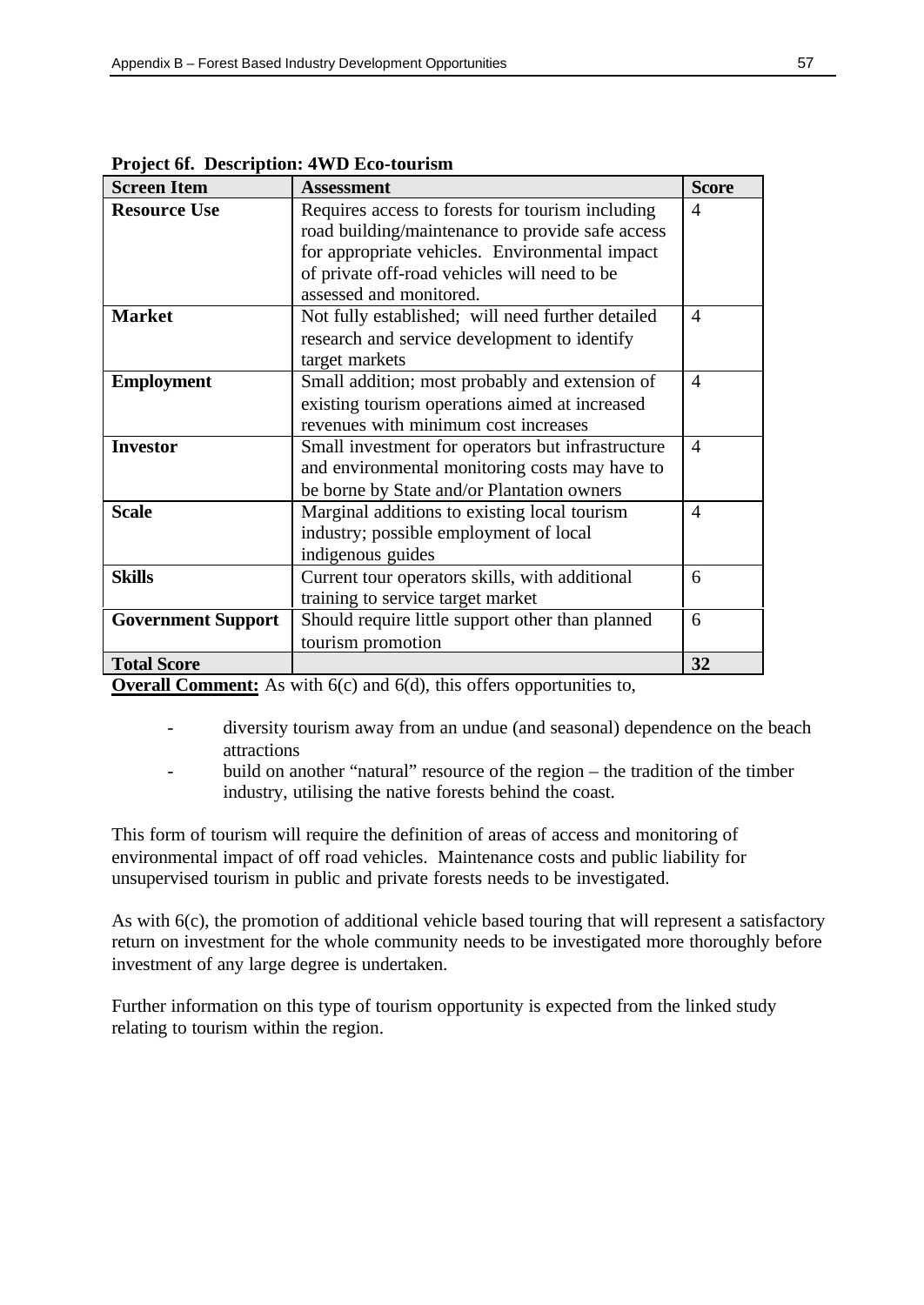| <b>Screen Item</b>        | <b>Assessment</b>                               | <b>Score</b>   |
|---------------------------|-------------------------------------------------|----------------|
| <b>Resource Use</b>       | Requires access to forests and other outdoor    | 4              |
|                           | "adventure settings", plus permanent, high      |                |
|                           | standard accommodation to attract target market |                |
| <b>Market</b>             | Not established; will need further detailed     | $\overline{4}$ |
|                           | research and service development to identify    |                |
|                           | target markets                                  |                |
| <b>Employment</b>         | Represents a new investment in accommodation    | 6              |
|                           | aiming at a fashion conscious market            |                |
| <b>Investor</b>           | Large investment by a tourism operator whose    | 4              |
|                           | quality of services will need to meet tourism   |                |
|                           | target market standards                         |                |
| <b>Scale</b>              | If successful, would be a notable addition to   | 8              |
|                           | existing local tourism industry                 |                |
| <b>Skills</b>             | Current tourism skills, with additional safety  | 6              |
|                           | training to service target market               |                |
| <b>Government Support</b> | Should require little support other than access | 6              |
|                           | arrangements and planned tourism promotion      |                |
| <b>Total Score</b>        |                                                 | 38             |

|  |  |  |  | Project 6g. Description: "Exclusive" camp sites - young professional adventure market |  |
|--|--|--|--|---------------------------------------------------------------------------------------|--|
|--|--|--|--|---------------------------------------------------------------------------------------|--|

**Overall Comment:** As with 6(e), this opportunity is at the more speculative end of the spectrum and will require a well researched project plan by an experienced accommodation operator. It represents an approach to attracting a specific segment of the capital city market.

The aim of developing "experiental" tourism which is particularly attractive to the young professional market may require a combination of corporate and private custom. The standard of accommodation will probably require substantial investment and development of well researched "experiences" that attract the target market.

As with 6(e), development of this type of tourist attraction to deliver a satisfactory return on investment needs to be investigated more thoroughly before investment of any large degree is undertaken.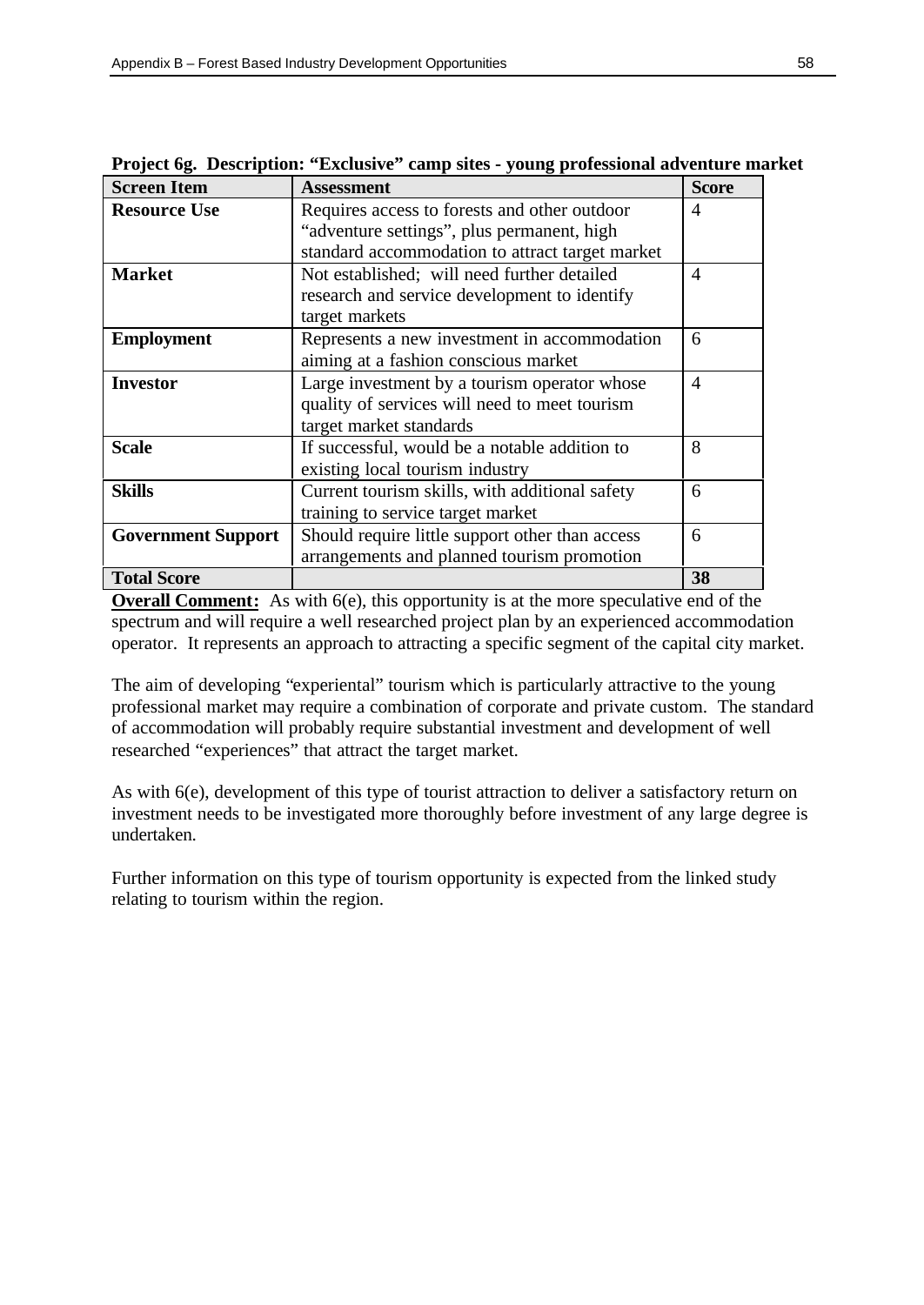| <b>Screen Item</b>        | <b>Assessment</b>                                  | <b>Score</b>   |
|---------------------------|----------------------------------------------------|----------------|
| <b>Resource Use</b>       | Requires access to forests for tourism including   | 4              |
|                           | trail building/maintenance to provide safe access. |                |
|                           | Environmental impact will need to be assessed      |                |
|                           | and monitored.                                     |                |
| <b>Market</b>             | Not fully established; will need further detailed  | 4              |
|                           | research and service development to identify       |                |
|                           | target markets                                     |                |
| <b>Employment</b>         | Small addition; most probably and extension of     | 4              |
|                           | existing tourism operations aimed at increased     |                |
|                           | revenues with minimum cost increases               |                |
| <b>Investor</b>           | Small investment for operators but infrastructure  | $\overline{4}$ |
|                           | and environmental monitoring costs may have to     |                |
|                           | be borne by State and/or Plantation owners         |                |
| <b>Scale</b>              | Marginal additions to existing local tourism       | 4              |
|                           | industry; possible employment of local             |                |
|                           | indigenous guides                                  |                |
| <b>Skills</b>             | Current tour operators skills, with additional     | 8              |
|                           | training to service target market                  |                |
| <b>Government Support</b> | Should require little support other than planned   | 6              |
|                           | tourism promotion                                  |                |
| <b>Total Score</b>        |                                                    | 34             |

**Project 6h. Description: Horse Recreation in Forests**

**Overall Comment:** In common with project 6a, this offers opportunities to,

- diversity tourism away from an undue (and seasonal) dependence on the beach attractions
- build on another "natural" resource of the region the tradition of the timber industry, utilising the native forests behind the coast.

This form of tourism will require the definition of areas of access and monitoring of environmental impact of horses. Maintenance costs for horse trails and public liability for either guided or unsupervised horse tourism in public and private forests needs to be investigated.

As with 6(c), the promotion of additional horse based touring that will represent a satisfactory return on investment for the whole community needs to be investigated more thoroughly before investment of any large degree is undertaken.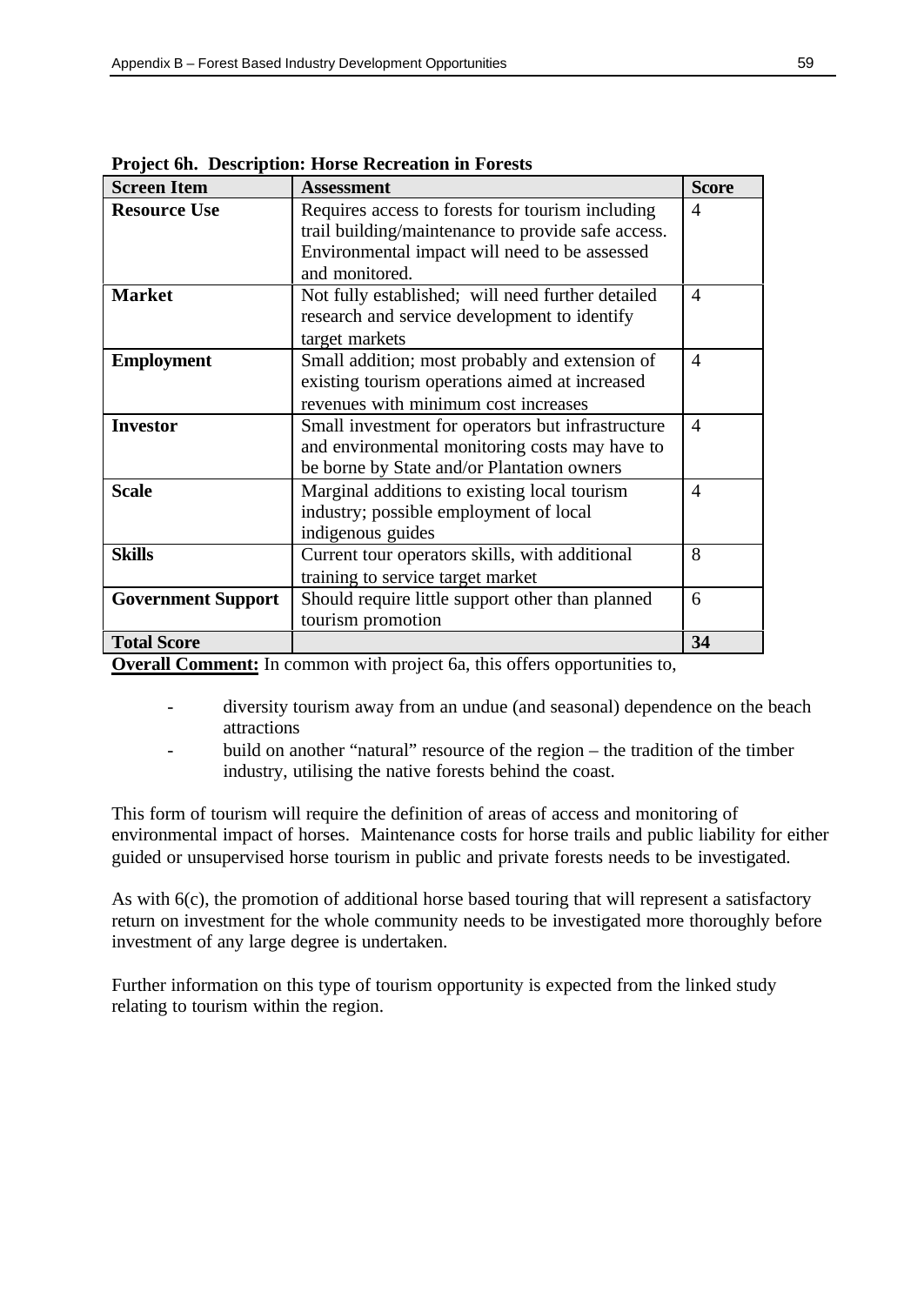| <b>Screen Item</b>        | <b>Assessment</b>                                  | <b>Score</b>   |
|---------------------------|----------------------------------------------------|----------------|
| <b>Resource Use</b>       | Requires access to forests for tourism including   | 6              |
|                           | trail building/maintenance to provide safe access. |                |
|                           | Environmental impact will need to be assessed      |                |
|                           | and monitored.                                     |                |
| <b>Market</b>             | Not fully established; will need further detailed  | 6              |
|                           | research and service development to identify       |                |
|                           | target markets                                     |                |
| <b>Employment</b>         | Small addition; most probably and extension of     | $\overline{4}$ |
|                           | existing tourism operations aimed at increased     |                |
|                           | revenues with minimum cost increases               |                |
| <b>Investor</b>           | Small investment for operators but infrastructure  | $\overline{4}$ |
|                           | and environmental monitoring costs may have to     |                |
|                           | be borne by State and/or Plantation owners         |                |
| <b>Scale</b>              | Marginal additions to existing local tourism       | 4              |
|                           | industry; possible employment of local             |                |
|                           | indigenous guides                                  |                |
| <b>Skills</b>             | Current tour operators skills, with additional     | 6              |
|                           | training to service target market                  |                |
| <b>Government Support</b> | Should require little support other than planned   | 6              |
|                           | tourism promotion                                  |                |
| <b>Total Score</b>        |                                                    | 36             |

**Project 6i. Description: Nature Trails in State Forests**

**Overall Comment:** As with 6(f) and 6(h), the promotion of additional tourism activity that may have environmental impact must be shown to be manageable and to represent a satisfactory return on investment for the whole community.

A number of walking track developments are being discussed as Local Government projects and could be integrated with Group 5 projects for the employment of indigenous guides and educators.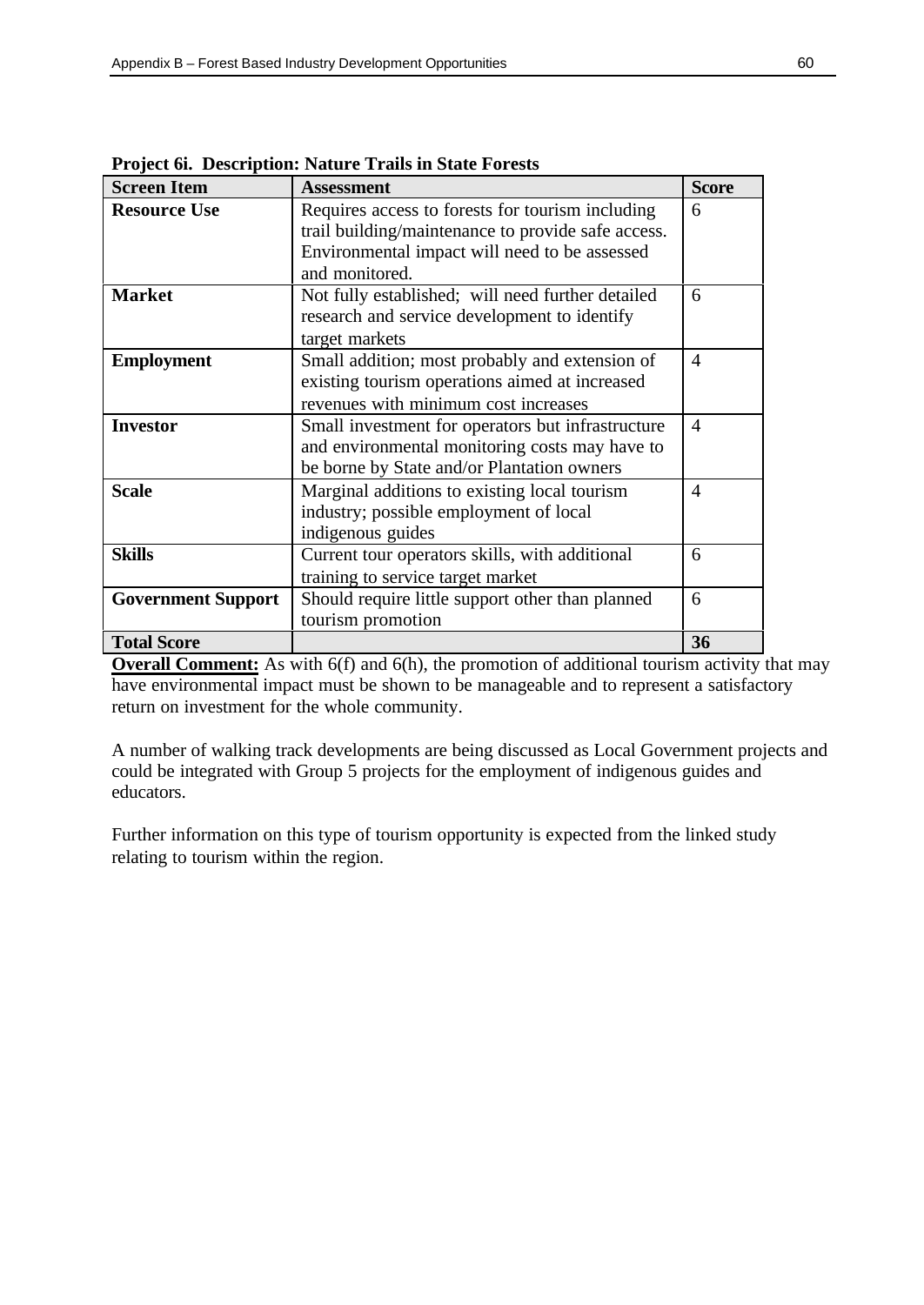| <b>Screen Item</b>        | <b>Assessment</b>                                | <b>Score</b>                |
|---------------------------|--------------------------------------------------|-----------------------------|
| <b>Resource Use</b>       | Requires access to forests and permanent         | 4                           |
|                           | accommodation of high standard to attract target |                             |
|                           | market                                           |                             |
| <b>Market</b>             | Not established and in a very professional and   | $\mathcal{D}_{\mathcal{L}}$ |
|                           | competitive market; will need further detailed   |                             |
|                           | research and service development to identify     |                             |
|                           | competitive position and target markets          |                             |
| <b>Employment</b>         | Represents a new investment in accommodation     | 6                           |
|                           | aiming at a very specialised market              |                             |
| <b>Investor</b>           | Large investment by a conference/tourism         | 6                           |
|                           | operator whose quality of services will need to  |                             |
|                           | meet conference market standards                 |                             |
| <b>Scale</b>              | If successful, would be a notable addition to    | 8                           |
|                           | existing local tourism industry                  |                             |
| <b>Skills</b>             | Many new skills, with additional training to     | 4                           |
|                           | service target market                            |                             |
| <b>Government Support</b> | Should require little support other than access  | 6                           |
|                           | arrangements and planned tourism promotion       |                             |
| <b>Total Score</b>        |                                                  | 36                          |

**Project 6j. Description: Conference and Seminar Venues**

**Overall Comment:** As with project 6(e), this opportunity is at the more speculative end of the spectrum and will require a well researched project and market entry plan by an experienced accommodation operator. It represents a different form of accommodation from any on the South Coast.

At present, there are no 4-star or 5-star hotels in the region suitable for attracting national and international conferences and seminars. This form of tourism will need to attract corporate and professional tourists from a new market segment.

The marketing of conferences and seminars is specialised and will need to attract the interest of an experienced conference venue operator.

The experience of major investments in conference accommodation on the Mid-North Coast of New South Wales has been mixed, and marked by some commercial losses. That area has a well established tourist base and good access by road and air from Sydney and Brisbane, which are major points of entry for international conference participants.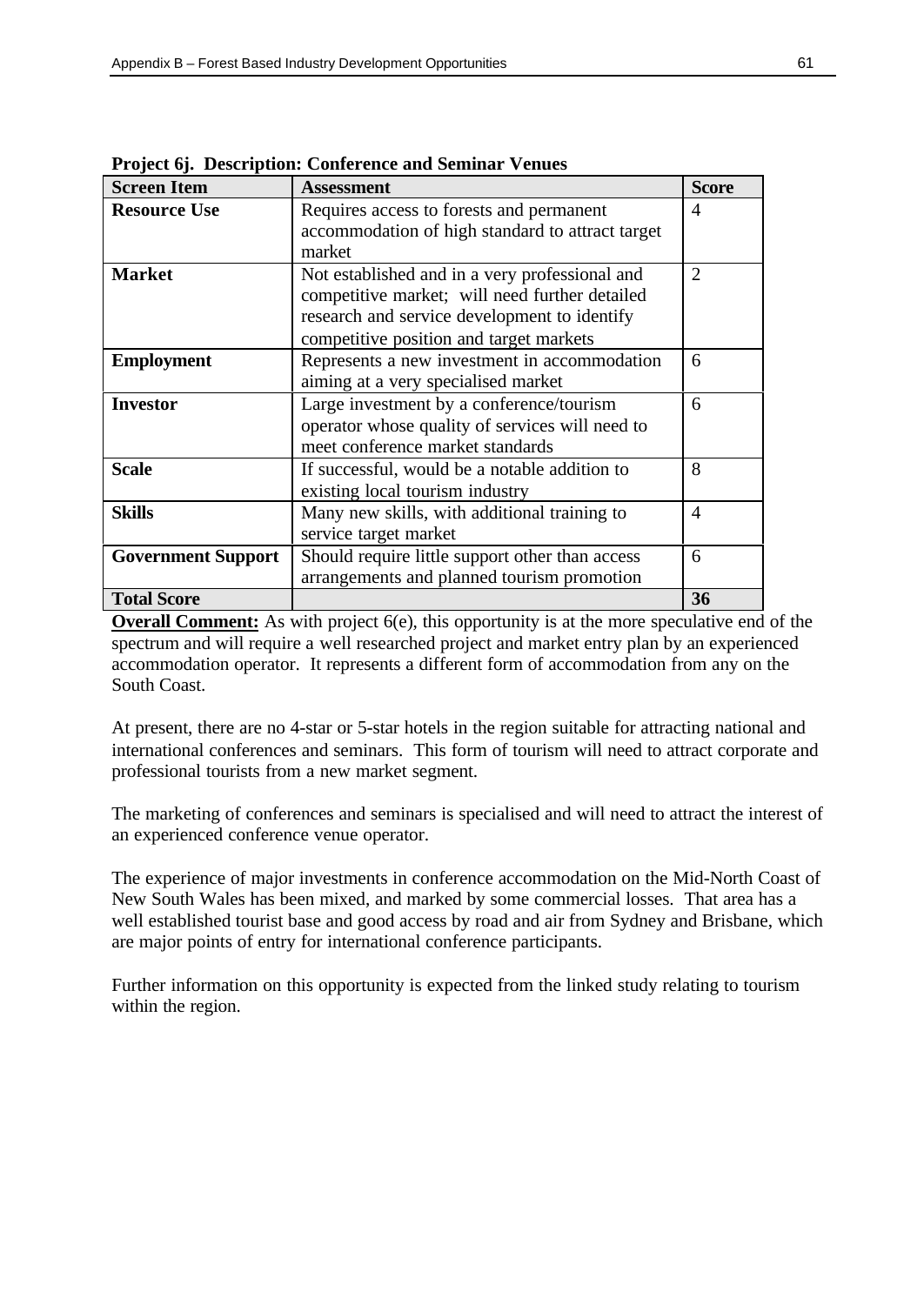| <b>Screen Item</b>        | <b>Assessment</b>                                  | <b>Score</b>   |
|---------------------------|----------------------------------------------------|----------------|
| <b>Resource Use</b>       | Would use forest resource for education in         | 8              |
|                           | cultural history and customs of the region         |                |
| <b>Market</b>             | Not established; may have attraction to            | 4              |
|                           | international or broader adult education groups in |                |
|                           | NSW or other States                                |                |
| <b>Employment</b>         | Small; uses specialised and approved teachers;     | 6              |
|                           | some indigenous community benefits                 |                |
| <b>Investor</b>           | It could represent a large investment by a tourism | $\overline{4}$ |
|                           | operator whose quality of services will need to    |                |
|                           | meet tourism target market standards. The target   |                |
|                           | market needs to be defined so that                 |                |
|                           | accommodation investment needs can be assessed     |                |
| <b>Scale</b>              | Input to local economy would depend on targeted    | 4              |
|                           | market; overseas education would made larger       |                |
|                           | contribution                                       |                |
| <b>Skills</b>             | Uses special education skills and cultural         | 4              |
|                           | knowledge of indigenous population                 |                |
| <b>Government Support</b> | Would require government support; possible         |                |
|                           | rental or lease of existing accommodation          |                |
| <b>Total Score</b>        |                                                    | 36             |

**Project 6k. Description: Forest Education Tours**

**Overall Comment:** See comments made about all Group 5 industry opportunities. This activity fits more comfortably with that group although it may be targeting different and more discerning markets from those proposed for Group 5.

If this project is targeting a professional education market, then accommodation in the region will need to be upgraded incurring a higher level of investment.

As with 6(e), development of this type of tourist attraction to deliver a satisfactory return on investment needs to be investigated more thoroughly before investment of any large degree is undertaken.